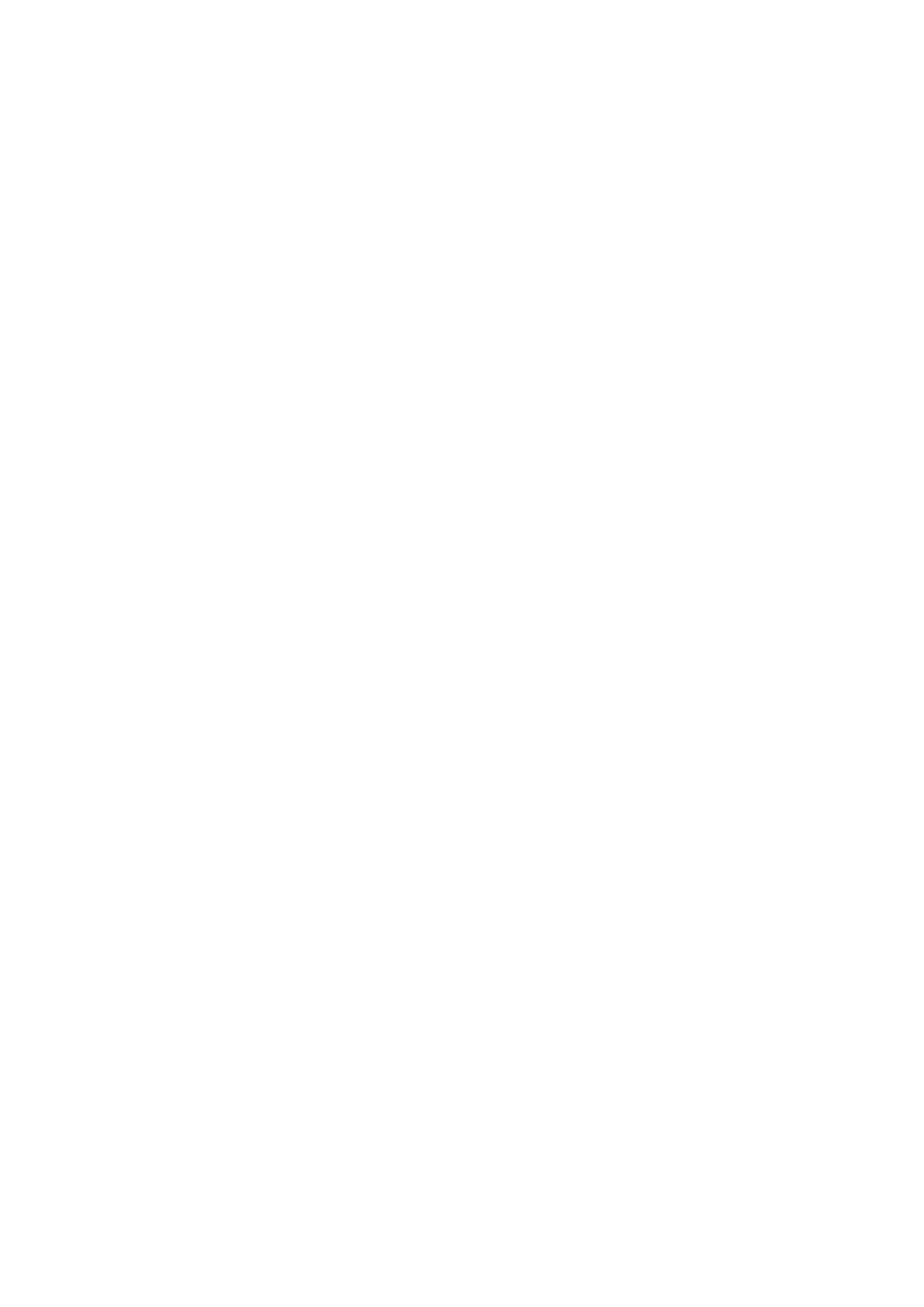# Preface

In this thesis culminates a tumultuous yet revelatory journey through the labyrinth of knowledge; a journey plagued with eternal questioning, continuous self-doubt and everlasting disenchantments; a journey of uneven struggle with the colossal achievements of science, in an idealistic and quixotic endeavor to master them all. Only to be left with the debilitating felling of grief and sorrow in the realization of my vanity; in the realization of the infinitesimality of my masteries; in the realization of the triviality of our beings when juxtaposed to the models conceived to describe them. A feeling that, ironically, impels me to surge through my ashes, reborn and keep struggling with the Leviathan of science; keep walking this futile road to the sempiternal quest for knowledge and drawing satisfaction in every tiny step. The end of this journey is marked by insurmountable gratification but signals no future consumed in sloth and self-indulgence. It rather harbingers the inception of a new journey; a harder journey of a continuous, life-long struggle in the vain hope of satisfying my greed for knowledge; the greed that has always kept me wondering in this labyrinth; the greed that clarifies, cuts through and captures the essence of my inquisitive spirit; the greed that - for the lack of a better word - is good.

> Panagiotis Kyriakis Zürich, April 2017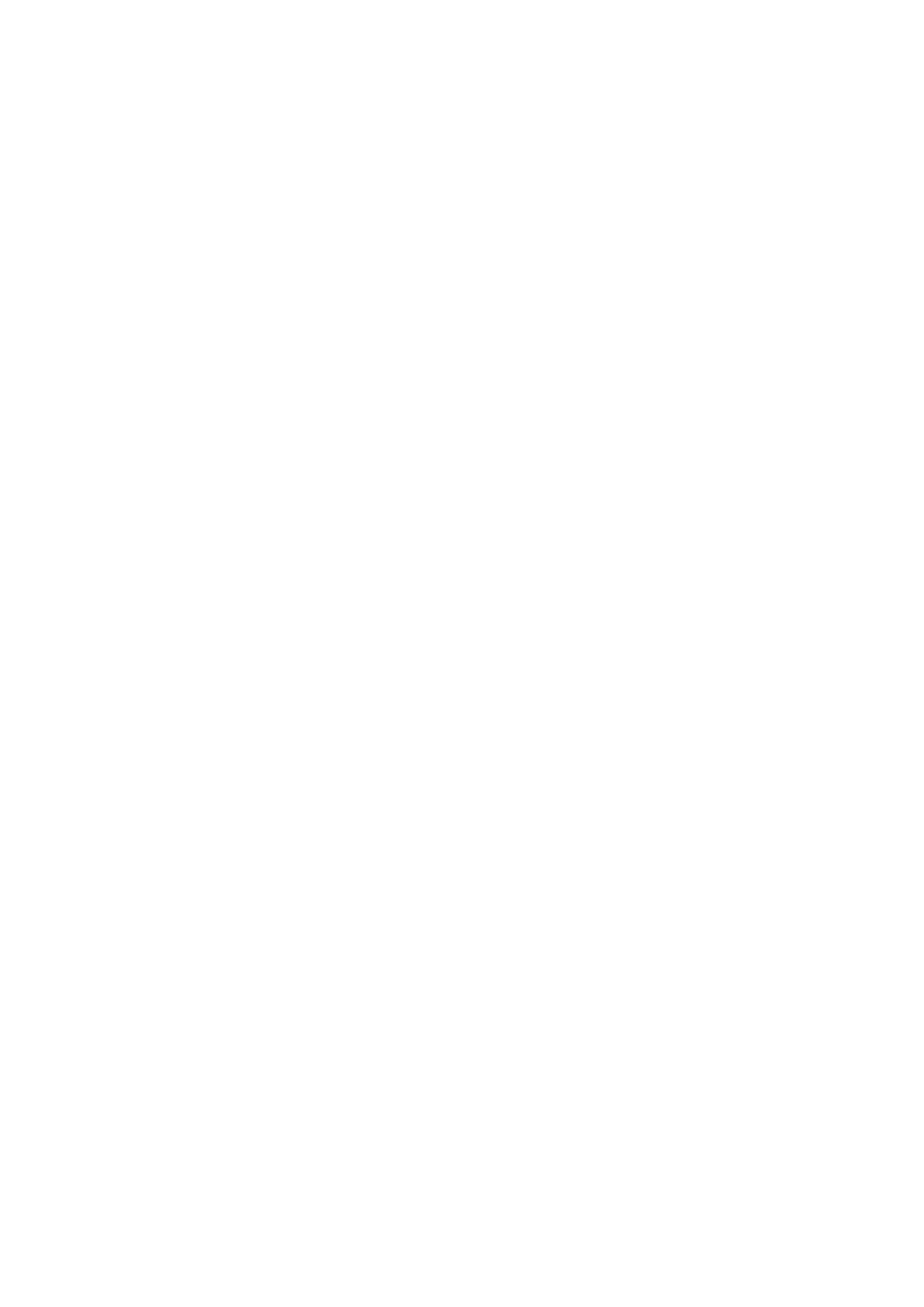# **Contents**

| <b>Abstract</b><br>V      |                                                  |                            |                |  |
|---------------------------|--------------------------------------------------|----------------------------|----------------|--|
| 1                         |                                                  | <b>Introduction</b>        | $\mathbf{1}$   |  |
|                           | 1.1                                              |                            | 1              |  |
|                           | 1.2                                              |                            | $\overline{2}$ |  |
|                           | 1.3                                              |                            | 3              |  |
|                           | 1.4                                              | Contribution of the Thesis | $\overline{4}$ |  |
| $\bf{2}$                  | $\overline{5}$<br>Metrics, Graphs and Embeddings |                            |                |  |
|                           | 2.1                                              |                            | $\overline{5}$ |  |
|                           | 2.2                                              |                            | $\overline{7}$ |  |
|                           | 2.3                                              |                            | 8              |  |
|                           | 2.4                                              |                            | 10             |  |
| $\bf{3}$                  | Embedding $\mathbb{G}_k$ -Metric Spaces          |                            |                |  |
|                           | 3.1                                              |                            | 12             |  |
|                           | 3.2                                              | <b>Host Metric Space</b>   | 15             |  |
|                           | 3.3                                              |                            | 16             |  |
|                           | 3.4                                              |                            | 19             |  |
|                           | 3.5                                              |                            | 19             |  |
|                           | 3.6                                              |                            | 21             |  |
| 4                         | <b>Distributed Embedding</b><br>22               |                            |                |  |
|                           | 4.1                                              |                            | 22             |  |
|                           | 4.2                                              |                            | 23             |  |
|                           | 4.3                                              |                            | 25             |  |
|                           | 4.4                                              |                            | 26             |  |
| $\bf{5}$                  | <b>Concluding Remarks</b><br>28                  |                            |                |  |
|                           | 5.1                                              |                            | 28             |  |
|                           | 5.2                                              |                            | 29             |  |
| <b>Bibliography</b><br>31 |                                                  |                            |                |  |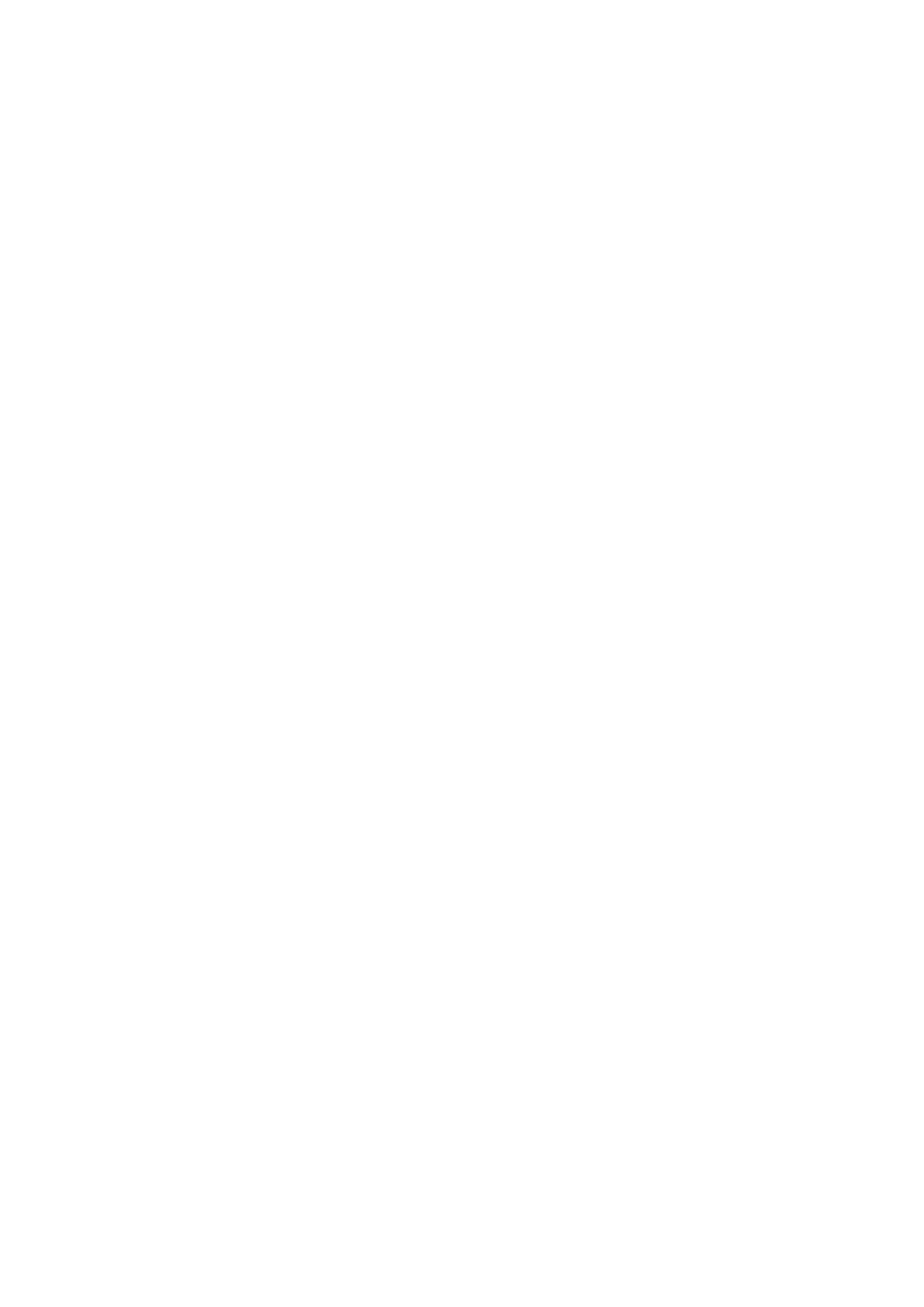# <span id="page-6-0"></span>Abstract

The emergence of complex networks appearing in engineered, physical, biological and socio-economic systems and the higher-order structure of the observed interactions necessitate the development of novel techniques as, traditionally, simple pairwise relations are postulated. Axiomatically accepting that every networked system admits such representation may lead to loss of information and sub-optimal solutions when the interactions deviate from the pairwise model. In order for this pitfall to be circumvented, higher-order structures need to be considered and adopted. Not surprisingly, this reinforcement of the model comes with a caveat, as the complexity of the problem increases; an issue that needs to be addressed.

In this thesis, we address this issue by embedding and approximating the higherorder structure with a simpler one. More specifically, we consider the hypergraph model of n nodes and  $|E|$  hyperedges in order to capture higher-order interactions among elements in a network and equip it with an appropriately chosen k-order metric. Then, we design a centralized probabilistic clustering algorithm that produces a hierarchical partitioning of the hypergraph. Constitutively, we create a rooted tree using the produced clusters, define a shortest-path based tree-metric and prove that the distortion associated with this embedding is  $\mathcal{O}(\frac{k^2 \log n}{\log k})$  $\frac{2\log n}{\log k}$ , tightly bounded on the number of points. Additionally, departing from the centralized approach and confining ourselves to the 3-order case, we present a distributed structure that encodes the clustering procedure and develop an algorithm, tailored to the  $\mathcal{CONGEST}$  model, intended for its computation. We prove the correctness of this distributed algorithm and provide linear on the shortest path diameter bounds of its message and round complexity, namely  $\mathcal{O}(SPD_3|E|\log n)$  and  $\mathcal{O}(SPD_3\log n)$ . Constitutively, we introduce a representation of the tree resulting from this distributed embedding and construct a distortion-invariant algorithm which reduces its height to  $\mathcal{O}(\log n)$ . Finally, we conclude by proving that the message and round complexity of the last algorithm are bounded, in terms of the weighted  $(\Delta)$  and the hop  $(h_D)$  diameter, by  $\mathcal{O}(|E|h_D \log \Delta)$  and  $\mathcal{O}(h_D \log \Delta)$ , respectively.

#### Keywords

hypergraphs, generalized metric spaces, tree metric, embedding, probabilistic approximation, clustering algorithms, distributed tree embedding, height reduction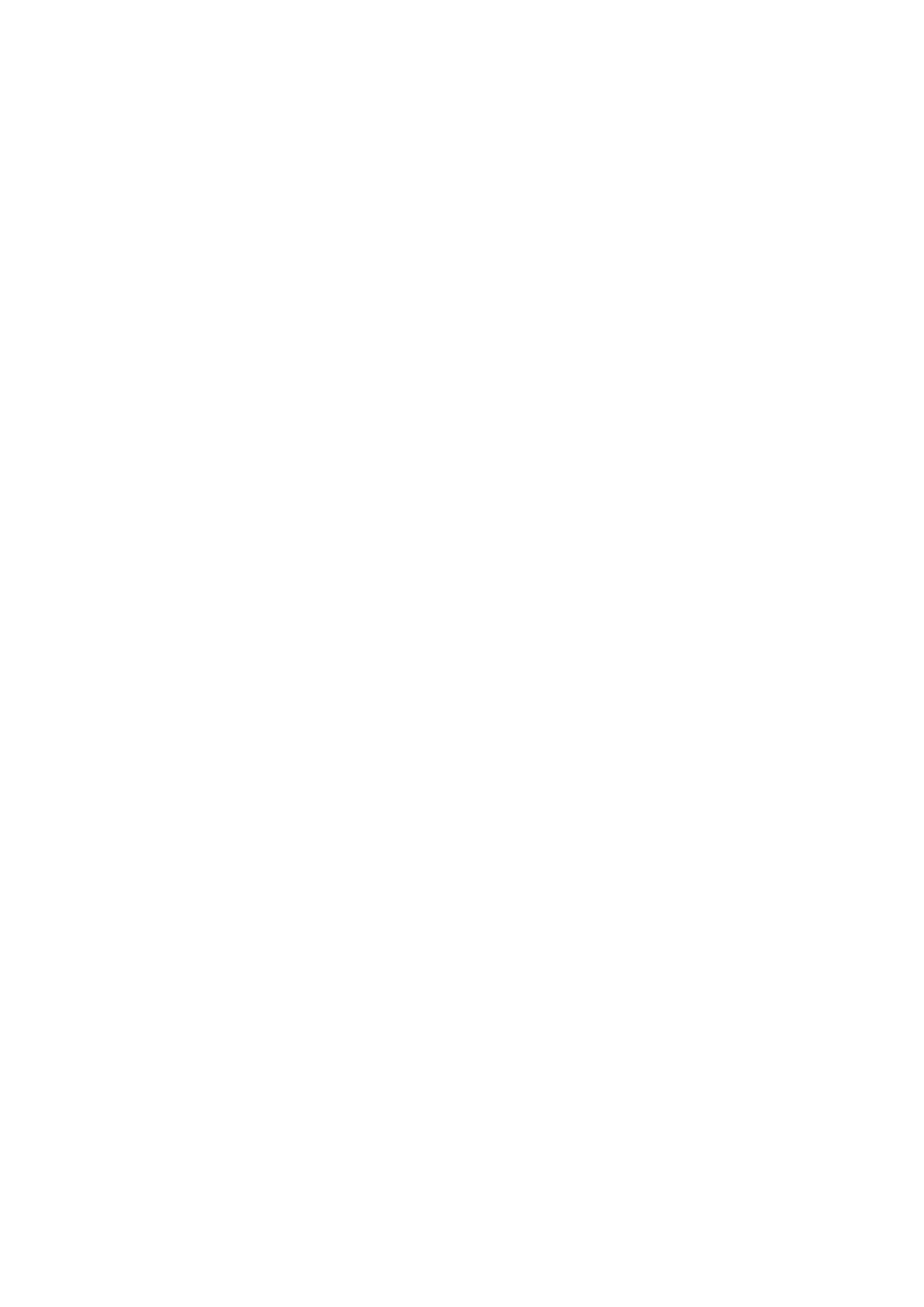# <span id="page-8-0"></span>Chapter 1 Introduction

## <span id="page-8-1"></span>1.1 Metric Embeddings

Loosely speaking, a metric space is a set of points equipped with a distance function ("metric") that defines how far apart two points of the space are. What formally defines a metric space is a set of axioms, which every candidate function must satisfy in order to be considered a metric. These axioms, arissing from the natural intuition of distance are commonly called identity, symmetry and triangle inequality.

Even though the study of metric spaces is a topic of theoretical mathematics, many researchers in computer science, motived by their wide applicability to practically useful problems, have put extensive effort in using them into their field. From this perspective, computer scientists are more interested in designing effective and efficient algorithms that can provide optimal solutions to the problems represented by metric spaces, and less interested in understanding their induced topological properties, even though the latter may sometimes aid in the former.

In computer science, metric spaces arise in certain classes of several important graph theoretical problems. When a problem can be represented by a graph, weights can be added to the edges and a distance function satisfying the aforementioned axioms can be induced, then the resulting set is a metric space. Even though virtually all problems can, in theory, be solved in the above setting, due to their computational intractability or our desire to obtain approximate but really fast solutions, it is often preferable to convert then to a simpler metric space, with trees being the most commonly chosen one. This "conversion" is called metric embedding and can be informally described as a mapping from the first space ("original") to the second ("host"). Trees are a special case of graphs, occurring when there exists only one way to reach any point from any other point and as one would expect. They are the most commonly chosen host space owing to all problems being easily if not trivially solvable on them.

Although this method appears as panacea, its utilization comes with a caveat: one cannot expect that the distances would remain invariant when embedding arbitrary graphs into trees, except in trivial cases. Thus, a certain amount of distortion shall be expected and ideally, with sagaciously chosen embedding methods, minimized. After the embedding the original space into the desired tree has been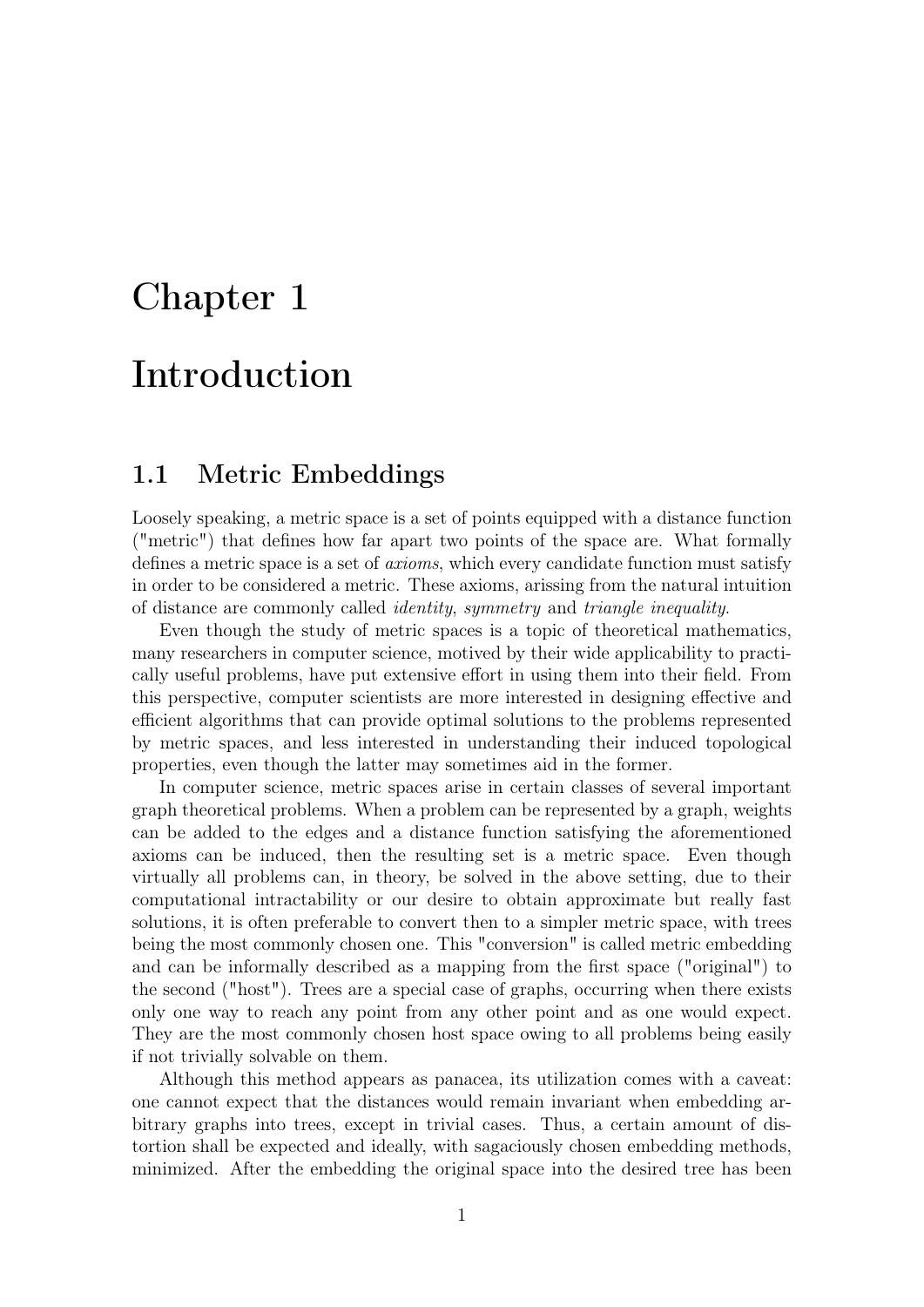obtained, we can tackle the problem by implementing a simper, a faster or more efficient algorithm and by converting the solution back to the former space. Whenever the algorithm on the tree is itself approximative, which is often the case, the distortion induced by the embedding only contributes a factor to the overall asymptotic approximation ratio. It should be noted that the embedding and the algorithm design procedure on the host space can be implemented completely independently from each other. In fact, owing the their simplicity, there exist already several algorithms for a wide range of problems on trees. Hence, purely by the embedding, one can solve the corresponding problems on arbitrary graphs or achieve better performance on existing solutions.

#### <span id="page-9-0"></span>1.2 Motivation

Motivated by the theoretical as well as practical interest of the above technique, many researchers have proposed several<sup>[1](#page-9-1)</sup> - initially centralized - algorithms for embedding and approximating metric spaces arising from the shortest path distance on graphs into trees. Additionally, the advent of large scale distributed and parallel systems, which makes centralized implementations primitive, costly or even intractable, reinforced by the fact that the simplicity of tree problems over graph problems is not particular to centralized systems, has led to the retrospective modernization and refinement of some of the original embedding methods.

Although the implicit assumption that simple pairwise interactions govern every problem chosen to be modeled by a graph may undermine the effectiveness of the solution and lead to substantial loss of information, the research community has not been enthralled by the possibility of devising methods to embed and approximate spaces arising from higher-order structures, such as hypergraphs. Dropping the naive hypothesis of pairwise relationships and adopting a hypergraph model can lead to substantial improvement of the applied methods, as it has been demonstrated by a plethora of examples in several fields, including spectral clustering techniques for machine learning [\[SPH07\]](#page-42-0) and computer vision [\[ALZM](#page-38-1)<sup>+</sup>05], link prediction [\[LXLS13\]](#page-41-0), music recommendation systems [\[BTC](#page-39-0)<sup>+</sup>10], community structure detection [\[LSC](#page-41-1)<sup>+</sup>09], matching and combinatorial auctions [\[KRTV13\]](#page-41-2), multi-interface wireless networks [\[ACKP09\]](#page-38-2), just to name a few. Additionally, many combinatorial optimization problems with a wide range of applications can be naturally expressed using the hypergraph model, including the full Steiner tree concatenation [\[BZ15\]](#page-39-1), the minimum-flow maximum-cut [\[PM03\]](#page-41-3), the perfect matching [\[AY05\]](#page-38-3) and the multiway partitioning [\[EN14\]](#page-39-2).

In order to improve the effectiveness of the solutions of such problems, it is imperative to consider approximating hypergraphs by a simpler structure. However, whenever the hypergraph model is chosen as a representation of the problem at hand, inevitably the notion of distance between three or more points arises. The intrinsic inability of the so far proposed algorithms to deal with such higher-order metrics necessitates the development of novel embedding methods, adapted to higher-order

<span id="page-9-1"></span><sup>1</sup>Look at the following section for a literature review.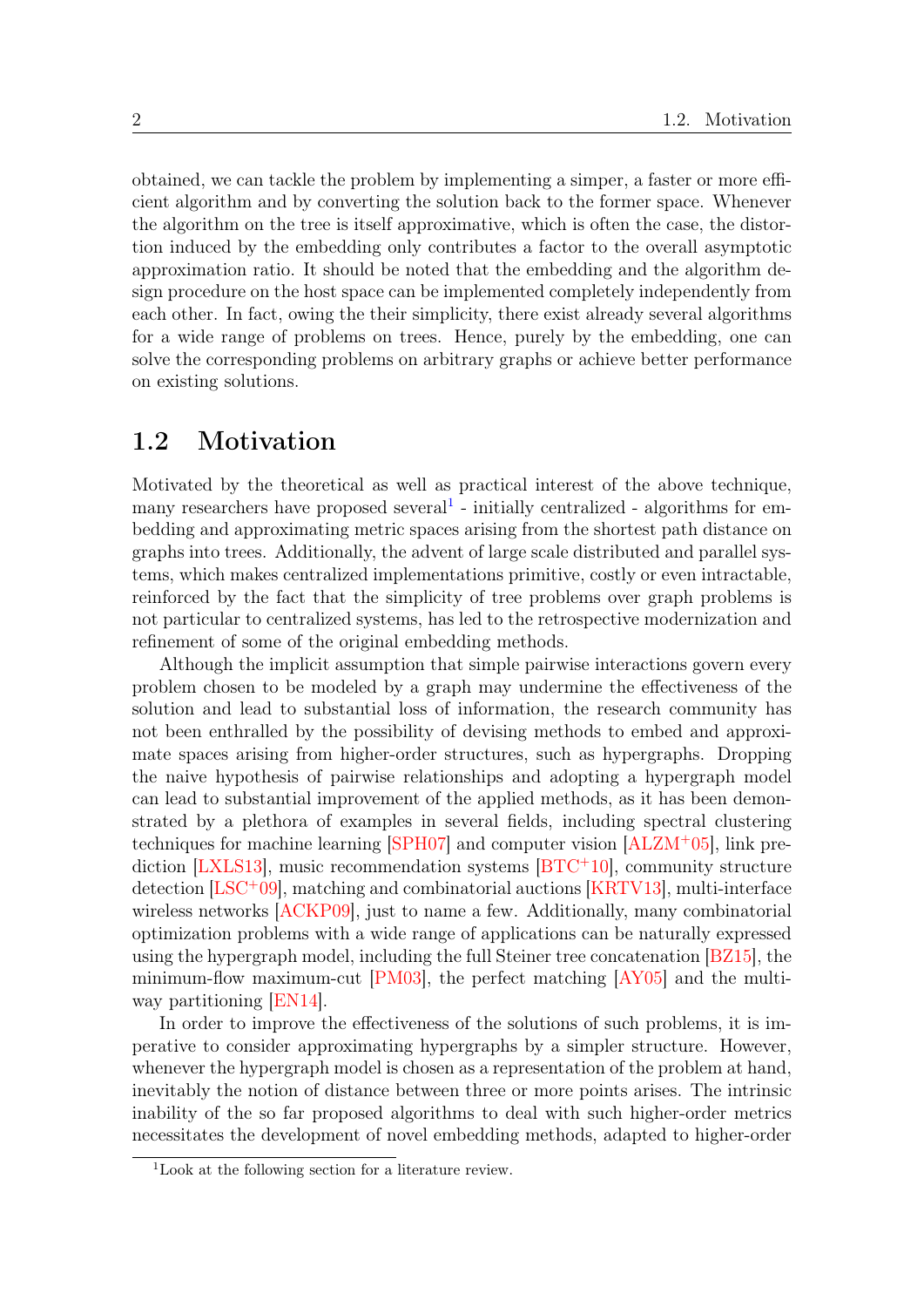structures. Such methods, if shrewdly chosen, are guaranteed to improve the current solutions of problems defined on hypergraphs, as they would only need to be solved in the simpler space. Motivated by this need to lessen the ostracism the appears to have plagued higher-order embeddings and in the idealistic hope of acting as quintessential exemplar for further research in this topic, we develop in this thesis a method that embeds and approximates higher-order metrics that arise on hypergraph models.

# <span id="page-10-0"></span>1.3 Previous Work

Finite metric embeddings have been a vibrant field of research. In the realm of normed host spaces, Burgain's famous theorem [\[Bou85\]](#page-39-3) guarantees an  $\mathcal{O}(\log n)$  distortion bound when embedding into  $l_2$  of dimension exponential in n. The dimension was later improved to  $\mathcal{O}(\log^2 n)$  and the distortion bound of Euclidean embeddings was proved to be tight [\[LLR95\]](#page-41-4). In [\[Mat96\]](#page-41-5), a embedding into a  $\mathcal{O}(Dn^{2/D} \log n)$ dimensional  $l_{\infty}$ -space inducing distortion of D was proved to exist. In [\[Fei00\]](#page-40-0), Feige strengthened the previous embeddings by accounting for the volume distortion of k-simplices and proved a  $\mathcal{O}(\log n + \sqrt{k \log n \log k})$  distortion bound in  $l_2$ . As the literature on embedding finite metrics into normed spaces is vast, for a comprehensive review of state-of-the-art techniques the reader is directed to [\[Mat02,](#page-41-6) [IM04\]](#page-40-1).

Motivated by the algorithmic point of view, trees are a commonly chosen host metric space. On the backbone of proposed methods lie probabilistic algorithms, which embed the original space not into a single but rather into a distribution over different tree metrics. Their superiority stems from the fact that they provide acceptable distortion bounds even for classes of metric, for which deterministic methods fail to do so, as it can be easily inferred by constructing graphs that cannot be embedded into a *single* tree metric with lower than  $\Omega(n)$  distortion [\[RR98\]](#page-42-1). This bound can be improved by using probabilistic methods, as outlined in the following.

One of the earliest probabilistic approaches, inducing a distortion bounded exponentially on  $\mathcal{O}(\sqrt{\log n \log \log n})$ , was presented in [\[AKPW95\]](#page-38-4), where a graph was approximated by a distribution over spanning trees. In [\[Bar96\]](#page-38-5), Bartal defined probabilistic embeddings over distributions trees and proved an  $\mathcal{O}(\log^2 n)$  distortion bound. His trees had a special structure, which he termed hierarchically well separated, whereby the weights on successive levels decay by a constant factor. Additionally, he showed that the embedding of arbitrary graphs into distribution over<sup>[2](#page-10-1)</sup> tree induces a distortion of at least  $\Omega(\log n)$ . Later [\[Bar98\]](#page-38-6), he improved his previous result by providing a  $\mathcal{O}(\log n \log \log n)$  upper bound. His latest method was derandomized and used in order to obtain deterministic approximation algorithms for several problems, such as the buy-at-bulk network design  $[CCG+98]$  $[CCG+98]$ , and group Steiner tree [\[CCGG98\]](#page-39-5). In [\[KRS01\]](#page-41-7), the distortion upper bound of Bartal's algorithm was shown to be  $\mathcal{O}(\log n)$  for planar graphs. The relevant probabilistic approaches culminated in the FRT-method presented in [\[FRT04\]](#page-40-2), which was proved

<span id="page-10-1"></span><sup>2</sup>Since we are only concerned with distributions over trees, the "distribution over" may be omitted.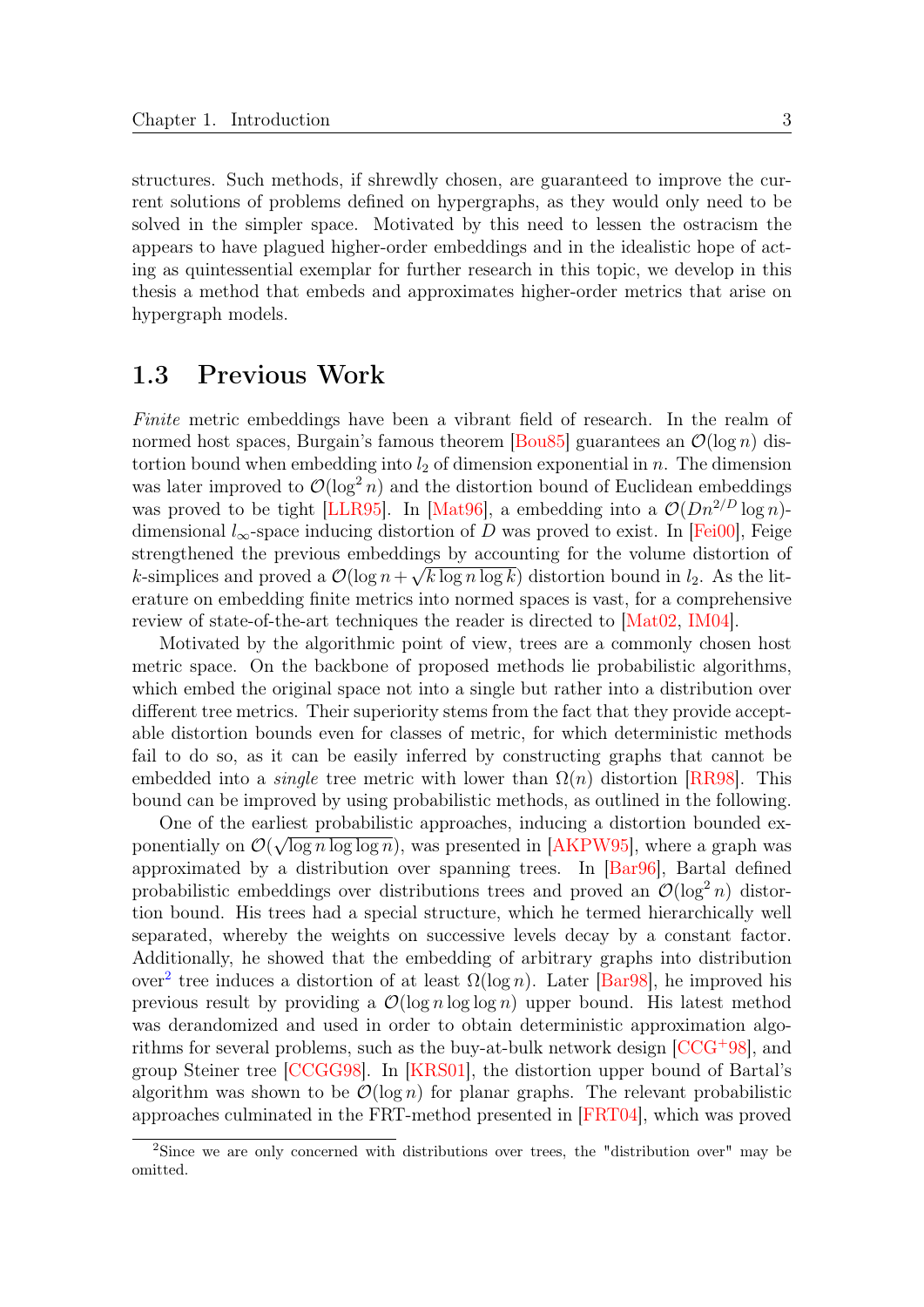to be existentially optimal as it provided an  $\mathcal{O}(\log n)$  approximation, therefore closed the gap between the upper and the lower bound.<sup>[3](#page-11-1)</sup>

Due to its proclaimed optimality, the FRT-method has evolved into a highly influential and archetypal technique and given a profound impetus to further improve and tailor it to different settings. A parallel implementation, requiring  $\mathcal{O}(n^2 \log n)$ work and  $\mathcal{O}(\log^2 n)$  depth, was presented in [\[BGT12\]](#page-39-6) and used for obtaining RNC approximation algorithms for the  $k$ -median and buy-at-bulk network design problems. The work was latter reduced to  $\mathcal{O}((|E| + n^{1+\epsilon}) \log n)$  in [\[FL15\]](#page-40-3) at the expense of an increased stretch of  $\epsilon^{-1}$  on the distortion bound. In [\[KKM](#page-40-4)<sup>+</sup>12], a distributed implementation of a round complexity bounded by  $\mathcal{O}(SPD \log n)^4$  $\mathcal{O}(SPD \log n)^4$  was presented and used for developing a distributed approximation algorithm for the Steiner forest problem. The round complexity was then improved to almost  $\mathcal{O}((h_D + \sqrt{n}) \log n)^5$  $\mathcal{O}((h_D + \sqrt{n}) \log n)^5$ [\[GL14\]](#page-40-5) inducing only a constant factor on the distortion bound. Finally, in [\[BGS16\]](#page-39-7), a time efficient implementation of  $\mathcal{O}(|E| \log n)$  complexity was proposed and used for constructing approximate distance oracles based on the resulting FTR trees.

## <span id="page-11-0"></span>1.4 Contribution of the Thesis

The work presented in this thesis is of theoretical as well as practical interest, due to universality of the proposed methods and the wide range of applications of hypergraph models, as argued in Sec. [1.2.](#page-9-0) Its novelties and contributions are essentially threefold: the cornerstone of the originality is the first embedding algorithm that approximates higher-order metrics (also called generalized metrics) with a distribution over tree metrics. The algorithm is itself probabilistic and produces a hierarchical decomposition of the hypergraph. The second major contribution is its distributed implementation, achieved by constructing an appropriate structure to encode the decomposition, developing an efficient algorithm to compute it and by distributively representing the resulting tree. Finally, an original algorithm, which reduces the height of such distributed tree representations, was designed.

The rest of the text is organized as follows: In *Chapter 2*, we present the fundamental concepts of generalized metric spaces and hypergraphs. We define the probabilistic embedding and approximation problem and, finally, introduce some rudimentary properties of distributed systems. In Chapter 3, we present and analyze the probabilistic embedding algorithm. We prove that it solves the approximation problem and bound the expected distortion it induces. Also, we argue for the existential optimality of the embedding and manipulate the properties of the resulting tree. In *Chapter 4*, we present the distributed tree embedding and height reduction algorithms, prove their correctness and analyze their performance using the message and round complexity. In *Chapter 5*, we conclude by summarizing and discussing our results and by giving directions for future research.

<span id="page-11-1"></span><sup>3</sup>With some abuse of notation, we may use the term "lower bound" in place of "lower bound of upper bound". Look at Def. [2.9.](#page-16-0)

<span id="page-11-2"></span> $^{4}$ SPD = shortest path diameter, look at Sec. [2.2.](#page-14-0)

<span id="page-11-3"></span> $5h_D$ =hop diameter, look at Sec. [2.2.](#page-14-0)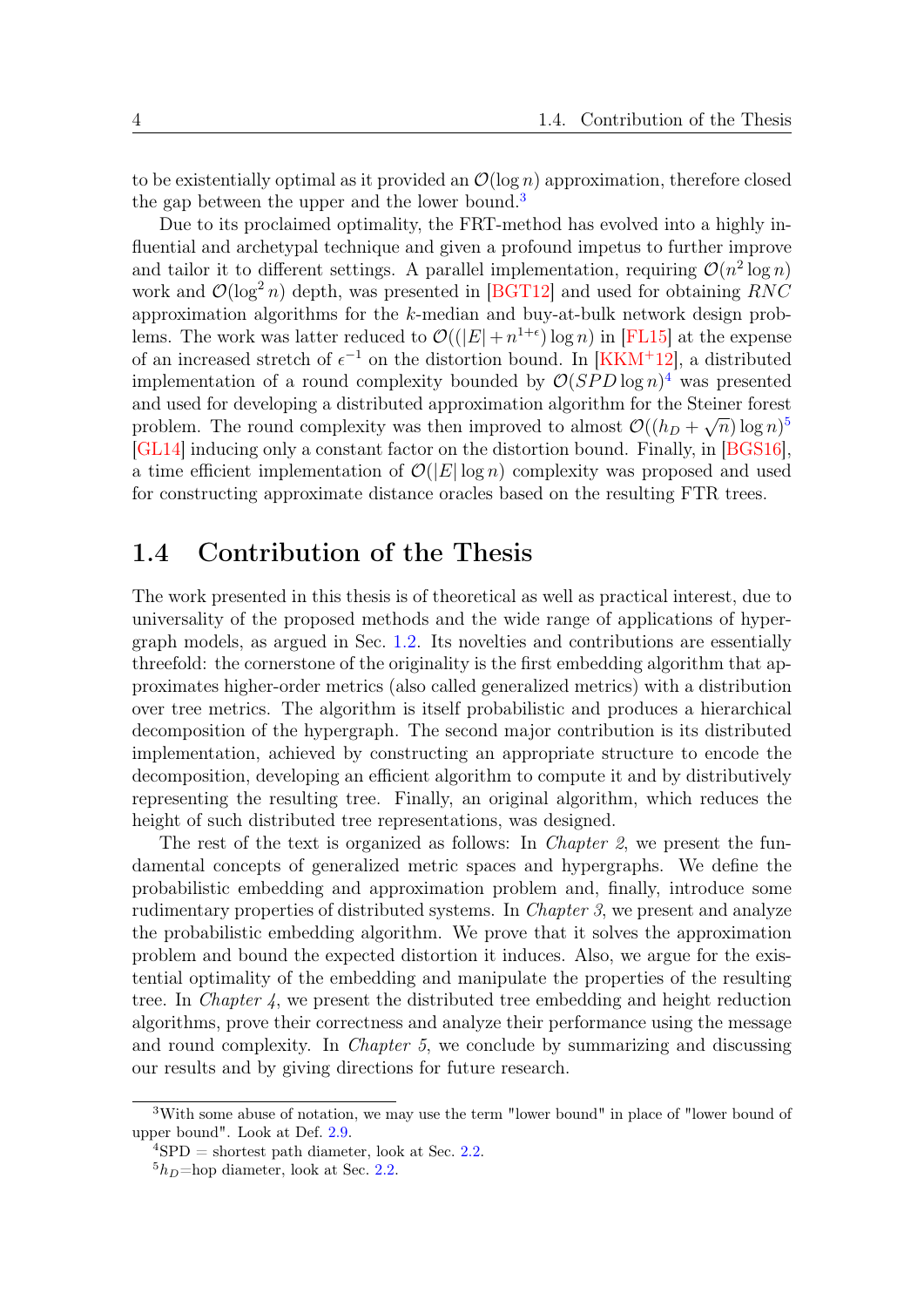# <span id="page-12-0"></span>Chapter 2 Metrics, Graphs and Embeddings

In this chapter we formalize the concepts and give the pertinent mathematical background necessary for understanding the methods developed in this thesis. We start by reviewing the axiom systems of metric spaces and by examining their induced graph representations. Then we give the formal definition of the metric embedding problem and finally present the distributed computation model which is used for the decentralized implementation of our methods.

### <span id="page-12-1"></span>2.1 Generalized Metric Spaces

The notion of metric ("distance") between two points is one of the most known and widely understood concepts in mathematics and can by expressed by the following axioms.

<span id="page-12-3"></span>**Definition 2.1.** Let  $X$  be a set of points, then *metric* is said to be any function  $d: X \times X \to \mathbb{R}_{\geq 0}$  that satisfies

- A 1.  $d(x, y) = 0 \Leftrightarrow x = y$
- A 2.  $d(y, x) = d(y, x)$
- A 3.  $d(x, y) \leq d(x, z) + d(z, y)$

for all  $x, y, z \in X$ . The resulting tuple  $(X, d)$  is called metric space.

The axioms are called *identity, symmetry* and *triangle inequality*, respectively. When X is an inner product space, the Euclidean metric, defined as  $d(x, y) = \sqrt{\langle x, y \rangle},$ where  $\langle \cdot, \cdot \rangle$  denotes the inner product, is a commonly used metric and corresponds to our natural intuition of distance.

Even though such metrics between two points are a well studied topic in mathe-matics, generalized<sup>[1](#page-12-2)</sup> metric spaces, which formalize the concept of distance between three or more points, have been ignored. Only in 1928 Menger in [\[Men28\]](#page-41-8) introduced that notion by taking k points in a high-dimensional Euclidean space and assigning their distance to be the volume of the simplex that they define. Following

<span id="page-12-2"></span><sup>&</sup>lt;sup>1</sup>When it is clear from the context that we refer to a generalized metric or the distinction makes no difference, we omit the word "generalized"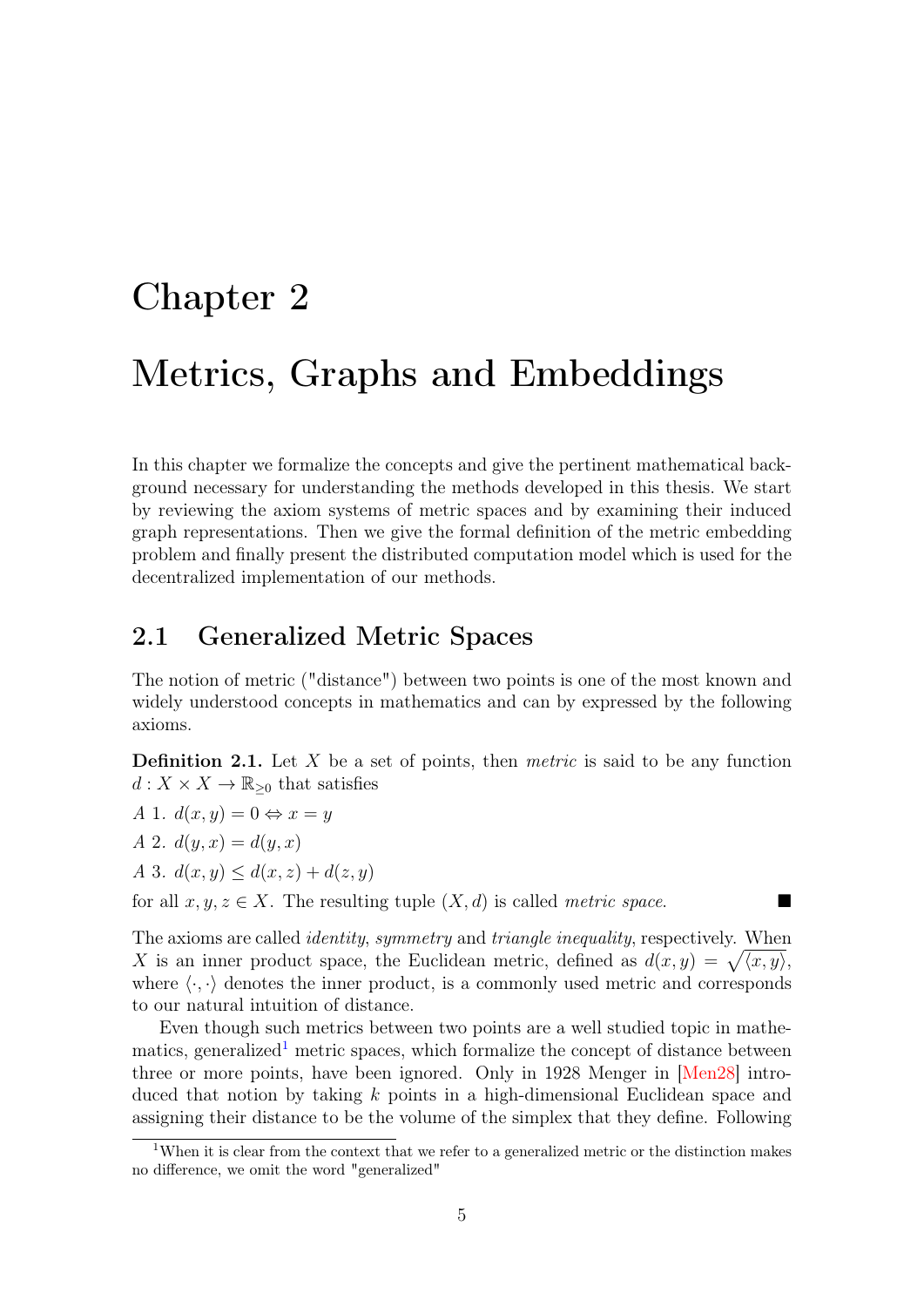that, Gähler in [\[Gäh63,](#page-40-6) [Gäh64\]](#page-40-7) restricted himself to three points, defined an axiom system, which he named 2-metric and studied the properties of the resulting space. Motivated by the pitfalls of the 2-metric, namely the lack of necessity for continuity [\[Lin90\]](#page-41-9) and the absence of an easy correspondence to a metric (which was proved by Gähler himself), Dhange slightly modified the axioms and defined the D-metric [\[Dha92\]](#page-39-8). Both of these metrics encompass similar definitions, which we present here by following Menger's approach for arbitrary number of k points.

**Definition 2.2.** Let X be a set of points and  $p(\cdot)$  be a function that returns the permutations of its arguments, then  $2_k$ -metric ( $\mathbb{D}_k$ -metric) is said to be any function  $d: X^k \to R_{\geq 0}$  that satisfies the following axioms

- A 1.  $d(x_1, x_2, \ldots, x_k) = 0 \Leftrightarrow$  at least two of  $(x_1, x_2, \ldots, x_k)$  equal (all equal)
- A 2.  $d(x_1, x_2, \ldots, x_k) = d(p(x_1, x_2, \ldots, x_k))$

A 3.  $d(x_1, x_2, \ldots, x_k) \leq \sum_{i=1}^k d(x_1, x_2, \ldots, x_{i-1}, x_{k+1}, x_{i+1}, \ldots, x_k)$ 

for all  $x_1, x_2, \ldots, x_{k+1} \in X$  $x_1, x_2, \ldots, x_{k+1} \in X$  $x_1, x_2, \ldots, x_{k+1} \in X$ . The resulting tuple  $(X, d_{2_k})$   $((X, d_{D_k}))^2$  is called  $2_k$ . metric space ( $\mathbb{D}_k$ -metric space) and the integer  $k \geq 2$  is called *order* of the metric.

We observe that the only difference introduced by Dhange is the identity axiom, namely k points are identical if at least two of them are equal  $(2_k$ -metric) or if all of them are equal  $(\mathbb{D}_k$ -metric). The third axiom is a generalization of the tetrahedral inequality for k-simplices. These metrics can be picturized as the volume ( $2_4$ -metric) and the surface ( $\mathbb{D}_4$ -metric) of the hexahedron formed by 4 points in a three dimensional space. Dhange's modification was not however sufficient to provide the intended correspondence, as the metric induced by a given  $\mathbb{D}_k$ -metric need not satisfy the triangle inequality [\[MS04\]](#page-41-10). Based on that, Mustafa and Sims introduced in [\[MS06\]](#page-41-11) a new generalized metric, which they named G-metric

**Definition 2.3.** Let X be a set of points and  $p(\cdot)$  be a function that returns the permutations of its arguments, then  $\mathbb{G}_k$ -metric is said to be any function  $d: X^k \to$  $\mathbb{R}_{\geq 0}$  that satisfies the following axioms

A 1. 
$$
d(x_1,...,x_k) = 0 \Leftrightarrow \text{all } (x_1,...,x_k)
$$
 equal

A 2. 
$$
d(a_i) \leq d(a_{i+1}), a_i = (\underbrace{x_1, \ldots, x_1}_{k-i}, x_2, \ldots, x_{i+1}) \Leftrightarrow |\{x_2, \ldots, x_k\}| = k - 1
$$

A 3. 
$$
d(x_1,...,x_k) = d(p(x_1,...,x_k))
$$

A 4.  $d(x_1, \ldots, x_k) \leq d(x_1, x_{k+1}, \ldots, x_{k+1}) + d(x_{k+1}, x_2, \ldots, x_k)$ 

for all  $x_1, \ldots, x_{k+1} \in X$  and  $i = 1, \ldots, k$ . The resulting tuple  $(X, d)$  is called  $\mathbb{G}_k$ metric space and the integer  $k \geq 2$  is called *order* of the metric.

The newly introduced second axiom accounts for the fact that the distance of a set of points increases as *new* points are added to the set. The  $\mathbb{G}_k$ -metric can be picturized as the perimeter of the polygon formed by the k points. As pointed out in  $[MS06]$ , for the  $\mathbb{G}_3$ -metric there exists a simple correspondence to a metric (which

<span id="page-13-0"></span><sup>2</sup>We subscript the functions to avoid confusion.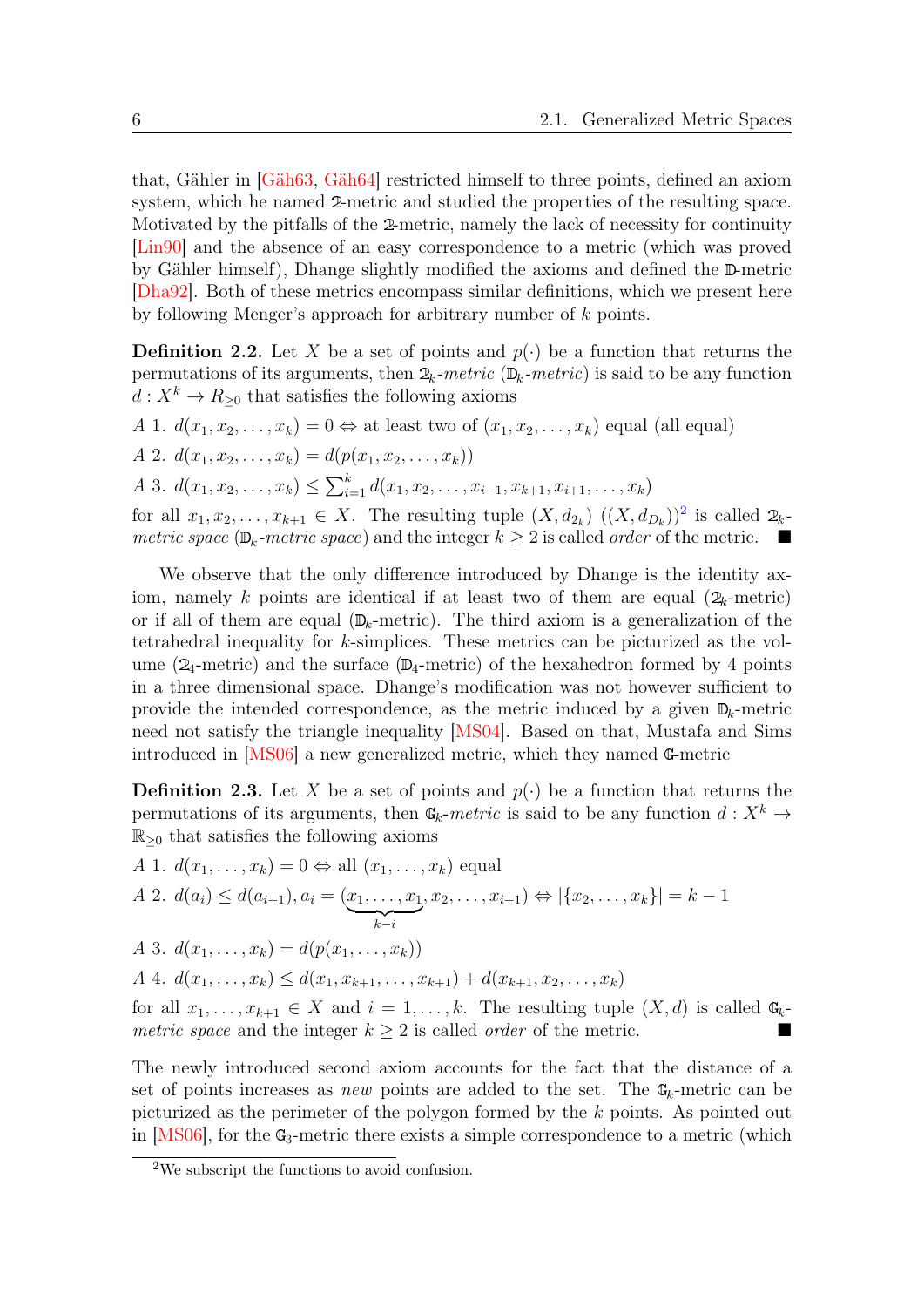can be extended to k points), hence guarantying also the continuity of the former. Therefore, the  $\mathbb{G}_k$ -metric alleviates the shortcomings of the other two and appears to be the most prudent choice of an axiom system for the k-point distance. Finally, the three new metric spaces simplify to the Def. [2.1](#page-12-3) for  $k = 2$ , as intuitively expected.

# <span id="page-14-0"></span>2.2 Hypergraph Representations

From the computer science perspective we are interested in utilizing metric spaces to model "costs" arising from practically useful problems and in designing algorithms to efficiently solve them. As such, it is imperative that they are represented by a "computer-friendly" structure, with the most appropriate being that of a weighted hypergraph.

**Definition 2.4.** A weighted hypergraph  $\mathcal{H}$  is a triple  $(V, E, w)$  consisting of a set of vertices (or nodes) V, a set of multisets<sup>[3](#page-14-1)</sup> called hyperedges  $E$ , which is created by taking from elements of the powerset  $2^V$  and a *weight* function  $w : E \to \mathbb{R}$ . The set  $N(v) = \{u \in V : (v, u) \subseteq e \text{ for some } e \in E\}$  is called neighbors of the node  $v$ . If the cardinality of each hyperedge is equal to  $k$  then the hypergraph is called k-uniform and if each possible multiset of cardinality k belongs to  $E$ , then it is called k-complete. Finally, if for all  $e \in E \Rightarrow p(e) \in E \wedge w(e) = w(p(e))^4$  $e \in E \Rightarrow p(e) \in E \wedge w(e) = w(p(e))^4$ , then the hypergraph is called *undirected*.

It is easy to see that each metric space defined in the previous section admits a hypergraph representation. Specifically, given a *finite*  $\mathbb{G}_k$ -metric space  $(X, d)$  we construct a (possibly directed) k-regular, k-complete hypegraph consisting of the vertex set X and for each hyperedge e assign its weight to be  $d(e)$ . Naturally, the same observation holds for the  $2_k$  and  $\mathbb{D}_k$ -metric spaces and we also note that for the special case  $k = 2$  the representation is the commonly understood notion of graphs<sup>[5](#page-14-3)</sup>. Having established this correspondence of a generalized metric space to a hypergraph, the question that naturally arises is whether the converse can be deduced. In order to answer that, we need some additional definitions.

**Definition 2.5.** Given a k-regular hypergraph  $\mathcal{H} = (V, E, w)$  and a set  $S \in V^k$ , a *chain*  $C_S$  on  $\mathcal H$  is said to be any alternating sequence  $\{v_0, e_1, v_1, e_2, v_2 \cdots e_l, v_l\}$ of distinct vertices  $v_i$  and distinct hyperedges  $e_i$  such that  $v_{i-1}, v_i \in e_i$  and for all  $s \in S \Rightarrow s \in C_S$ . The path of the chain is defined as  $P_S = \{e : e \in C_S\}$ . If H is non-negatively weighted, then the *shortest path*, the *distance* of S and the *diameter* of  $H$  are defined respectively as

$$
P_S^* = \underset{P_S}{\text{arg min}} \sum_{e \in P_S} w(e) \tag{2.1}
$$

<span id="page-14-4"></span>
$$
W_d(S) = \sum_{e \in P_S^*} w(e) \tag{2.2}
$$

<span id="page-14-1"></span><sup>3</sup>Multiset is an unordered set that allows repeated elements.

<span id="page-14-2"></span><sup>&</sup>lt;sup>4</sup>Function  $p(\cdot)$  as previously defined

<span id="page-14-3"></span><sup>&</sup>lt;sup>5</sup>The absence of the prefix "hyper" implies  $k = 2$ .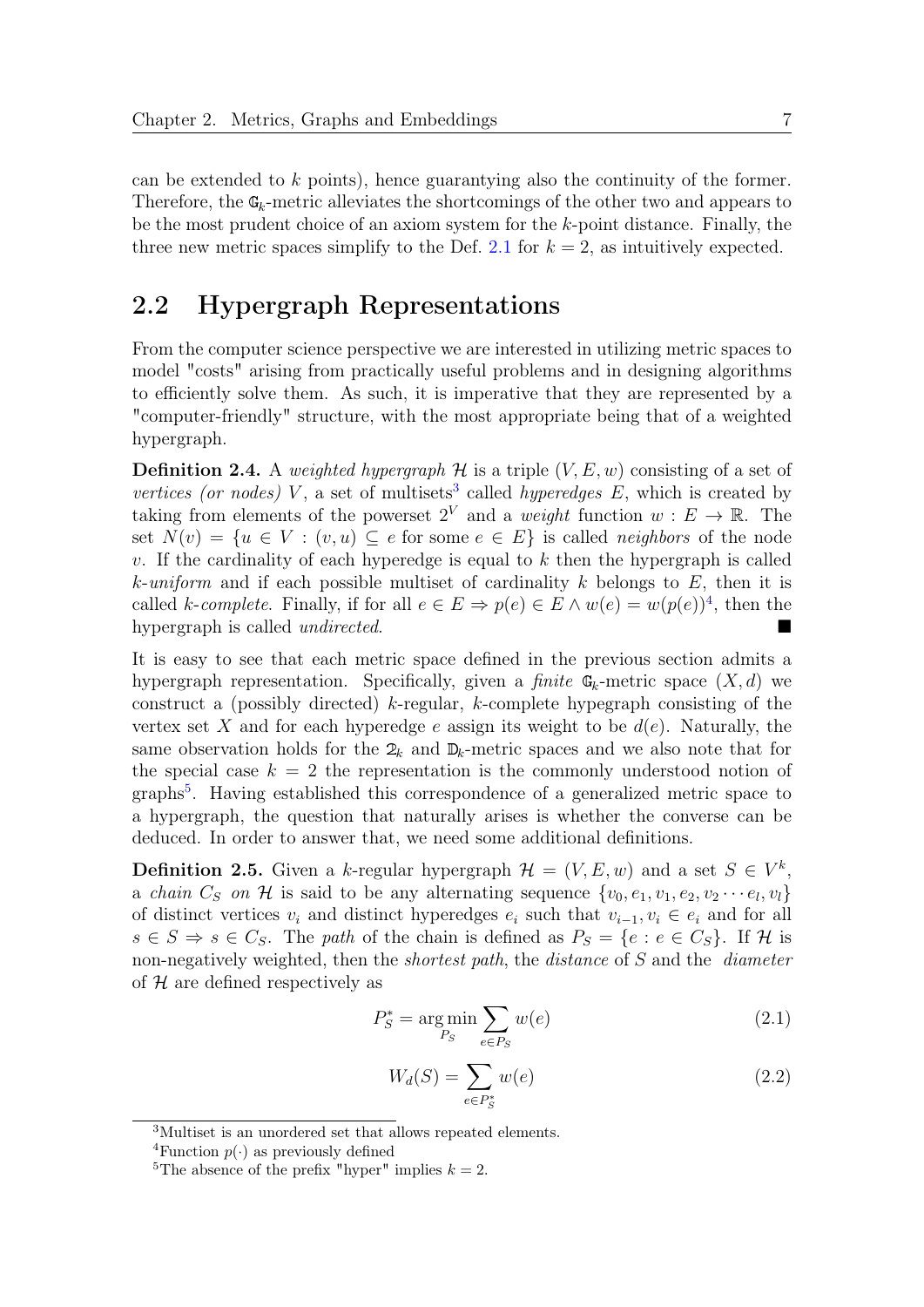$$
W_D(\mathcal{H}) = \max_{S \in V^k} W_d(S) \tag{2.3}
$$

Similarly, we define the *hop distance*  $h_d(S)$  and *hop diameter*  $h_D(\mathcal{H})$  simply by setting  $w(e) = 1$  for all  $e \in E$ . Finally, the k-shortest path diameter  $SPD_k$  of the hypergraph is the lowest positive integer h such that for all  $S \in V^k$  there exists a least-weight path  $P<sub>S</sub>$  of cardinality at most h.

We can easily deduce that the function  $W_d(S)$  induces a  $\mathbb{D}_k$  or  $\mathbb{G}_k$  metric on the hypergragh, as it satisfies the respective axioms. However, the same need not hold for the  $2_k$  metric due to contradictory definitions of the identity axiom. Hence, we have established a duality between the  $\mathbb{D}_k$  or  $\mathbb{G}_k$ -metric and a hypergraph, since the former gives rise to the latter and vice versa. As such, we are using the two terms interchangeably in the rest of the thesis.

<span id="page-15-2"></span>**Definition 2.6.** A graph G is called *tree*  $\mathcal{T}$  if there exist a unique path between any two nodes. When  $\mathcal T$  has a node designated as *root* then it is called *rooted tree* and the set of terminal nodes of every maximal-weight path originating from the root is called *leaves*. The hop diameter of the tree is called *tree height*. Also, if the weights from the root to its children are equal and they decrease by a factor of l in each step on every root-to-leaf path, then the tree is called l-hierarchically well separated  $(l-HST)$ .

Similarly to graphs, trees can also induce a metric. In the latter case the metric itself is quite simpler, as there is no need to find the shortest path between any two nodes. The *l*-HST is a pivotal type of tree in this thesis, as it appears in the solution of the embedding problem defined below.

# <span id="page-15-0"></span>2.3 Embedding and Approximation

Given a metric space<sup>[6](#page-15-1)</sup> the procedure encompasses the construction of a mapping to a new space and a metric function in the latter.

**Definition 2.7.** Let  $(X, d_X)$  be an *original* k-th order metric space and  $(Y, d_Y)$  be a host l-th order metric space, then a metric embedding of  $X$  into  $Y$  is defined to be any mapping  $\phi: X \to Y$ . The *distortion* induced by  $\phi$  is defined to be  $\sigma_{\phi} = \inf_{\sigma \in S_{\sigma}} \sigma$ , where

$$
S_{\sigma} = \{ \sigma \ge 1 : \exists r > 0 \text{ s.t } r \cdot d_X(e) \le d_Y(\phi(e)) \le r \cdot \sigma \cdot d_X(e), \forall e \in X^k \} \tag{2.4}
$$

The number  $r$  is called *scaling factor*.

Note that  $r$  permits scaling of the metric without any effect on the distortion. Given this definition, we formalize the probabilistic approximation problem as follows.

<span id="page-15-1"></span> ${}^{6}$ Or a hypergraph, remember that the concepts are used interchangeably.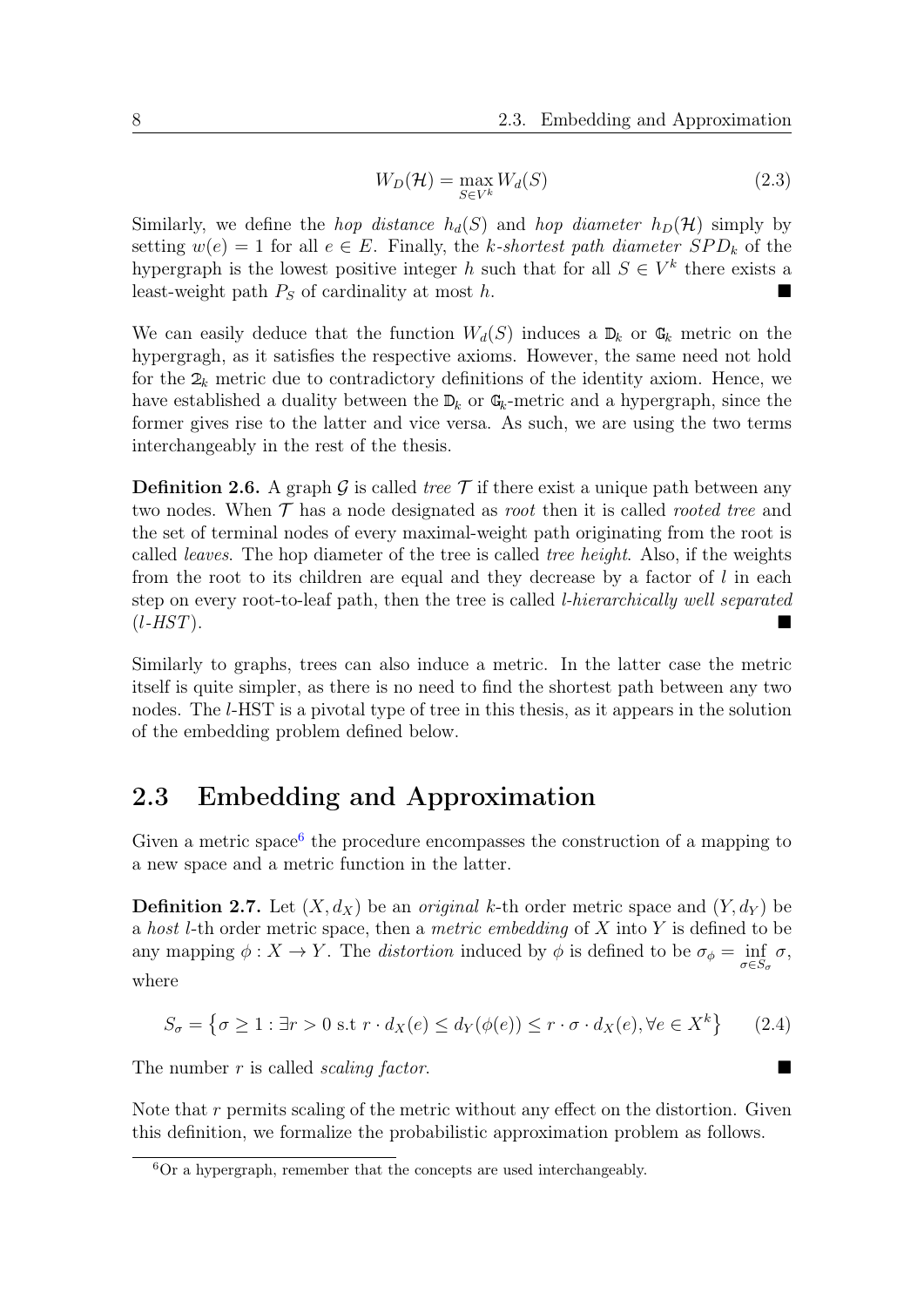**Definition 2.8.** Given an original k-th order metric space  $(X, d_X)$ , a family of lth order host metric spaces  $(Y, d_Y)$ , an embedding  $\phi: X \to Y$  and a distribution  $\mathcal{P}: (Y, d_Y) \to [0, 1]$ , we say that  $(Y, d_Y, \mathcal{P})$  a<sub>U</sub>-probabilistically approximates  $(X, d_X)$ and write

$$
(X, d_X) \xrightarrow{\phantom{a_U} a_U} (Y, d_Y) \xrightarrow{\phantom{a_U} a_U} [0, 1]
$$

if, for some  $a_U > 0$ , the following hold

$$
d_Y(\phi(e)) \ge d_X(e) \tag{2.5}
$$

$$
E_{\mathcal{P}}\left[\frac{d_Y(\phi(e))}{d_X(e)}\right] \le a_U \tag{2.6}
$$

for all  $e \in X^k$ . The number  $a_U$  is called upper bound of the distortion.

We observe that the first requirement ensures that no distance gets contracted, that is, the host metrics dominate the original, and the second one bounds the expected distortion induced by the embedding, with the expected value taken with respect to the given probability distribution. It is obviously desired that the parameter  $a_{U}$  is as small as possible, ideally equal to its lowest possible value, which is given by the following definition.

<span id="page-16-0"></span>Definition 2.9. Given the following embedding

$$
(X, d_X) \xrightarrow{\phantom{a_U} a_U} (Y, d_Y) \xrightarrow{\phantom{a_U} a_U} [0, 1]
$$

the lower bound of the upper of the distortion is defined as

<span id="page-16-1"></span>
$$
a_L = \min_{S_H} \left\{ a : \forall e \in X^k \Rightarrow E_P \left[ \frac{d_Y(\phi(e))}{d_X(e)} \right] \le a \right\}
$$
 (2.7)

where  $S_H$  is the set of all hypergraphs, whose representation is the space  $(X, d_X)$ . When an embedding induces distortion such that  $a_U = \mathcal{O}(a_L)$ , we say that it is tightly bounded.

The above definition essentially provides an optimality criterion for the embedding, as it is outlined in the following theorem.

<span id="page-16-2"></span>Theorem 2.1. Given the following embedding

$$
(X, d_X) \xrightarrow{\phantom{a_U} a_U} (Y, d_Y) \xrightarrow{\phantom{a_U} a_U} [0, 1]
$$

assume that  $(Y, d_Y, \mathcal{P})$  a<sub>U</sub>-probabilistically approximates  $(X, d_X)$  and  $a_U = \mathcal{O}(a_L)$ , then there exists no other embedding such that  $(X, d_X)$  can be a-probabilistically approximated by  $(Y, d_Y, \mathcal{P})$  for  $a < a_U = \mathcal{O}(a_L)$ .

*Proof.* Let  $\mathcal{H}'$  be the hypergraph that achieves the minimum in Eq. [2.7](#page-16-1) and assume that a lower-distortion embedding  $\phi' \neq \phi$  exists, that is, the embedding

$$
(X, d_X) \xrightarrow[\phi]{a_U} (Y, d_Y) \xrightarrow[\mathcal{P}]{} [0, 1]
$$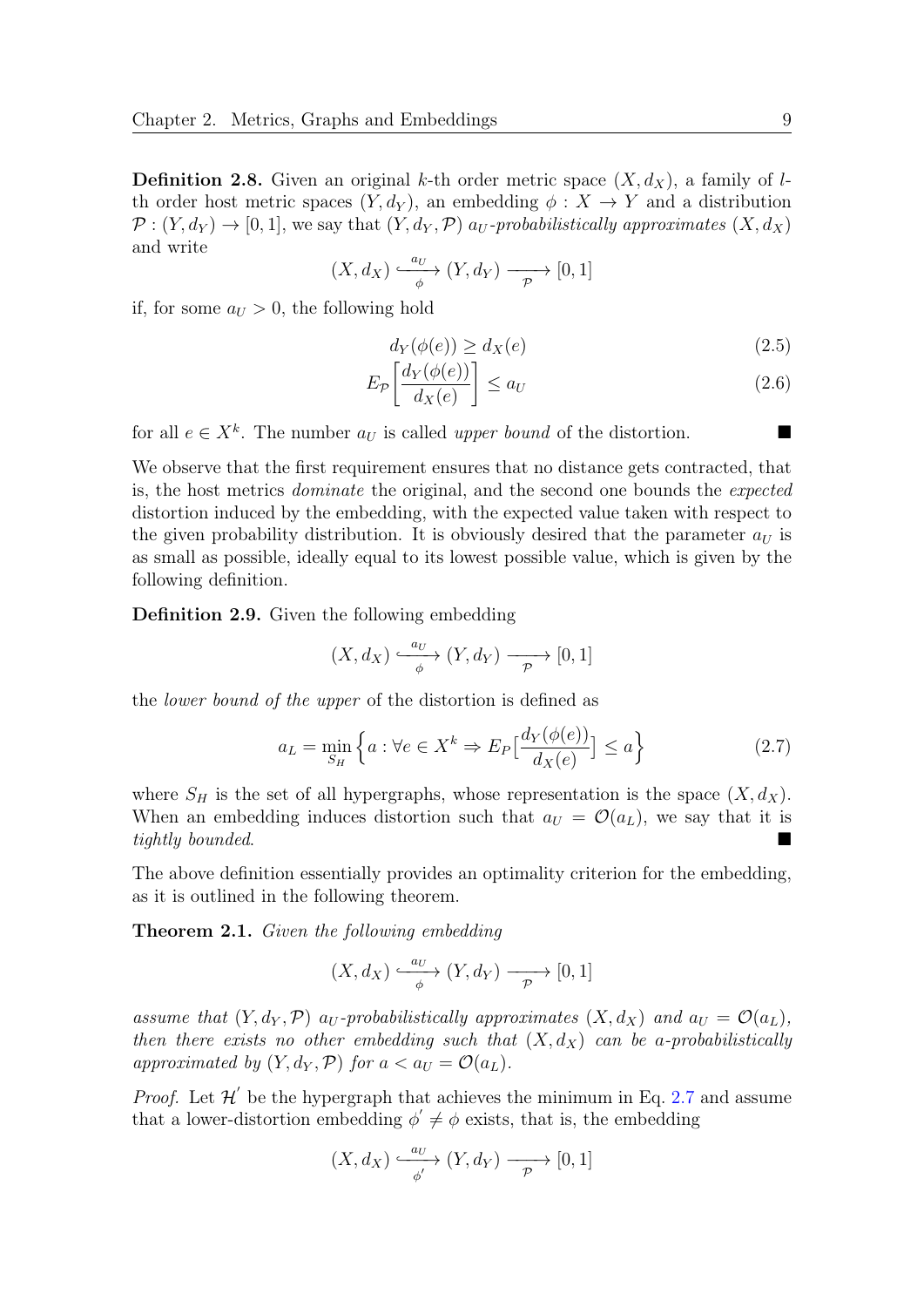a-probabilistically approximates  $(X, d_X)$  for some  $a < \mathcal{O}(a_U)$ . However, since  $\mathcal{H}'$ can also induce a  $(X, d_X)$  space, we infer, based on Eq. [2.7,](#page-16-1) that previous embedding induces a distortion of at least  $a_U = \mathcal{O}(a_L)$ , which contradicts the initial assumption. Hence, no such  $\phi'$  exists.  $\Box$ 

It is evident from the above, that we can prove the optimality of an  $a_U$ -probabilistic embedding simply by constructing a hypergraph that cannot be embedded with distortion less than  $\mathcal{O}(a_U)$ . Such a tight bound is a really powerful tool in metric embeddings, because, in its presence, one need not search for lower-distortion embeddings.

### <span id="page-17-0"></span>2.4 Distributed Model

Even though the so far proposed methods are inherently centralized, the metric embedding and approximation problem defined above is not restricted to such a case. Given that the distributed algorithm design is often easier on trees than on general graphs, one should expect that there exists some merit in implementing such embedding techniques distributively.

In the distributed setting, each node v in a hypergraph  $\mathcal{H} = (V, E, w)$  of n nodes knows only its neighbors  $u \in N(v)$  as well as the respective weights  $w(\cdot)$ , while being completely unaware of the topology of  $H$ . The presence of a unique clock, that synchronizes the transmissions, is assumed and in each clock's time step ("round") each node can send an arbitrary message of size  $\mathcal{O}(B)$  to all of its neighbors. Such a restriction in the transmission capacity is necessitated by natural limitations arising in every physically implementable communication channel. Moreover, note that in the absence of a restriction the distributed algorithm design is itself futile, as one can simply send all the information in a single converge cast to a *leader* node (set Th. [4.3](#page-32-1)) for leader election) and perform all the computation there. They above presented setting is a commonly used model in distributed computing called  $\mathcal{CONGEST}(B)$ model [\[Pel00\]](#page-41-12).

Taking into consideration that the round time interval is usually of several orders higher than the processor clock, we further refine the  $\mathcal{CONGEST}(B)$  model by assuming that local computations performed in each node are free up to a polynomial factor. As such, the time complexity of local computations is of no relevance, as long as it remains within  $\mathcal{O}(n^m)$  for some positive constant m. As it can be easily inferred, all the distributed methods proposed in Ch. [4](#page-29-0) satisfy this requirement. Therefore, in the distributed setting we use different measures to assess and compare our algorithms, as outlined bellow.

**Definition 2.10.** Given a distributed, synchronous algorithm  $\mathcal A$  over a hypergraph  $\mathcal{H} = (V, E, w)$ , let  $M_v$  be the set of all messages that node  $v \in V$  needs to send during the worst-case execution of A. For all messages  $m \in M = \bigcup M_v$ , define the *message hop*  $h_m$  as the number of nodes that m is expected to visit before reaching its destination. Also, let  $t_v$  be the *waiting hop count*, during which node v needs to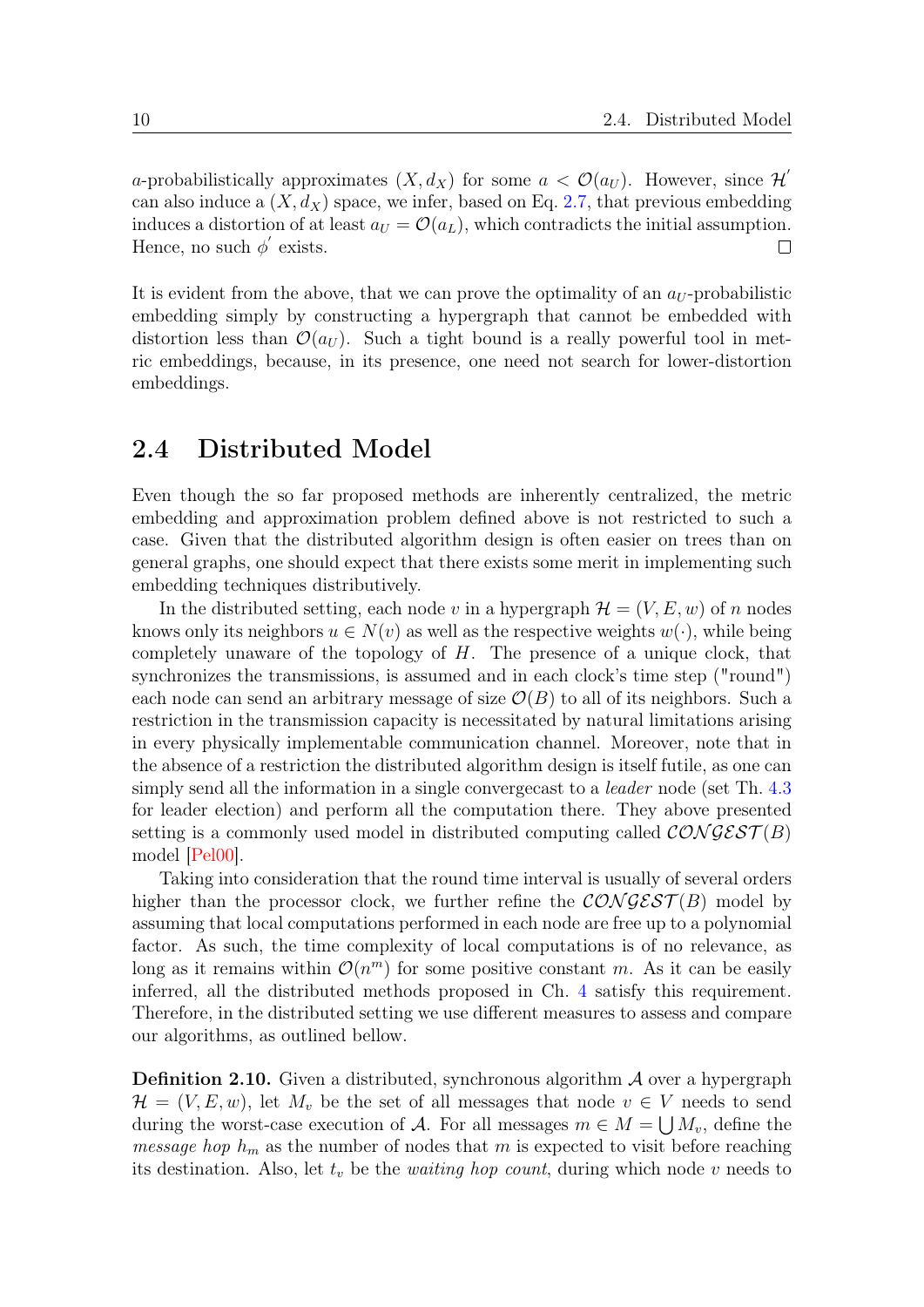wait for other messages to be transmitted. Then we define

$$
\mathcal{C}_M(\mathcal{A}) = \sum_{m \in M} h_m \tag{2.8}
$$

$$
\mathcal{C}_R(\mathcal{A}) = \max_{v \in V} \left\{ t_v + \sum_{m \in M_v} m \cdot h_m \right\} \tag{2.9}
$$

as the *message* and *round complexity* of  $A$ , respectively.

It is straight forward to see that, unless none or one message is transmitted per round, the message complexity is higher than the round complexity and that the former one is upper bounded by the latter, that is  $\mathcal{C}_M(\mathcal{A}) \leq \mathcal{C}_R(\mathcal{A}) \sum_{e \in E} |e|$ . Both of those measures are equally important in assessing the performance of distributed algorithms, as the first one accounts for storage and bandwidth and the second one for time requirements of the algorithm. Finally, as pointed out it Th. [2.1,](#page-16-2) the optimality of an algorithm with respect to  $\mathcal{C}_M$  or  $\mathcal{C}_R$  can be proved by providing the respective tight bound.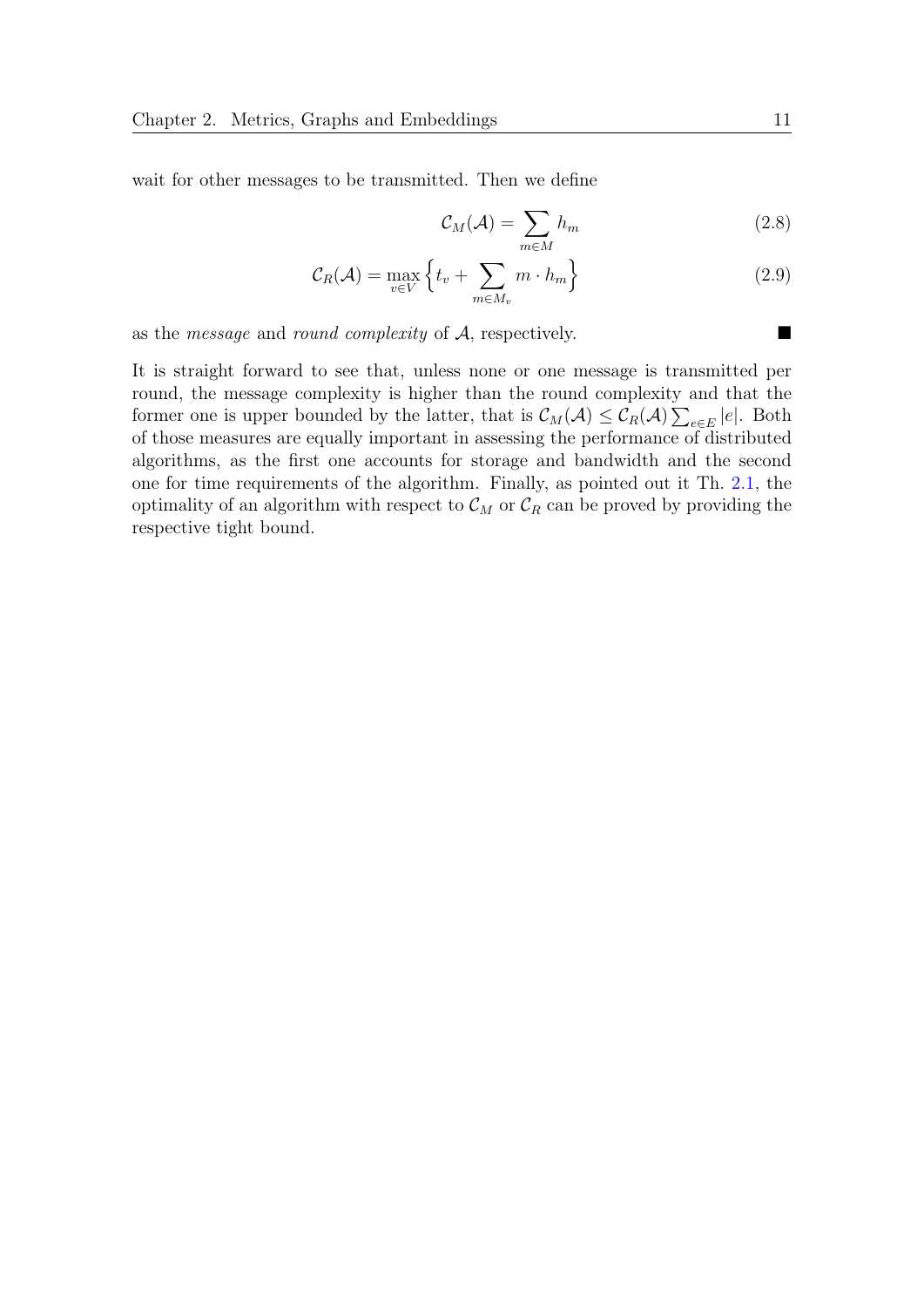# <span id="page-19-0"></span>Chapter 3 Embedding  $\mathbb{G}_k$ -Metric Spaces

Along the lines of the exemplary FRT-method presented in [\[FRT04\]](#page-40-2), we develop a centralized method that embeds a  $\mathbb{G}_k$ -metric space into a distribution over tree metrics. The approach is based on a probabilistic, hierarchical partitioning of the hypergraph into clusters of decreasing diameters. The  $\mathbb{G}_k$ -metric was chosen as an axiom system for the k-point distance due to its postulated superiority over the other two metrics, as commented in the previous chapter. Also, even though our ultimate goal is to embed the k-th order metric, presenting our method for arbitrary k would be a laborious and cumbersome task. Given that its extension from the special to a general case is intuitive, it appears to be prudent to restrict ourselves to the  $k = 3$  case.

We start by describing how the our algorithm partitions the hypergraph into a set of clusters. Then we map them to the host metric space, define the host metric, prove its dominance over the original one and bound the induced expected distortion. After that we comment on the properties of the resulting host space and on how it can be further manipulated and optimized. Finally, we intuitively describe the extension to the k-order case.

# <span id="page-19-1"></span>3.1 Clustering Algorithm

Before we start describing the method we need to give some preliminary definitions of what a cluster and a laminar family are.

<span id="page-19-2"></span>**Definition 3.1.** Given a set of points  $X$  a *cluster C* is defined to be any subset of the powerset  $2^X$ . A set of clusters  $\mathcal{F} \subseteq 2^X$  is said to be a *laminar family* of clusters if for any  $A, B \subseteq \mathcal{F}$  it is the case that  $A \subseteq B$  or  $B \subseteq A$  or  $A \cap B = \emptyset$ . A laminar family can be easily mapped to a tree T as follows: Each set  $C \subseteq \mathcal{F}$  is mapped to a node  $n_C$  on T and each maximal subset of C corresponds to a child of  $n_C$ .

Having been equipped with the above definition, we present in the following a clustering algorithm  $\mathcal{A}_{C}$ , which, given an original  $\mathbb{G}_{3}$ -metric space  $(X, d)$  of n points, decomposes the hypergraph recursively to a laminar family of clusters. We assume, without loss of generality, that each hyperedge has a distance of at least 1 and that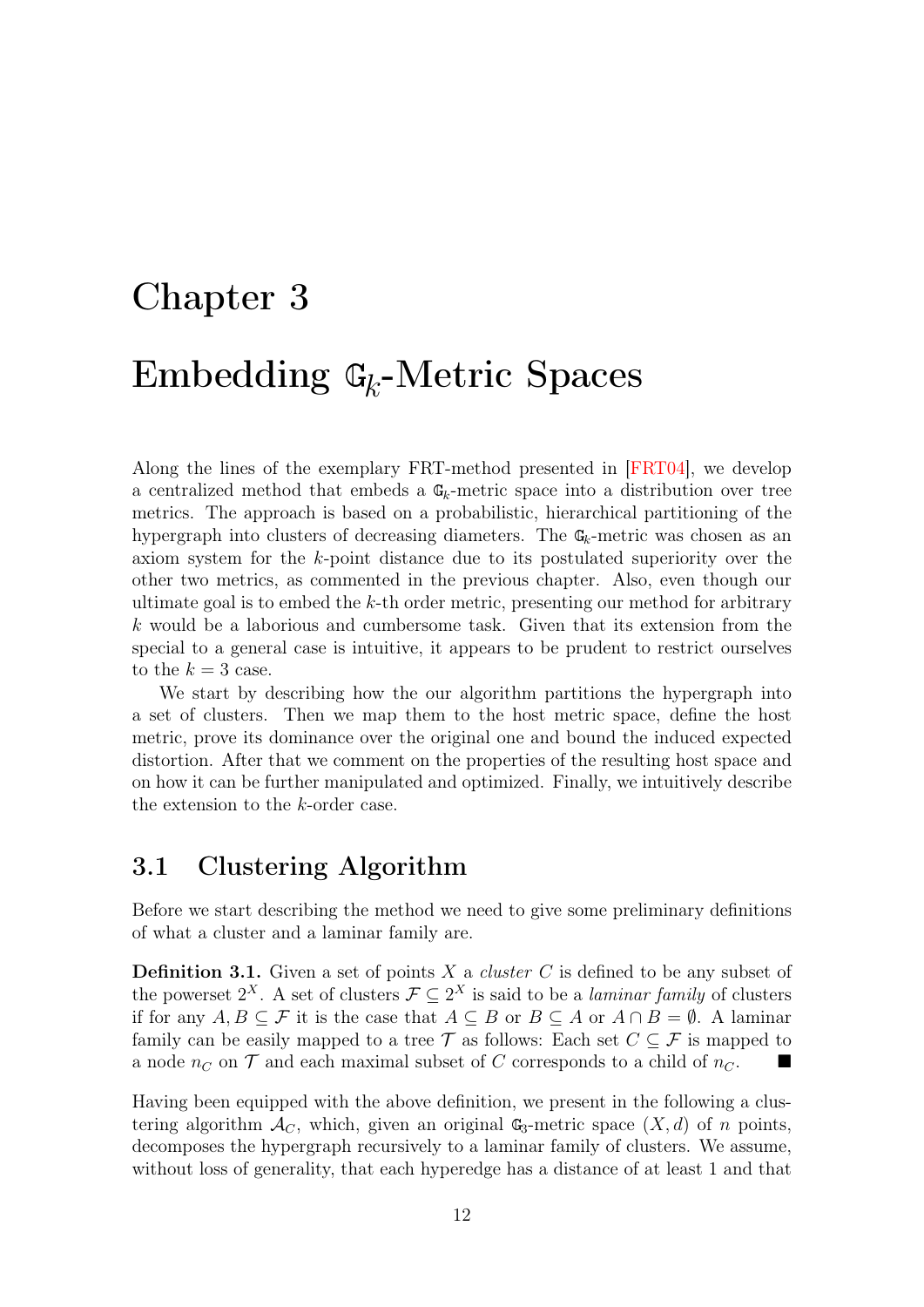the diameter  $\Delta$  can be written as  $\Delta = 3^{\delta}$ , for some positive integer  $\delta$ . Note that such assumption poses no restriction as the weights of the hypergraph can be scaled at will. Such a scaling has no impact on the distortion due to multiplicative constants being of no importance, as it will become apparent later. Noting that the algorithm is recursive, we define the following.

**Definition 3.2.** Define  $L = \{\delta, \delta - 1, \delta - 2, \ldots 0\}$  as the recursion level set and for all  $i \in L$  let  $S_{ij}$  be the j-th cluster created at the *i*-th level. Also, for all  $v \in V$ , define

$$
a_i(v) = \begin{cases} 1 & \text{if and only if there exists } k : v \in S_{ij} \\ 0 & \text{otherwise} \end{cases}
$$
 (3.1)

When  $a_i(v)$  has unit value we say that vertex v has been assigned to some cluster at level i.



Figure 3.1: Laminar family and levels

The clustering algorithm, formally presented<sup>[1](#page-20-0)</sup> in [Algorithm 1,](#page-21-0) can be intuitively described as follows: Initially, we pick a random permutation  $\pi$  of all the vertices in  $X$ , which remains constant throughout the algorithm. Additionally, we sample a number  $\beta$  from the distribution

<span id="page-20-1"></span>
$$
f_b(x) = \begin{cases} \frac{1}{x \ln 3} & x \in [1, 3] \\ 0 & \text{otherwise} \end{cases} \tag{3.2}
$$

At each iteration four parameters are given to the algorithm: a cluster  $S$ , the level i, the number  $\beta$  and the random permutation  $\pi$ . If the termination condition ( $|S| = 1$ )

<span id="page-20-0"></span><sup>1</sup>∧: logical AND, ⊕: logical XOR, ↓: logical NOR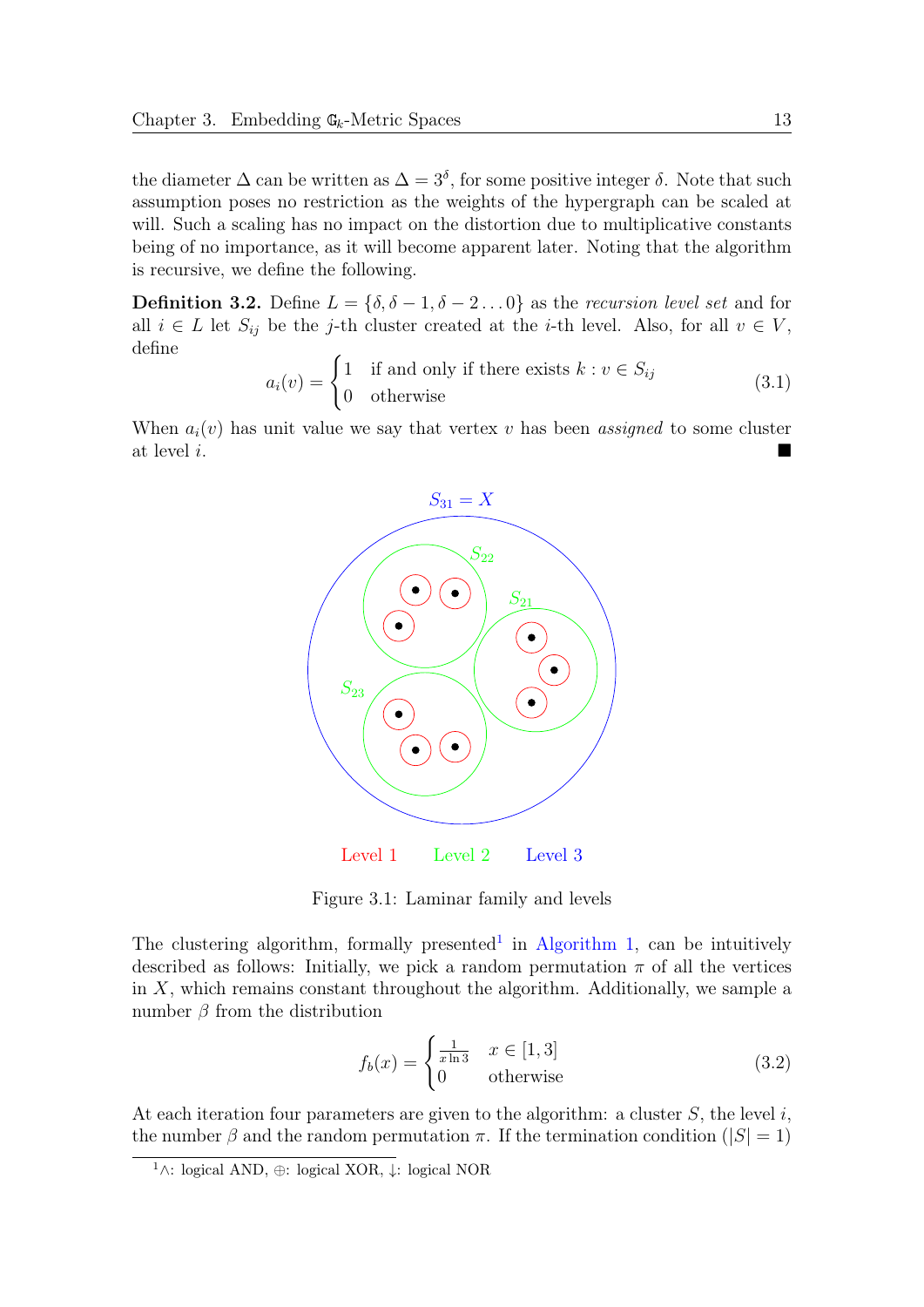is invalid, we set all  $a_i(u)$ ,  $u \in S$  equal to 0 and compute  $\beta_i = 3^{i-1}\beta$ . Then, we loop over the random permutation and for each vertex  $p_i \in \pi$  create a sub-cluster  $S_{ij}$ consisting of all edges<sup>[2](#page-21-1)</sup>  $(u, v) \in S$  that have not been assigned to a different cluster at the same level and whose distance from  $p_j$  is at most  $\beta_i$ . In this case, we call  $p_j$ the *origin vertex* of the cluster  $S_{ij}$ . Finally for each created sub-cluster we reduce the level by one and call the algorithm recursively. Initially, the algorithm is called

<span id="page-21-0"></span>

Figure 3.2: Cluster Construction

#### Algorithm 1 The  $\overline{\mathcal{A}_C}$  Clustering Algorithm

1: **procedure** ACALGORITHM $(S, i, \beta, \pi)$ 2: if  $|S| = 1$  return 3: For all  $u \in S$  set  $a_i(u) \leftarrow 0$ 4:  $\beta_i \leftarrow 3^{i-1}\beta$ 5: for  $j = 1, 2 \cdots n$  do 6:  $p_j \leftarrow \pi(j)$ 7:  $S_{ij} \leftarrow \{(u, v) \in S \mid (i \oplus u \neq v) \land (d(u, v, p_j) \leq \beta_i) \land (a_i(u) \downarrow a_i(v))\}$ 8: For all  $v \in S_{ij}$  set  $a_i(v) \leftarrow 1$ 9: end for 10: For all non empty  $S_{ij}$ ,  $j = 1, 2 \cdots n$  call ACALGORITHM $(S_{ij}, i-1, \beta, \pi)$ 11: end procedure

with  $S = X, i = \delta$  and terminates when it reaches singleton clusters ( $|S| = 1$ ). Since each edge can be assigned only to one cluster at each level and given that clusters at lower levels are subsets of clusters at higher level, the above procedure defines a laminar family. We need to note that  $p_i$  need not belong to the set S, since we loop over all vertices of the hypergraph. However, this creates no intersections between

<span id="page-21-1"></span><sup>&</sup>lt;sup>2</sup>With some abuse of notation; a pair of nodes need not belong to the hyperedge set of a 3-regular hypergraph.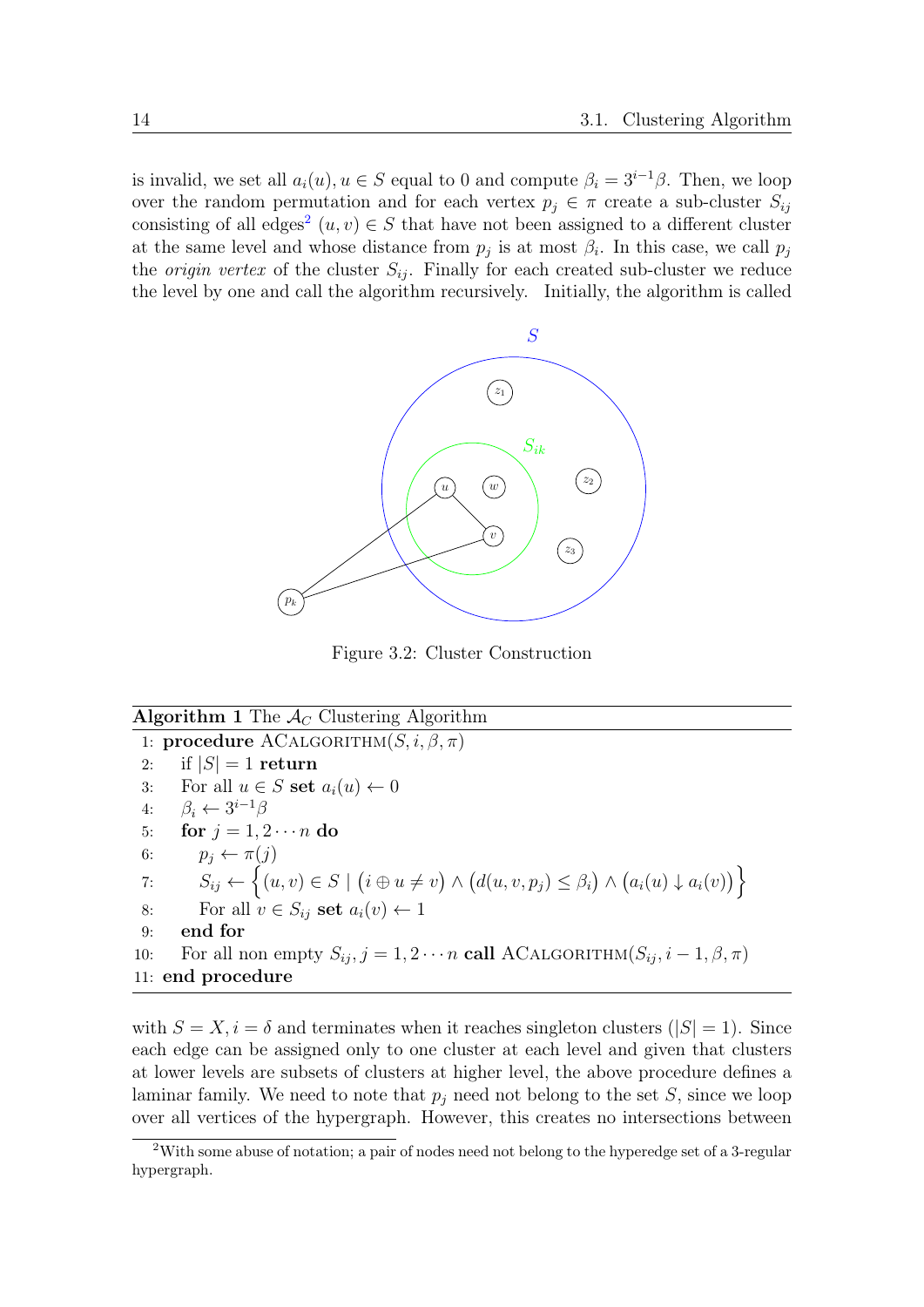the created sub-clusters because  $p_j$  itself is not included in any of them. The vertex  $p_i$  will eventually be included in a cluster, but only when the condition on line 10 is satisfied.

# <span id="page-22-0"></span>3.2 Host Metric Space

As we mentioned above, the above decomposition defines a laminar family which, as outlined in Def. [3.1,](#page-19-2) corresponds to a rooted tree as follows: Each cluster  $S_{ij}$ corresponds to a node in the tree and each maximal sub-cluster in  $S_{ij}$  corresponds to a child of the node corresponding to  $S_{ij}$ . The tree distance between the parent node and its children is assigned to be  $3^{i}\beta$  (which is equal to the maximum diameter of each cluster at level i, as it will be proved in the following). It should be obvious from the clustering algorithm that the root of the tree  $(i = L = \delta)$  is the set of all vertices in the hypergraph and the leafs  $(i = 0)$  are the vertices themselves.



Figure 3.3: The resulting 3-HST

The above constructed tree is formally denoted as  $\mathcal{T} = (V_T, E_T, w_T)$  where  $V_T$  is the set of nodes,  $E_T$  is the set of edges connecting these nodes and  $w_T$  are the weights of the edges. Following Def. [2.6,](#page-15-2) since the weights on any root-to-leaf path decrease by a factor of 3 in each step,  $\mathcal T$  is a 3-hierarchically well separated (3-HST) tree, with its height being  $\mathcal{O}(\log \Delta)$ .

**Definition 3.3.** Let  $X_T$  be the set of all leaves of  $\mathcal T$  and for all  $(u, v, w) \in X_T^3$  define the host metric as

$$
d_T(u, v, w) = W_d(u, v) + W_d(v, w) + W_T(w, u)
$$
\n(3.3)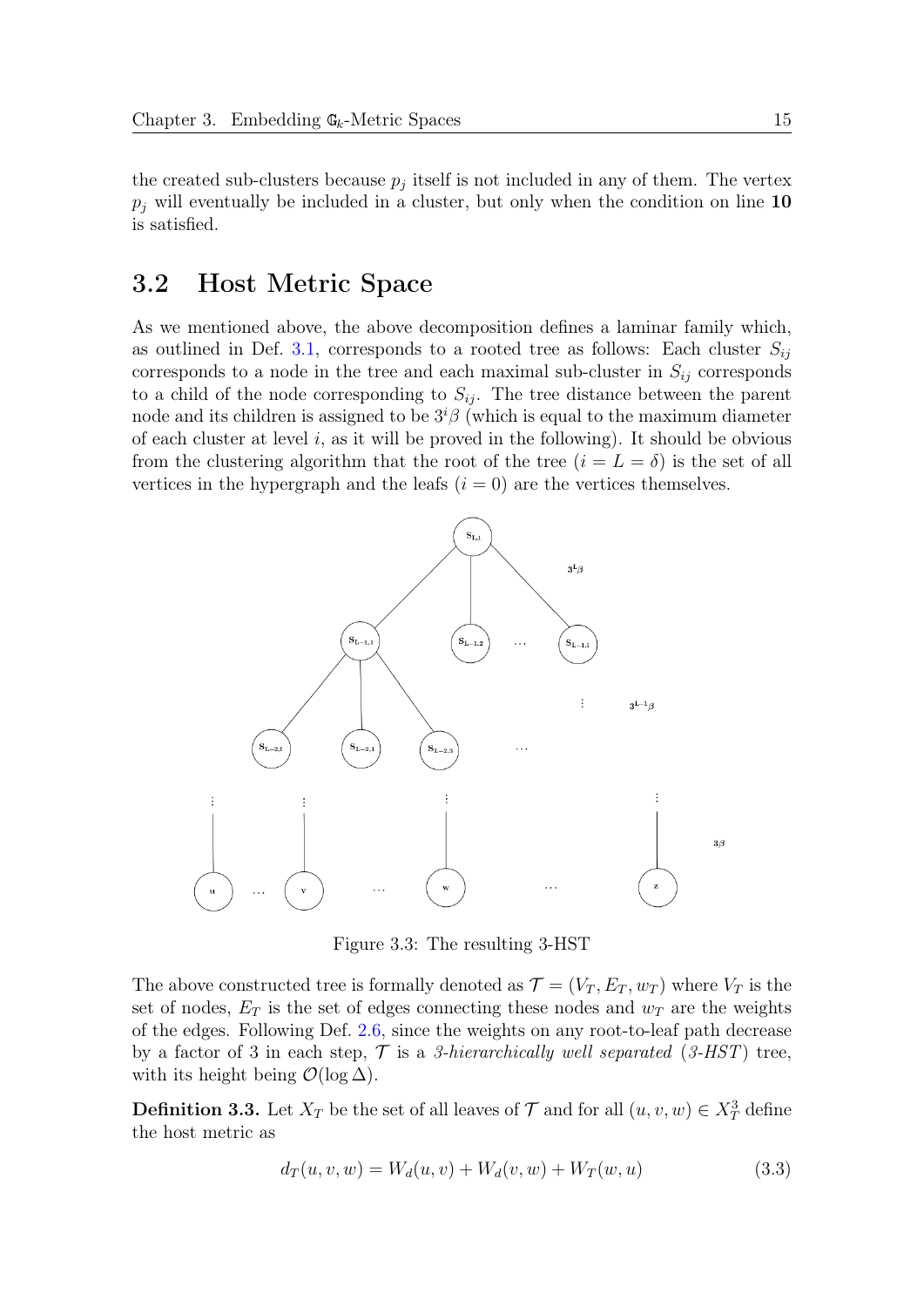$\Box$ 

where  $W_d(\cdot, \cdot)$  is the weighted distance of the respective leaves, as defined in the Eq. [2.2.](#page-14-4) The tuple  $(X_T, d_T)$  is host metric space. The mapping from the original to the host space is

$$
\phi \triangleq 1: u \mapsto u \text{ for all } u \in X \tag{3.4}
$$

where 1 is the identity function.

# <span id="page-23-0"></span>3.3 Probabilistic Approximation

Having defined in the previous section the host metric space, we summarize the main result of our method in the following theorem.

<span id="page-23-3"></span>**Theorem 3.1.** For a given  $\mathbb{G}_3$ -metric space  $(X, d)$ , the host metric space  $(X_T, d_T)$ and the mapping  $\phi$  defined above, the following holds

$$
(X, d_X) \xrightarrow{\mathcal{O}(\log n)} (Y, d_Y) \longrightarrow [0, 1]
$$

where  $P$  is a probability distribution function.

The proof of this theorem is partitioned to several different lemmas. Initially, we upper bound the diameter of each created cluster, then prove that the host metric dominates the original and finally provide the postulated by the above theorem  $\mathcal{O}(\log n)$  upper bound of the expected distortion. Although the distribution  $\mathcal P$  is implicitly defined, its explicit definition is of no interest, thus no attempt is made to find it.

<span id="page-23-4"></span>**Lemma 3.2.** The diameter of each created cluster is at most  $3^{i}\beta$ .

*Proof.* Assume that the vertex  $p$  is the origin of a cluster  $S$ . Then, by definition, for each  $u, v \in S \Rightarrow d(u, v, p) \leq 3^{i-1}\beta$ . Based on that, for all  $(u, v, w) \in S$  we have

$$
d(u, v, w) \le d(u, p, p) + d(p, v, w) \le d(u, v, p) + d(v, w, p) \le 3^{i}\beta
$$
 (3.5)

where we used the the second and the fourth axioms of the  $G_3$ -metric.

With the aid of the above lemma, we prove the dominance of the host metric.

<span id="page-23-2"></span>**Theorem 3.3.** The host metric dominates the  $\mathbb{G}_3$ -metric.

*Proof.* We say that an arbitrary hyperedge  $(u, v, w)$  is separated at level L if for each  $e \in \{(u, v), (u, w), (v, w)\}\$ it holds that L is the lowest level for which there exists a cluster in which e belongs. Based on that, there exist two separation levels  $L_1, L_2$ . Assuming, that  $L_2 \geq L_1$ , the host metric can be expressed as

<span id="page-23-1"></span>
$$
d_T(u, v, w) = 4 \sum_{i=1}^{L_2} 3^i \beta + 2 \sum_{i=1}^{L_1} 3^i \beta > 3^{L_2} \beta \ge d(u, v, w)
$$
 (3.6)

The equality holds because the host metric is essentially the sum of three paths between three leaves. Two of these paths have one of their least common ancestors at level  $L_2$  and the other at level  $L_1$ . Note that the hyperedge  $(u, v, w)$  appears in the right hand side of the equality only implicitly, through the separation levels.  $\Box$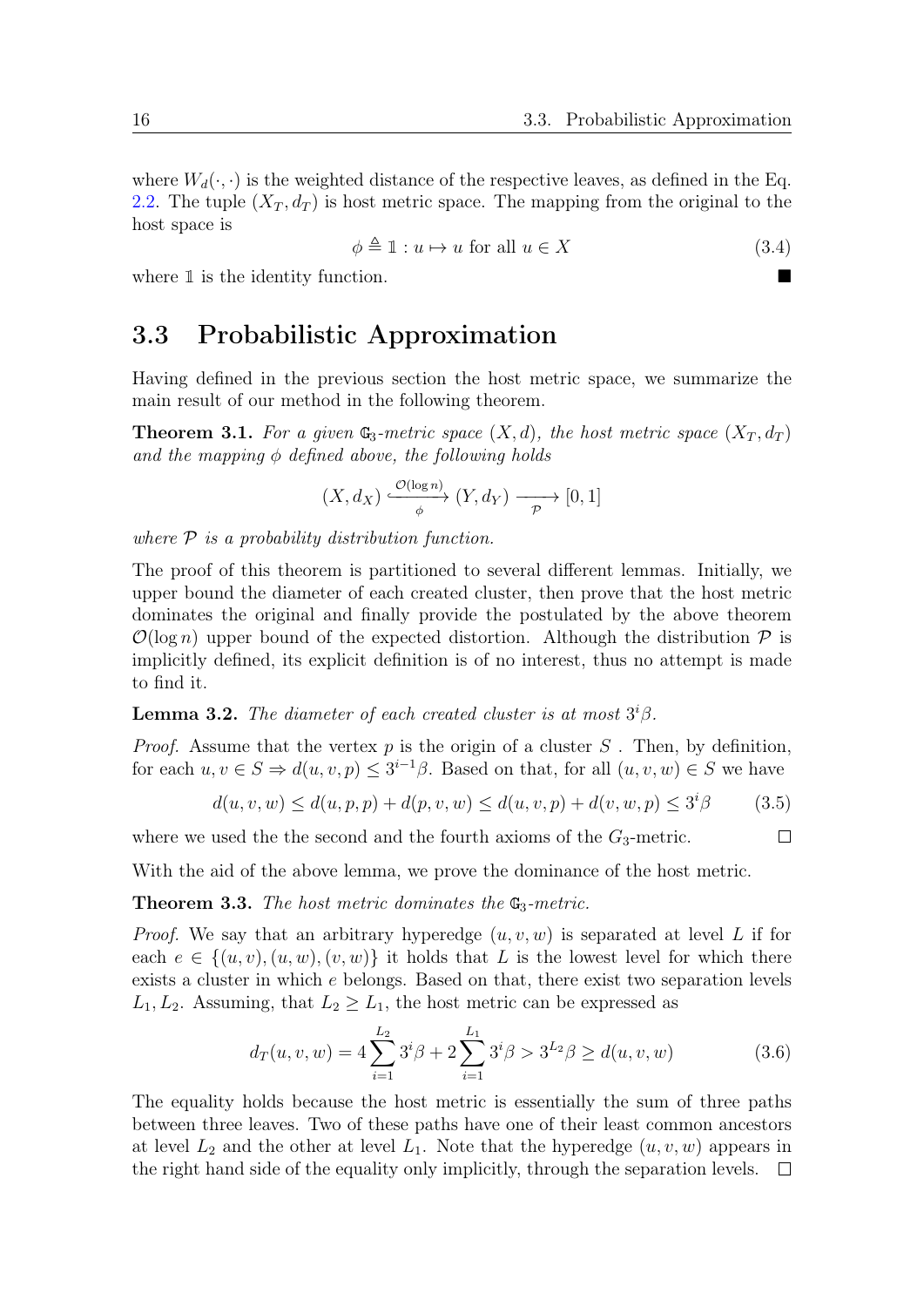<span id="page-24-2"></span>**Theorem 3.4.** The original  $\mathbb{G}_3$ -metric is distorted in expectation by  $\mathcal{O}(\log n)$ , at most.

*Proof.* Let us fix an arbitrary hyperedge  $(u, v, w)$ . We say that the vertex p settles the hyperedge  $(u, v, w)$  at level i if at least one of the vertices  $u, v, w$  is include at level  $i$  in the cluster originating from  $p$ . We say that the vertex cuts the hyperedge if at least one and at most two of the vertices are included.



 $d(u, v, w) \leq 3^{i-1}\beta$ 

Figure 3.4: Hyperedge settling



Figure 3.5: Hyperedge cutting

Then, we define the following

$$
d_T^p(u, v, w) \triangleq \sum_i \mathbb{1}\Big(p \text{ cuts } (u, v, w) \text{ at level } i\Big) 3^{i+2}\beta\tag{3.7}
$$

where  $\mathbb{1}(\cdot)$  is an indicator function<sup>[3](#page-24-0)</sup>. Taking into account Eq. [3.6](#page-23-1) and the separation levels as defined in Th. [3.3,](#page-23-2) we upper bound the host metric using the previous equation as follows

<span id="page-24-1"></span>
$$
d_T(u, v, w) \le \sum_p d_T^p(u, v, w) = 2 \sum_{i=1}^{L_2} 3^{i+2} \beta + \sum_{j=1}^{L_1} 3^{j+2} \beta \tag{3.8}
$$

<span id="page-24-0"></span><sup>3</sup>The indicator function is equal to 1 if the argument is true, otherwise it is 0.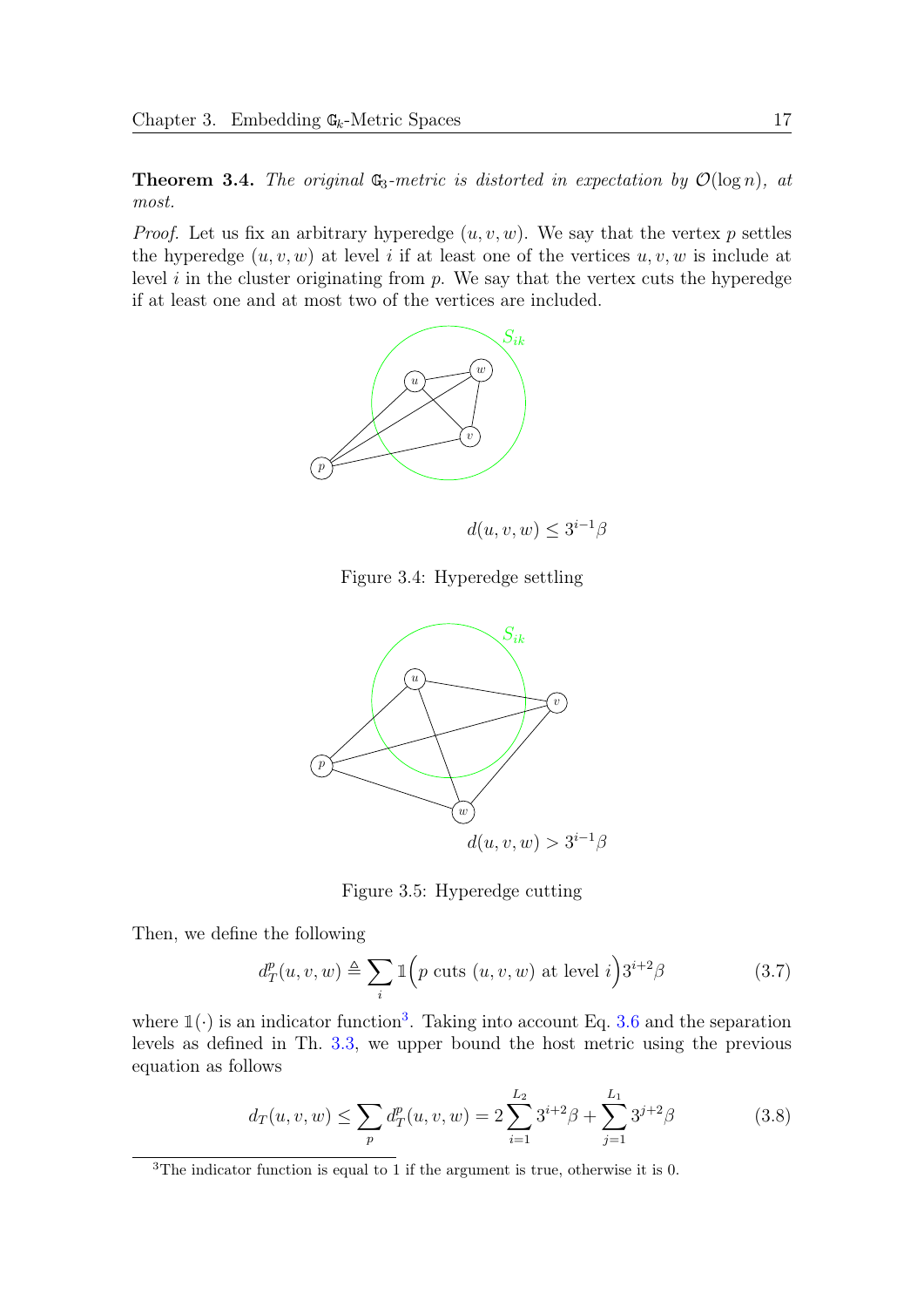The equality in the above equation holds because between levels  $L_2$  and  $L_1$  the hyperedge is being cut twice and between levels 1 and  $L_2$  trice, while the inequality part is obvious from Eq. [3.6.](#page-23-1) Next, we define the distance of the vertix  $p$  from the hyperedge  $(u, v, w)$  as

$$
d_p(u, v, w) \triangleq \min\{d(u, v, p), d(u, w, p), d(v, w, p)\}\tag{3.9}
$$

Given this definition, we arrange every vertix on the hypergraph in order of increasing distance from the hyperedge  $(u, v, w)$  (breaking ties randomly) and pick the s-th vertix in the sequence. We assume without loss of generality that

$$
d(u, v, p_s) \le d(u, w, p_s) \le d(v, w, p_s)
$$
\n(3.10)

For  $p_s$  to cut  $(u, v, w)$  the following must hold

I 
$$
d(u, v, p_s) \leq \beta_i \leq d(u, w, p_s)
$$
 or  $d(u, w, p_s) \leq \beta_i \leq d(v, w, p_s)$ 

II  $p_s$  settles  $(u, v, w)$  at level i

The above conditions create two independent events and their probabilities can be computed as follows: When the first event occurs, there exists a contribution of  $3^{i+2}\beta = 27\beta_i$  to  $d_T^{p_s}$  $T^s$ . Consider a particular  $x \in [d(u, v, p_s), d(u, w, p_s)]$ . The probability that  $\beta_i$  falls in the range  $[x, x + dx]$  is at most  $\frac{1}{x \ln 3} dx$ . Conditioned on  $\beta_i = x$ , any of the vertices up to and including  $p_s$  in the above sequence can settle  $(u, v, w)$  at level i. The first one among these in the permutation  $\pi$  will settle  $(u, v, w)$  and thus the conditioned probability is  $\frac{1}{s}$ . Thus,

$$
P\Big[p_s \text{ settles } (u, v, w) \text{ at level } i | d(u, v, p_s) \le \beta_i \le d(u, w, p_s) \Big]
$$
  

$$
\le \frac{27}{s} \int_{d(u, v, p_s)}^{d(u, w, p_s)} \frac{x}{x \ln 3} dx = \frac{27}{s \ln 3} (d(u, w, p_s) - d(u, v, p_s)) \quad (3.11)
$$

We can compute the probability of the second event similarly and, given their independence, sum them up to get

$$
E\left[d_T^{p_s}(u,v,w)\right] \le \frac{27}{s \ln 3} (d(u,w,p_s) - d(u,v,p_s)) \le \frac{27}{s \ln 2} d(w,v,v)
$$
  

$$
\le \frac{27}{s \ln 3} d(u,v,w), u \ne w \quad (3.12)
$$

where in the last two steps we used the fourth and the second axioms of the  $\mathbb{G}_3$ metric, respectively. Note that the requirement  $u \neq w$  does not imply that the result does not hold when the hyperedge has a cardinality of 2; in this case we can simply skip the last step. Using the linearity of the expectation and Eq. [3.8](#page-24-1) we have

$$
E\big[d_T(u,v,w)\big] = \frac{27d(u,v,w)}{\ln 3} \sum_{k=1}^n \frac{1}{s} < \frac{27d(u,v,w)}{\ln 3} \ln n = \mathcal{O}(\log n) \cdot d(u,v,w) \tag{3.13}
$$

 $\Box$ 

where we use the the fact that  $\sum_{k=1}^{n}$  $\frac{1}{s} < \ln n + 1.$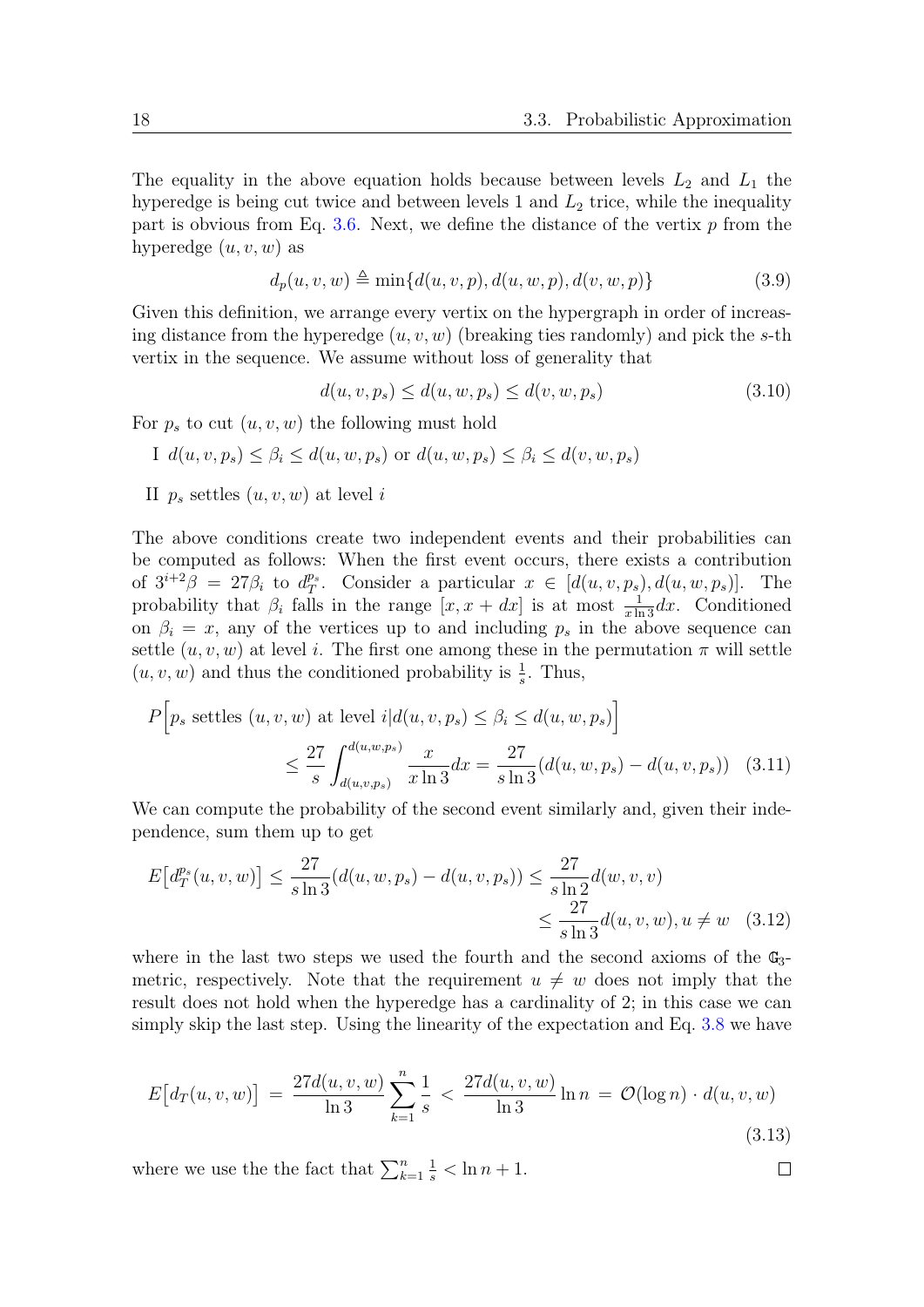We observe that we are only interested in the *order* of the approximation, thus multiplicative and additive constants are of no relevance, as already mentioned in Sec. 3.1, and no attempt was made to optimize them. This lemma concludes the proof of Th. [3.1.](#page-23-3)

# <span id="page-26-0"></span>3.4 Distortion Lower Bound

It was stated in Th. [2.1](#page-16-2) and in the discussion therein that it is desired to obtain tight bounds on the distortion induced by metric embeddings, as this proves the optimality of the method. The previously presented algorithm is indeed optimal, as outlined by the following theorem.

<span id="page-26-2"></span>**Theorem 3.5.** The expected distortion induced by the algorithm  $A_C$  and the subsequent procedure is tightly bounded by  $\Theta(\log n)$ .

*Proof.* Following the previous notation, assume that  $(X, d)$  is the original  $\mathbb{G}_3$ -metric space, that  $(X_T, d_T)$  is the host metric space, as defined above, and that the embedding is the identity function. Let  $\mathcal{G} = (V, E, w)$  be an expander graph and for all  $u, v \in V$  let  $W_d(u, v)$  be the weighted distance, as given in Eq. [2.2.](#page-14-4) As noted in [\[Bar96\]](#page-38-5), the embedding of the  $\mathbb{G}_2$ -metric space  $(X_1, d_1) = (V, W_d)$  induced by  $\mathcal G$  into a tree metric space  $(X_7)$  $T_T$ ,  $d'_T$ ) incurs a distortion of at least  $\Omega(\log n)$ , that is

$$
d'_{T}(u,v) \le a \cdot d_{1}(u,v), \forall u, v \in X_{1} \Rightarrow a = \Omega(\log n)
$$
\n(3.14)

Now, let  $X = X_1$  and for all  $u, v, w \in X$  define

$$
d(u, v, w) = d_1(u, v) + d_1(v, w) + d_1(w, u)
$$
\n(3.15)

We can easily verify that the above function is indeed a  $\mathbb{G}_3$ -metric. Hence, by means of simple summation we extract the lower bound, which is  $\Omega(\log n)$ , and by taking into account the Th. [3.1,](#page-23-3) we obtain the desired  $\Theta(\log n)$  bound, which concludes the proof.  $\Box$ 

The above proof strengthens our result as it guarantees the existential optimality of our method; one need not search for a lower-distortion embedding of  $\mathbb{G}_3$ -metrics into metrics arising from the shortest path distance on trees (or equivalent to that metrics) as its existence is precluded by the lower bound. Nonetheless, the possibility of a different embedding, which achieves a lower distortion, into a metric non-equivalent to the above, cannot be eliminated.

## <span id="page-26-1"></span>3.5 l-HST and Tree Height

As mentioned in Sec. [3.2,](#page-22-0) the constructed host metric space is the leaves of a 3- HST, which has a height of  $\mathcal{O}(\log \Delta)$ . However, the properties of the tree, namely the decay factor of the weights and the height, can be further manipulated, as outline in the following theorems.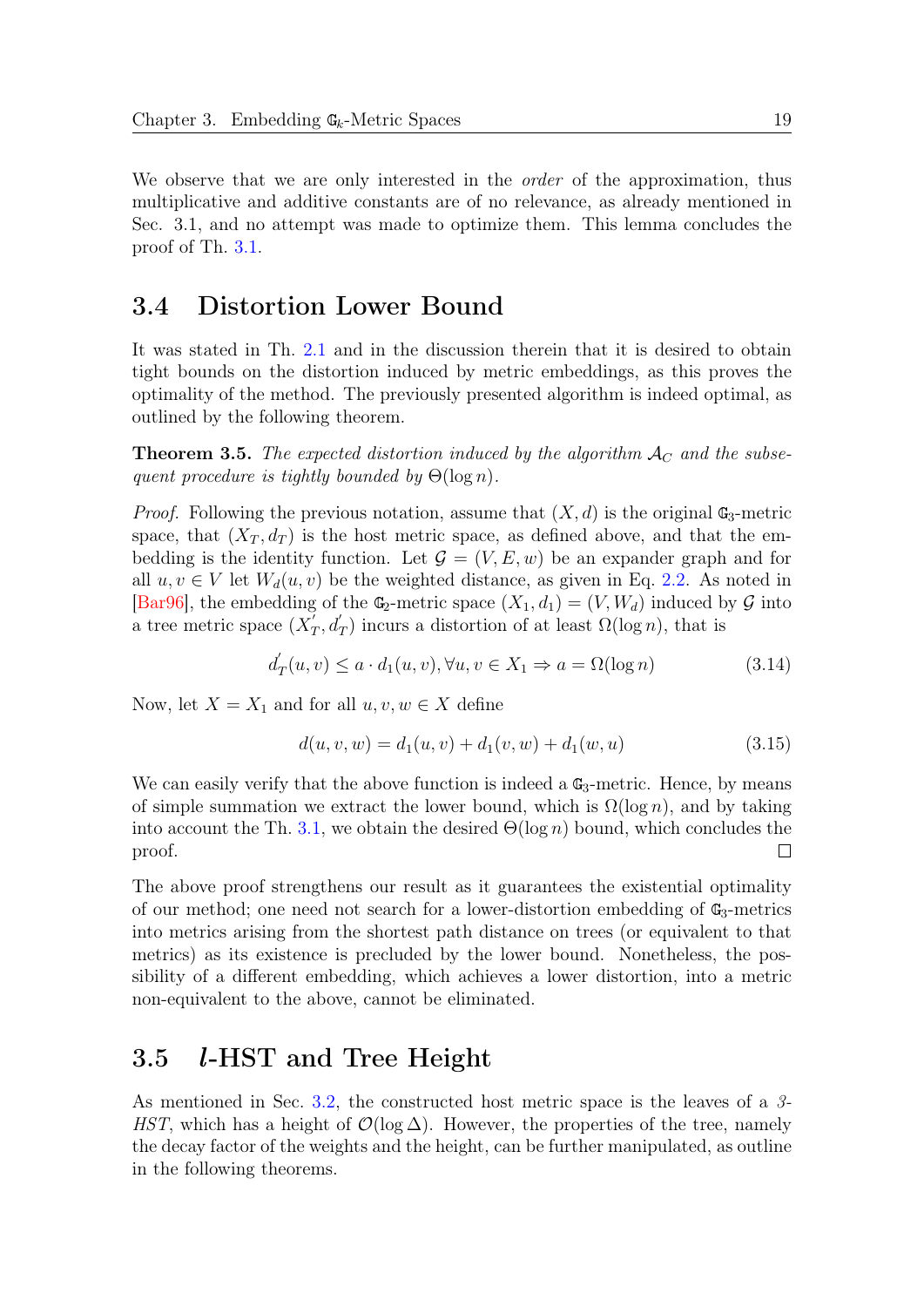<span id="page-27-0"></span>**Theorem 3.6.** A  $\mathbb{G}_3$ -metric space can be embedded into a l-HST, for arbitrary  $l \geq 3$ , inducing a distortion of  $\mathcal{O}(\frac{l \log n}{\log l})$  $\frac{\log n}{\log l}$ , tightly bounded on  $\log n$ .

Proof. Since the proof follows that of Th. [3.1,](#page-23-3) only major modifications are outlined here and the details are left to the reader. Assume that  $\Delta = l^{\delta}, \delta \in \mathbb{N}_{\geq 0}$  and let  $\mathcal{A}'_C = \mathcal{A}_C$  be a new algorithm with the Line 4 of  $\mathcal{A}_C$  replaced by  $\beta_i \leftarrow l^{i-1}\beta$ . Also, set the probability distribution function, from with  $\beta$  is sampled, to

$$
f_b(x) = \begin{cases} \frac{1}{x \ln l} & x \in [1, l] \\ 0 & \text{otherwise} \end{cases} \tag{3.16}
$$

Following that, we construct the *l-HST* and the host space, similarly to Sec. [3.2](#page-22-0) and prove the  $l^i\beta$ -upper bound of the cluster diameter and the dominance of the host metric, similarly to Lem. [3.2](#page-23-4) and Th. [3.3,](#page-23-2) respectively. Next, we define the following function, for some  $\epsilon > 0$ 

<span id="page-27-1"></span>
$$
d_T^p(u, v, w) = \sum_i \mathbb{1}\Big(p \text{ cuts } (u, v, w) \text{ at level } i\Big) l^{i+\epsilon} \beta \tag{3.17}
$$

which, following similar reasoning as in Th. [3.4,](#page-24-2) leads to

$$
\sum_{p} d_{T}^{p}(u, v, w) = 2 \sum_{i=1}^{L_2} l^{i+\epsilon} \beta + \sum_{i=1}^{L_1} l^{i+\epsilon} \beta
$$
\n(3.18)

Using trivial calculations we conclude that the condition  $\epsilon \geq \frac{\ln 2}{\ln l}$  $\frac{\ln 2}{\ln l}$  is sufficient for the last equation to upper bound the host metric and by letting it assume its lowest possible value, a contribution of  $\mathbb{O}(l)$  on  $\sum_p d_p^p$  $T(T(\cdot))$  arises when the hyperedge gets cut. The rest of the proof follows as in Th.  $3.4$  and the tight bound on log n arises from Th. [3.5.](#page-26-2)  $\Box$ 

Additionally, it is desirable to keep the height of the resulting tree as low as possible and when the diameter is *higher-than-polynomial* in the number of nodes, improvement is guaranteed by the following theorem.

<span id="page-27-2"></span>**Theorem 3.7.** The height of the resulting l-HST can be reduced to  $\mathcal{O}(\log n)$  incurring a constant multiplicative distortion.

Proof. We say that a node is *balanced* if none of its children contains more than half of the node's nodes. A tree of n leaves and balanced nodes has a height of  $\mathcal{O}(\log n)$ . In order to make the previous tree balanced, we simply need to recurse from the root and contract the edges of unbalanced nodes. Since the induced distortion is a multiplicative constant, none of the previous asymptotic bounds changes. Further details about the algorithm and the complete proof can be looked up in [\[BBMN15\]](#page-38-7).  $\Box$ 

It should be evident that the requirement of a diameter higher-than-polynomial in *n* is necessitated by the fact that, if  $\Delta = \mathcal{O}(n^m)$  for some constant  $m > 0$ , then the height of the tree is  $\mathcal{O}(\log n)$  and the best-case improvement that the above method can achieve is a constant factor.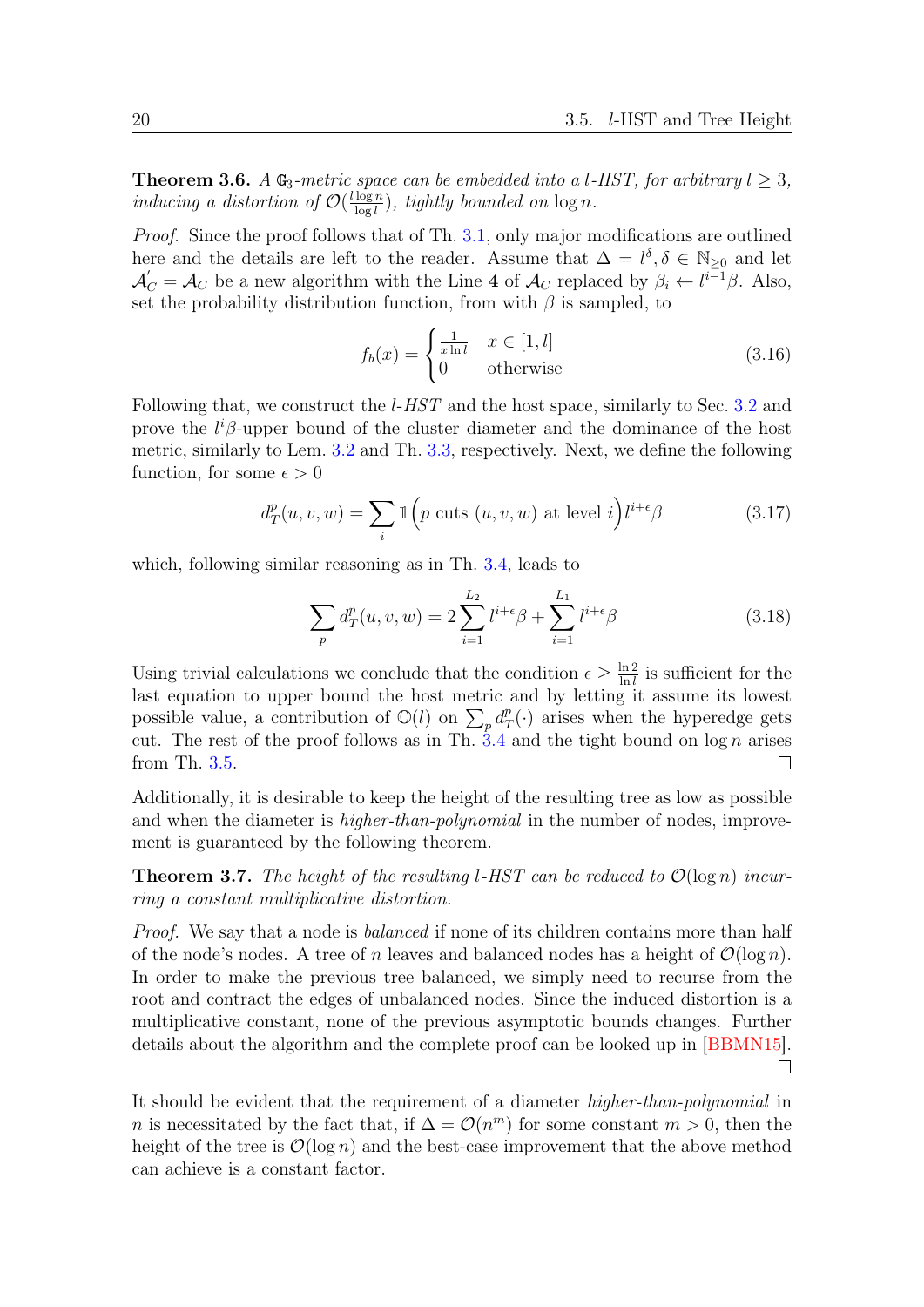## <span id="page-28-0"></span>3.6 Extension to  $G_k$ -Metric

It was stated at the beginning of the chapter that our ultimate goad is to embed  $\mathbb{G}_k$ -metric spaces, for arbitrary integer k. The obtained result for the  $\mathbb{G}_3$ -metric space can be easily generalized as follows.

<span id="page-28-1"></span>**Theorem 3.8.** A  $\mathbb{G}_k$ -metric space can be embedded into a k-HST, for arbitrary  $k \geq 3$ , inducing a distortion of  $\mathcal{O}(\frac{k^2 \log n}{\log k})$  $\frac{2\log n}{\log k}$ , tightly bounded on  $\log n$ .

Proof. As expected, there exist several similarities between this and Th. [3.1,](#page-23-3) so only a brief scetch of the proof is presented here. Initially, let  $\mathcal{A}_c^k = \mathcal{A}_c$  be a copy of the original algorithm, modified as follows: Given a cluster S in each iteration and for each  $p_s$  in the random permutation of the vertices, we create a sub-cluster containing all of the cluster's S hyperedges of cardinality  $k-1$ , whose distance from  $p_s$  is bounded by  $k^{i-1}\beta$ . Also, the probability distribution of  $\beta$  is modified as in Th. [3.6.](#page-27-0)

The diameter of each cluster in the resulting laminar family is bounded by  $k^i\beta$ . The family is then is mapped to a  $k$ - $HST$  and the host metric is defined as the sum of all  $\binom{k}{2}$  $_{2}^{k}$ ) combinations of the respective hyperedge's leaves. As in Th. [3.3,](#page-23-2) using the separation levels  $\{L_1, L_2...L_{\delta}\}, \delta = \log \Delta$ , assumed to be in ascending order, the host metric can be expressed as

$$
d_T(e) = \sum_{j=1}^{k-1} \sum_{i=1}^{L_j} 2j \cdot k^i \beta \tag{3.19}
$$

where  $e \in X^k$  is a hyperedge. Then, we define  $d_7^p$  $T(T^p(e)$  similarly to Eq. [3.17](#page-27-1) and using the separation levels we have

$$
\sum_{p} d_{T}^{p}(e) = \sum_{j=1}^{k-1} \sum_{i=1}^{L_{j}} j \cdot k^{i+\epsilon} \beta
$$
\n(3.20)

It is straightforward to see that the condition  $\epsilon \geq \frac{\ln 2}{\ln k}$  $\frac{\ln 2}{\ln k}$  suffices for the last equation to upper bound the host metric, which gives rise to a  $\mathcal{O}(k)$  term, as in Th. [3.6.](#page-27-0) Next, we define the distance of a vertex  $p$  from a hyperedge  $e$  as

$$
d_p(e) = \min_{2 \le i \le k-1} d(e_1, \cdots, e_{i-1}, p, e_{i+1}, \cdots, e_k)
$$
 (3.21)

Given that, we arrange every vertex in order of increasing distance from  $e$  and choose a random one from this ordering. In order for the chosen vertex to cut  $e$ , one of  $k$ independent events must occur (look at Th. [3.1\)](#page-23-3), the probability of each one being  $\mathcal{O}(\frac{k \log n}{\log k})$  $\frac{\log n}{\log k}$ ), which concludes the upper bound proof. The lower bound arises from Th. [3.5.](#page-26-2) $\Box$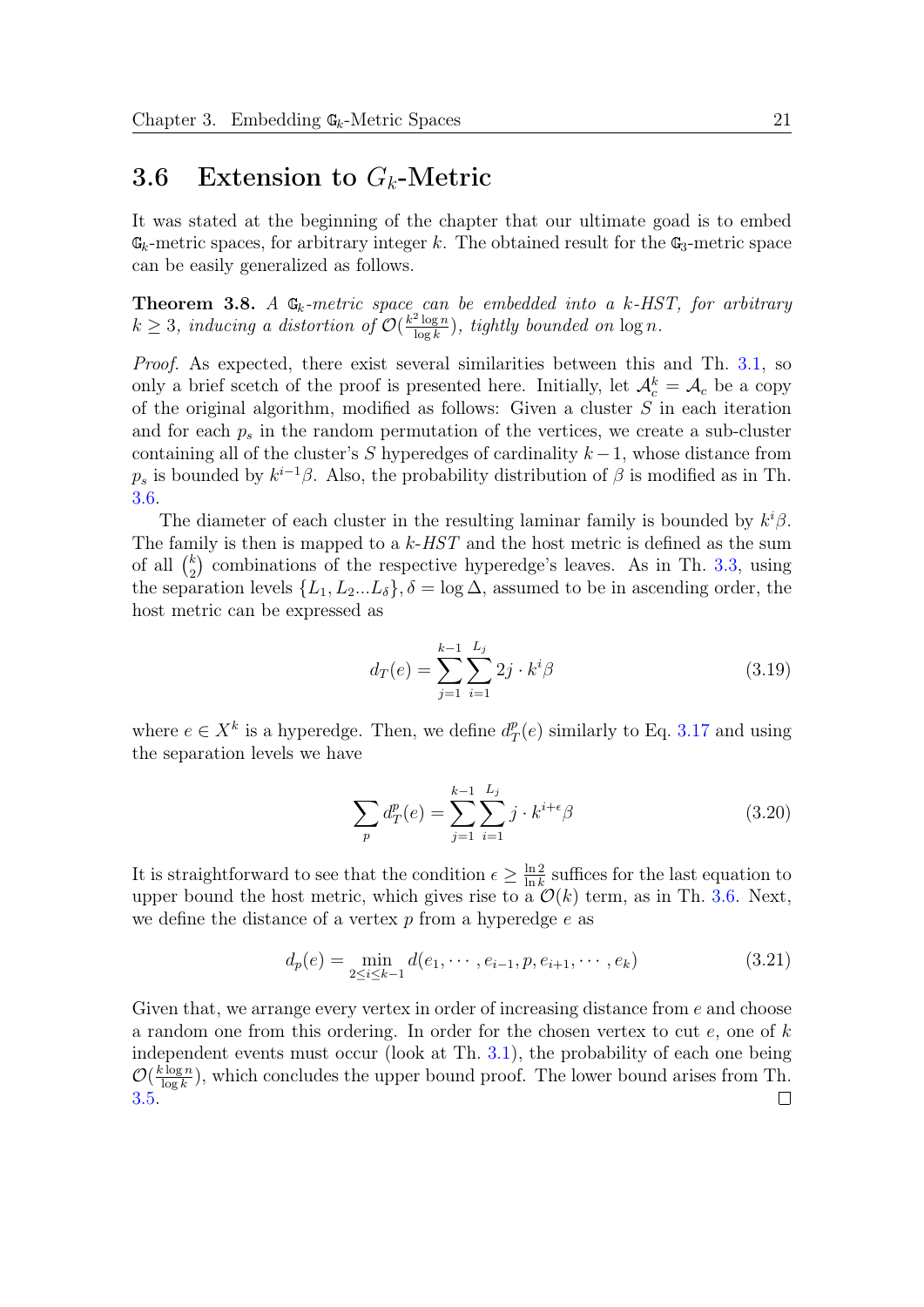# <span id="page-29-0"></span>Chapter 4 Distributed Embedding

In this chapter we present the distributed implementation of our embedding method, which draws upon the algorithm presented by Khan et.al in  $[KKM^+12]$  $[KKM^+12]$ . For the sake of simplicity and better understanding of the procedure, we restrict ourselves to the embedding of the  $\mathbb{G}_3$ -metric space, as before. We start by presenting a structure, called least vertex lists, which is used for representing the distributed embedding. Then, we develop an algorithm for calculating these lists, prove its correctness and analyze its performance. Following that, we use the calculated least vertex lists in order to define tree embedding and finally we give a distributed algorithm which reduces its height.

## <span id="page-29-1"></span>4.1 Least Vertex Lists

In the distributed setting, each node of the hypergraph has limited information about the topology and therefore needs to represent and construct the embedding using information that is propagated to it by its neighbors. This is achieved by the least vertex lists, which implicitly encode the embedding method of the previous chapter. Before we describe it, we need to define some properties of the distributed network.

<span id="page-29-2"></span>**Definition 4.1.** Let  $\mathcal{H} = (V, E, w_H)$  be a 3-regular hypergraph of n nodes, diameter  $\Delta$  and weights greater than 1. Denote with  $(X, d)$  the G<sub>3</sub>-metric space induced in  $H$  by the shortest path distance defined in Sec. [2.2.](#page-14-0) Also, assume that the  $\mathcal{CONGEST}(\log n)$  model holds and in order to be able to transmit a weight in a single round let  $w = \mathcal{O}(n^m)$  for some constant  $m > 0$ . Each node picks a unique  $\mathcal{O}(\log n)$ −bit *identifier* (*ID*) uniformly at random. Let  $v \prec w$  denote the fact that that the ID of node v is less than the ID of w..

Having outlined the distributed setting, we proceed to the definition of the least vertex lists, originally appeared in [\[Coh97,](#page-39-9) [CK07\]](#page-39-10) .

**Definition 4.2.** Let  $\rho$  be a non-negative number. Given two *adjacent* nodes  $u, v \in V$ we say that  $w \in V$  is the least vertex  $\mathcal{L}_{\rho}(u, v)$  of  $u, v$  within a distance  $\rho$  if the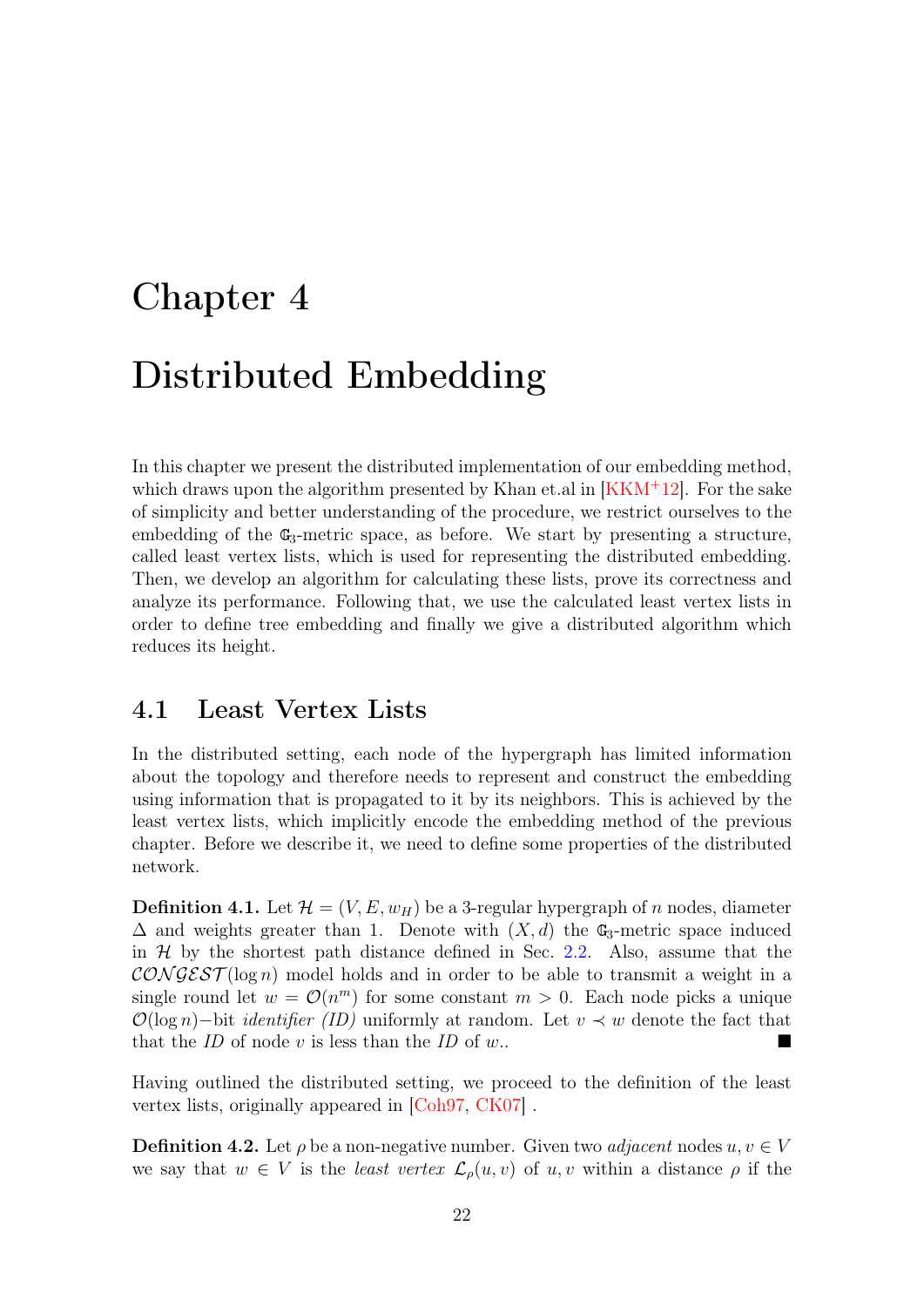following holds

$$
\mathcal{L}_{\rho}(u,v) = w \Leftrightarrow \nexists z : z \prec w \land d(u,w,v) \le \rho \tag{4.1}
$$

For all  $\rho \in [0, \Delta]$  define

$$
\mathcal{L}(u,v) = \left\{ (w,\rho) : d(u,v,w) = \rho \wedge w \in \mathcal{L}_{\rho}(u,v) \right\}
$$
 (4.2)

as the *least vertex list* of  $(u, v)$ .

We ought to note that not all possible values of  $\rho$  appear in  $\mathcal{L}(u, v)$ , as duplicate entries  $((w, \rho) \in \mathcal{L}(u, v) \wedge (w, \rho - \epsilon) \in \mathcal{L}(u, v), \epsilon > 0)$  can be deleted. We also notice that there exists an intrinsic redundancy in the definition of the structure, as  $\mathcal{L}_{\rho\neq0}(u, v) = \mathcal{L}_{\rho\neq0}(v, u)$ , which, owing to the fact that each node u needs to compute  $\mathcal{L}(u, v)$  for all of its neighbors  $v \in N(u)$ , may place additional stress to the network. However, as it will become clear, this does not affect the message and round complexity. In the following, we use the notation  $\mathcal{L}_u(v) = \mathcal{L}(u, v)$  in order to explicitly clarify that each  $u \in V$  stores a least vertex list for each of its neighbors  $v \in N(u)$ .

### <span id="page-30-0"></span>4.2 Distributed Algorithm

Drawing upon a similar distributed tree embedding method presented by Khan in [\[KKM](#page-40-8)<sup>+</sup>08], we present an algorithm, named  $\mathcal{A}_D$ , for computing the previously defined least vertex lists. At the termination of the algorithm, each node  $u \in V$  has one list  $\mathcal{L}_u(v)$  for each of its neighbors  $v \in N(u)$ . The algorithm, formally given in [Algorithm 2,](#page-30-1) can be described as follows: Each node  $u \in V$  creates one list  $L^0_u(v)$ for each of its neighbors, initializes it and sends all of them to its neighbors. Then, using the lists received from neighbors,  $u$  updates its lists by adding all the elements of the former. Finally, the resulting lists are scanned is ascending order of distance and entries, whose ID is not less than all the previous ID encountered, are removed. If successive iterations produce no alterations in any of the lists of the network, the algorithm is terminated and the resulting lists are the desired least vertex lists. Its correctness is guaranteed by the following theorem.

<span id="page-30-1"></span>**Theorem 4.1.** The  $\mathcal{A}_D$  algorithm returns the correct least vertex lists.

Proof. We prove this theorem using an expansion technique and induction. Fix two  $u, v \in V$  and let  $\mathcal{H}_{uv}^i = (V_{uv}^i, E_{uv}^i, w_{uv}^i)$  be the sub-hypergraph induced from H by deleting all vertices of hop distance  $h_d(u, v, \cdot)$  strictly higher than i,  $N_{uv}^i(w)$ be the neighbors of a node  $w \in \mathcal{H}_{uv}^i$  and  $\mathcal{L}_{u}^i(v)$  be the least vertex lists on  $\mathcal{H}_{uv}^i$ . We shall prove that  $\mathcal{L}^i_u(v) = L^i_u(v), i \in \mathbb{N}_{\geq 0}$ , where  $L^i_u(v)$  are the lists calculated at each iteration of  $\mathcal{A}_D$  when  $\mathcal H$  is given as input. This holds trivially true for  $i = 0$ . Assume that it is also true for arbitrary  $i > 0$ . Then, taking into account the induction hypothesis, the new lists created by  $\mathcal{A}_D$  at phase  $i + 1$ , after the **delete** step is completed, are

$$
L_u^{i+1}(v) = \mathcal{L}_u^i(v) \cup \{(z, d + d(u, v, w))\}
$$
\n(4.3)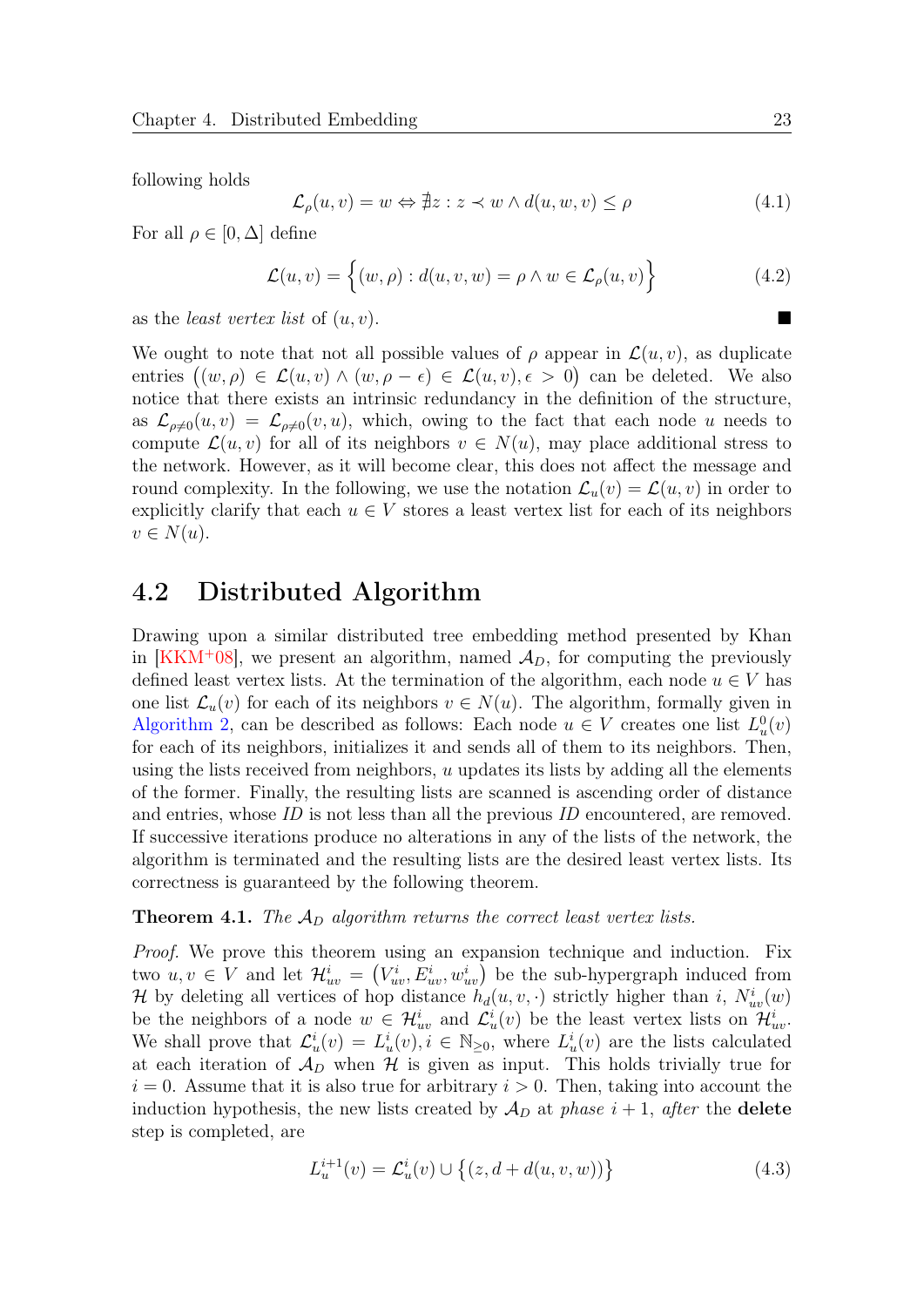Algorithm 2 The  $A_D$  Least Vertex Lists Algorithm

1: procedure ADALGORITHM $(V, E, w_H)$ 2: Initialize: 3:  $i \leftarrow 0$ 4: **set**  $L_u^0(v) = \{(u, 0)\}\)$  for all  $u \in V$  and  $(v, \cdot) \in N(v)$ 5: All  $u \in V$  do in parallel 6: **send**  $\bigcup_{v \in N(u)} L^i_u(v)$  to  $w \in N(u)$ 7: **set**  $L_u^{i+1}(v) \leftarrow L_u^i(v)$  for all v 8: For all  $v \in N(u)$ ,  $w \in N(v)$  and  $(z, d) \in L_v^i(w)$ 9: **set**  $L_u^{i+1}(v) \leftarrow L_u^{i+1}(v) \cup \{(z, d + d(u, v, w))\}$ 10: **sort**  $L^{i+1}$  in ascending distance 11: delete entries with ID greater or equal to a previous ID 12:  $i \leftarrow i + 1$ 13: while  $\exists u, v \in V$  such that  $L^i_u(v) \neq L^{i-1}_u(v)$ 14: **return**  $L_u^i(v)$  for all  $u \in V$  and  $v \in N(u)$ 15: end procedure

for all  $v \in N_{uv}^i(u), w \in N_{uv}^i(v), (z, d) \in \mathcal{I}_{v}^i(w)$ , where  $\mathcal{I}^i(v, w) \subseteq \mathcal{L}_{(w)}^i$  are the set of entries that survived the **delete** step. Assume that  $L_u^{i+1}(v) \neq L_u^{i+1}(v)$ , which implies that

$$
\exists t \in V_{uv}^{i+1} \land \rho_1, \rho_2 > 0 : (t, \rho_1) \in \mathcal{L}_u^{i+1}(v) \land (t, \rho_2) \notin L_u^{i+1}(v)
$$

Given the previous equation and the induction hypothesis, the third statement is essentially equivalent to  $(t, \rho_1) \notin \mathcal{I}^i(u, v)$  (if it belonged to  $\mathcal{L}^i_u(v) \setminus \mathcal{I}^i_u(v)$  it would not have been deleted). Hence, the above imply the following, respectively

$$
\begin{aligned} \n\exists s \in V_{uv}^{i+1} : s &< t \land d(u, v, s) \le d(u, v, t) \\ \n\land \n\end{aligned}
$$
\n
$$
\exists p \in V_{uv}^{i+1} : p &< t \land d(v, w, p) \le d(v, w, t)
$$

Simply by setting  $s = p$ , we see that these two statements are contradictory. Hence  $L_u^{i+1}(v) = \mathcal{L}_u^{i+1}(v)$ , which completes the induction step.  $\Box$ 

Having proved the correctness of the algorithm, we analyze in the following its performance using the round and message complexity.

<span id="page-31-1"></span>**Theorem 4.2.** The  $\mathcal{A}_D$  algorithm terminates w.h.p<sup>[1](#page-31-0)</sup> after  $\mathcal{O}(SPD_3 \log n)$  rounds of the CONGEST (log n) model, having sent  $\mathcal{O}(SPD_3|E|\log n)$  messages, where  $SPD_3$ is the 3-shortest path diameter.

*Proof.* Using the notations of the previous proof, we fix  $u, v \in V$ ,  $i \in \mathbb{N}_{\geq 0}$  and order the N nodes in  $\mathcal{H}_{uv}^i$  in ascending distance from  $u, v$ . Given that the *ID*s are chosen

<span id="page-31-0"></span><sup>&</sup>lt;sup>1</sup>With high probability (w.h.p) implies that there exists  $c > 0$  such that an event occurs with probability at least  $1 - 1/n^c$ .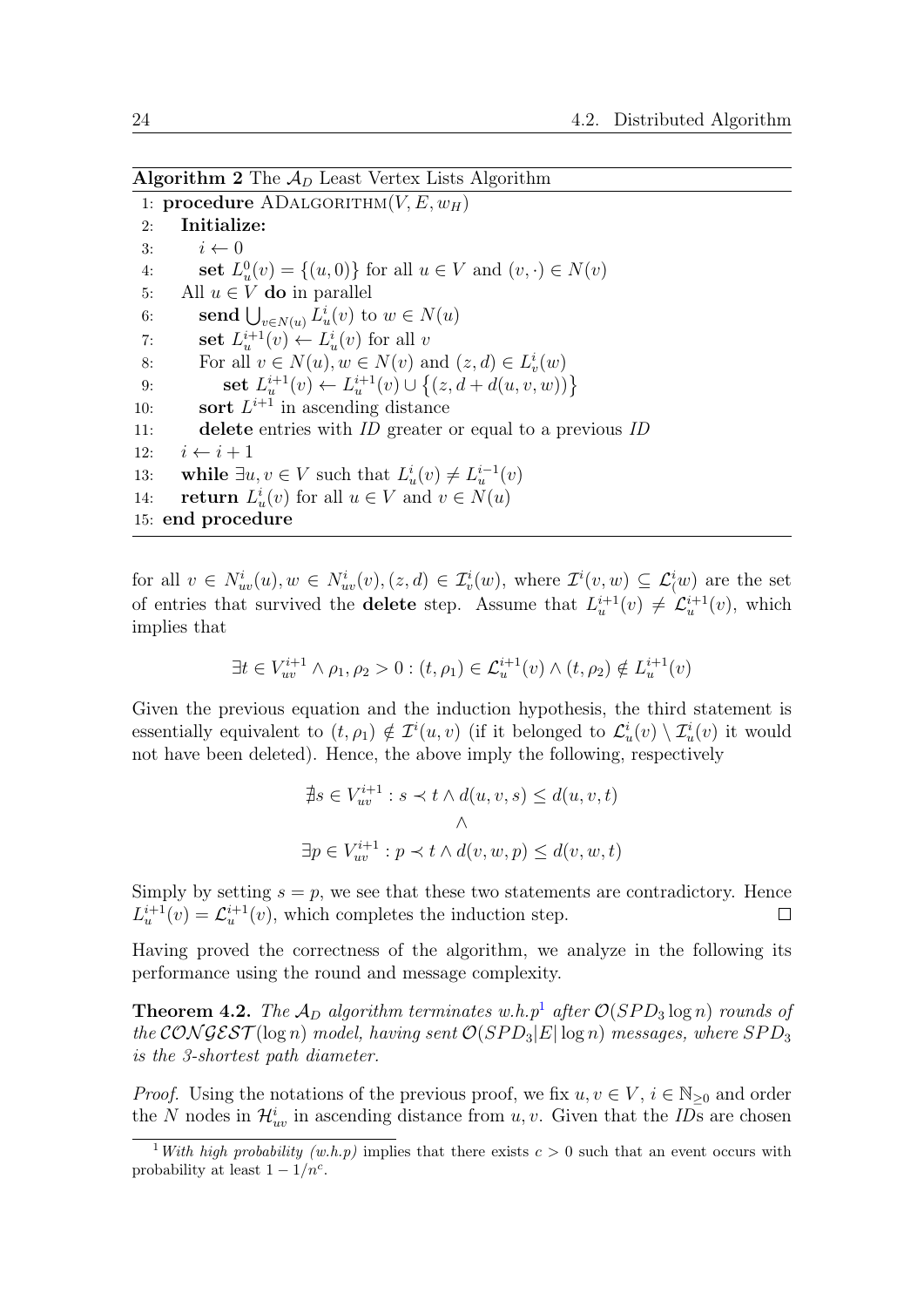at random, the j-th node in the above ordering has an independent from the other nodes probability of  $1/j$  of being included in  $L^i_u(v)$ , which, as in Th. [3.4,](#page-24-2) implies that  $E[|L_u^i(v)|] = \mathcal{O}(\log N)$ . Applying the Chernoff's bound we conclude that for all  $u, v \in V, i \in \mathbb{N}_{\geq 0}$ 

$$
|L_u^i(v)| = \mathcal{O}(\log n), w.h.p \tag{4.4}
$$

Thus, given that the distributed model allows the transmission of  $\mathcal{O}(\log n)$  bits per round, we infer that, for each phase of  $\mathcal{A}_D$  (each different i),  $\mathcal{O}(\log n)$  rounds are required. In order to find the number of phases required, let  $P_{uvw}$  be the shortest path between vertices  $u, v, w$  and assume that for some  $z \in N(u) \cap N(v) \cap P_{uvw}$  it holds true that  $(w, d(u, v, w)) \in \mathcal{L}_u(v) \wedge (w, d(u, z, w)) \in L^i_u(z)$ . Then,  $(w, d(u, v, w)) \in L^{i+1}_u(v)$ . Thus, in each successive phase (one hop), the correct information about the least vertex of u, v spreads on the shortest path. This implies that  $\mathcal{O}(SPD_3)$  phases are required to reach the whole network, which, combined with the previous result, gives the  $\mathcal{O}(SPD_3 \log n)$  round complexity. Finally, since all edges transmit messages in each round, the message complexity follows.  $\Box$ 

We ought to note that the termination condition of the algorithm is only locally known, which necessitates the existence of global approach. Even though sophisticated methods can be developed, it is sufficient to restrict to a primitive algorithm: While a vertex detects alterations in its least vertex lists, it floods the leader (see Th. [4.3](#page-32-1) for leader election) with an alter signal. If the leader receives no such signal, it waits  $\mathcal{O}(h_D)$  rounds, where  $h_D$  is the hop diameter, and then floods the network with a **termination** signal. In order to make sure that this flooding produces no infinite cycles, an  $\mathcal{O}(h_D)$  counter is attached to each message and reduced by one each time the message is re-transmitted by a node. This requires  $\mathcal{O}(h_D)$  additional rounds and  $\mathcal{O}(|E|h_D)$  additional messages. The fact that none of them affects the asymptotic complexities given above, renders an intricate algorithm needless.

## <span id="page-32-0"></span>4.3 Tree Embedding

One can easily understand the usefulness of the least vertex lists simply by assuming that the randomly chosen IDs represent the random permutation  $\pi$  defined in the previous chapter and looking at the proof of Th.  $3.4$ : they represent the of *i*-th level the cluster, in which node  $u$  is included. Formally, the embedding procedure is described and proved in the following.

<span id="page-32-1"></span>**Theorem 4.3.** Let the hypergraph  $\mathcal{H} = (V, E, w_H)$  be given as input to  $\mathcal{A}_D$ . The resulting least vertex lists  $\mathcal{L}(u, v), u \in V, v \in N(u)$  define the embedding produced by the  $A_C$  algorithm.

*Proof.* Assume that a different instance of  $\mathcal{A}_D$  is executed on the modified hypergraph  $\mathcal{H}' = (V, E, w_H = 1)$ . Then, for the resulting lists, it holds true that  $(v_L, \Delta) \in \mathcal{L}'_u(v), \forall u \in V, \wedge \forall v \in N(u), \text{ where } v_L \text{ is the node of lowest } ID. \text{ Thus,}$ since each node knows the lowest  $ID$  node,  $v<sub>L</sub>$  is elected as the *leader*, picks a number  $\beta$  from the distribution in Eq. [3.2](#page-20-1) and sends it back to the network. These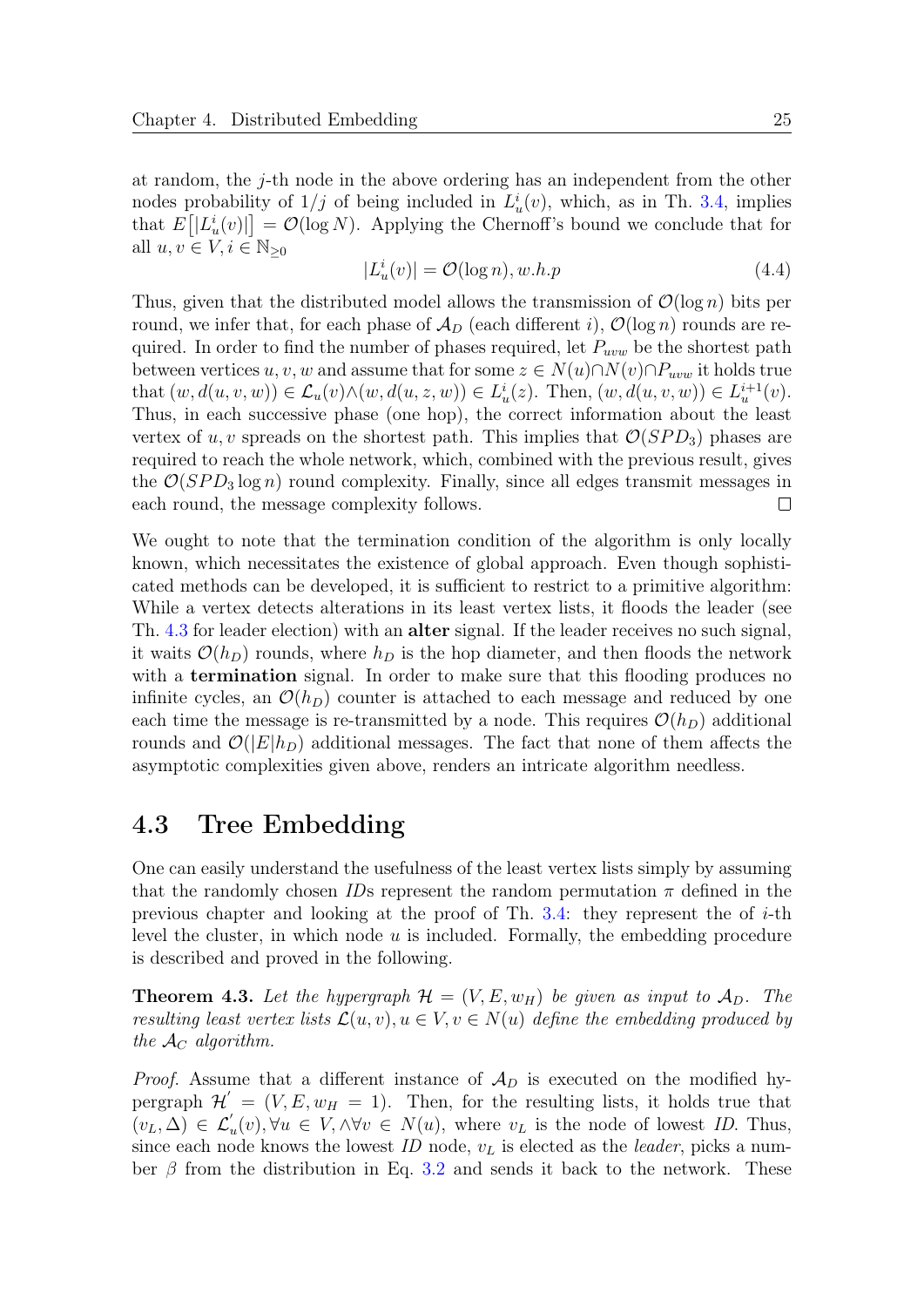messages are exchanged using the flooding method described at the end of the previous section. It can be easily seen that none of these procedures increases the asymptotic complexities of Th. [4.2.](#page-31-1) When the nodes receive  $\beta$ , they calculate  $\beta_i = 3^{i-1}\beta, i = 1, 2 \dots \delta = \log_3 \Delta$  and then construct their  $\beta$ -lists as

$$
\beta_u(v) = \left\{ (c_i, \beta_i) : (c_i, \beta_i) \in \mathcal{L}_u(v), i = 1, 2 \dots \delta = \log_3 \Delta \right\}
$$
(4.5)

for all  $u \in V, v \in N(u)$ . These lists imply that  $c_i$  is the lowest ID node within distance  $\beta_i$  of  $(u, v)$ . Thus,  $c_i$  creates a *i*-level cluster, in which both u, v are included. From a node's perspective, each  $u$  could have been included in any *i*-level cluster created by nodes that belong in any of the  $\beta_u(\cdot)$ -lists, since for all  $v \in N(u)$ ,  $(c_i, \beta_i) \in$  $\beta_u(v)$  it holds  $d(u, v, c_i) \leq \beta_i$ . However, the node  $c_u^i \in \beta_u(\cdot)$  with lowest ID (first in permutation  $\pi$ ) is the one that creates the *i*-level cluster, in which u is included. Thus, the set  $C_u = \{(c_u^i, 3^i\beta) : i = 1, 2 \dots \delta = \log_3 \Delta\}$  defines the *ancestor lists* of u and the edge heights of the desired tree  $\mathcal T$  $\Box$ 

We observe that each node  $u \in V$  can only reconstruct the root-to-leaf path ending on itself, and it is unaware of edges not contained in this path. Thus, no explicit representation of the  $\mathcal T$  exists; the tree structure is encoded distributively by keeping track of the ancestor of each leaf at each level. Nonetheless, this poses no restriction in determining the host metric.

### <span id="page-33-0"></span>4.4 Distributed Height Reduction

In defining the distributed setting (Def. [4.1\)](#page-29-2), in was necessary to assume that the weights are polynomial in  $n$ , due to the transmission capacity being limited by the  $\mathcal{CONGEST}(\log n)$  to  $\mathcal{O}(\log n)$  bits per round. This appears to be quite restrictive as it precludes the application of the developed method on hypergraphs with weights higher-than-polynomial in n. Dropping this assumption (thus increasing the transmission capacity) results in a tree height that is non-optimal and can be further reduced, as mentioned in Th. [3.7](#page-27-2) and the surrounding discussion.

In the following we present the implementation of the tree height reduction algorithm for the distributed representation of the tree given by the method in the previous section. The algorithm  $A_T$ , as presented in [Algorithm 3,](#page-33-1) implements distributively the method briefly presented in Th. [3.7](#page-27-2) and can be described as follows: Node u initializes the variable  $\gamma_u$  to 1 and sends it along with its i + 1-level ancestor  $c_u^{i+1}$  to its *i*-level ancestor  $c_u^i$ . Then,  $c_u^i$  creates the set V of all the nodes, from which it received a message, calculates the sum of all the received  $\gamma$ 's and asks a random node in V to increase its  $\gamma$  by one. Following that, it sends the calculated sum to  $c_u^{i+1}$ . The last node, in turn, sums up all the values it received and verifies whether a value grater than the half of the computed sum was sent by any node. If that holds true, the tree edge connecting the latter node to  $c_u^{i+1}$  needs to be contracted.

<span id="page-33-1"></span>It should be obvious that the above algorithm implements the one described in Th. [3.7,](#page-27-2) because, essentially, each node of the tree, as it is encoded in the distributed representation, balances the sub-trees rooted at its children. However, strictly speaking,  $A_T$ , as described, cannot be directly implemented in a distributed system, as it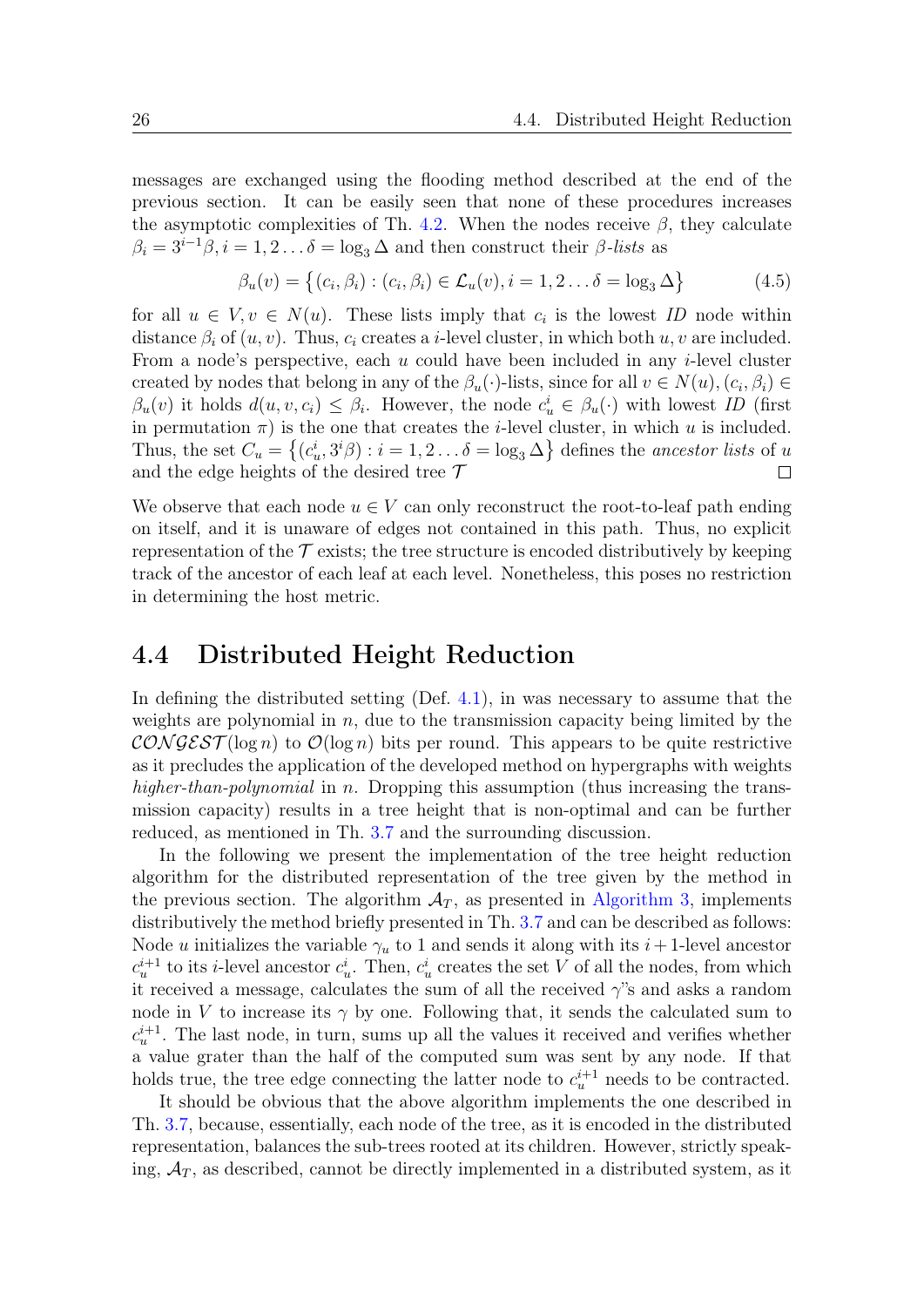**Algorithm 3** The  $A_T$  Tree Height Reduction Algorithm

1: procedure  $ATALGORITHM(\mathcal{H}, C_u)$ 2: Initialize: 3: **set**  $\gamma_u = 1$  for all  $u \in V$ 4: for  $i = 1, 2 \cdots \delta = \log \Delta$  do in parallel 5:  $u \text{ sends } (\gamma_u, c_u^{i+1}) \text{ to } c_u^i$ 6:  $c_u^i$  computes  $s(c_u^i) = 1 + \sum_{v \in V} \gamma_v$ ,  $V =$  nodes that sent  $\gamma(\cdot)$  to  $c_u^i$  $7:$  $u^i_u$  sends a control message to a random node in  $r \in V$ 8:  $v_r$  sets  $\gamma_{v_r} \leftarrow \gamma_{v_r} + 1$ 9:  $c_u^i$  sends  $s(c_u^i)$  to  $c_u^{i+1}$  $10:$  $u^{i+1}$  computes  $p = \sum_{w \in W} s(w)$ ,  $W =$  nodes that sent  $s(\cdot)$  to  $c_u^{i+1}$ 11: **if** there exists  $w \in W$  such that  $2s(w) > p$  then 12: **replace**  $(w, \beta_i) \in C_u$  with  $(c_u^{i+1}, \beta_{i+1})$ 13: end if 14: end for 15: **return** new  $C_u, u \in V$ 16: end procedure

is not explicitly expressed with respect to a single node. It is presented in this way in order to make it intuitive to understand. Nonetheless, it is in fact distributed as it only requires knowledge of the neighbors and the ancestor lists. The modifications required for an real-life implementation are straightforward. The performance is analyzed in the following.

<span id="page-34-0"></span>**Theorem 4.4.** Assume that a tree  $\mathcal{T}$  is represented by the ancestor lists  $C_u, u \in V$ , as given by the  $\mathcal{A}_D$  algorithm. Then,  $\mathcal{A}_T$  returns new ancestor lists  $C'_i$  $u'_u$ , which represent a tree of  $\mathcal{O}(\log n)$  height, without asymptotically increasing the induced distortion of the embedding. It requires  $\mathcal{O}(h_D \log \Delta)$  rounds and sends  $\mathcal{O}(|E|h_D \log \Delta)$ messages.

*Proof.* The proof that the tree balancing gives a tree of height  $\mathcal{O}(\log n)$  without increasing the distortion can be looked up in [\[BBMN15\]](#page-38-7). The algorithm requires  $\mathcal{O}(\log \Delta)$  phases in order to verify that all of the levels of the initial tree representation are balanced. In each phase, the nodes of the graph exchange  $\mathcal{O}(1)$  messages using the flooding method described at the end of Sec. [4.2,](#page-30-0) which requires  $\mathcal{O}(h_D)$ rounds. Thus, we have an overall round complexity of  $\mathcal{O}(h_D \log \Delta)$  and given that in general each edge transmits a message in each round, the message complexity is  $\mathcal{O}(|E|h_D \log \Delta)$ .  $\Box$ 

In the above, only the bound on  $\log \Delta$  is tight, as one can easily construct a distributed representation of a tree, which requires only  $\mathcal{O}(1)$  rounds per phase (e.g when the graph is itself a tree). Finally, we should note that this algorithm is of wider interest, not necessarily tailored to embeddings, as it can be applied to any distributed tree representation given by its ancestor lists.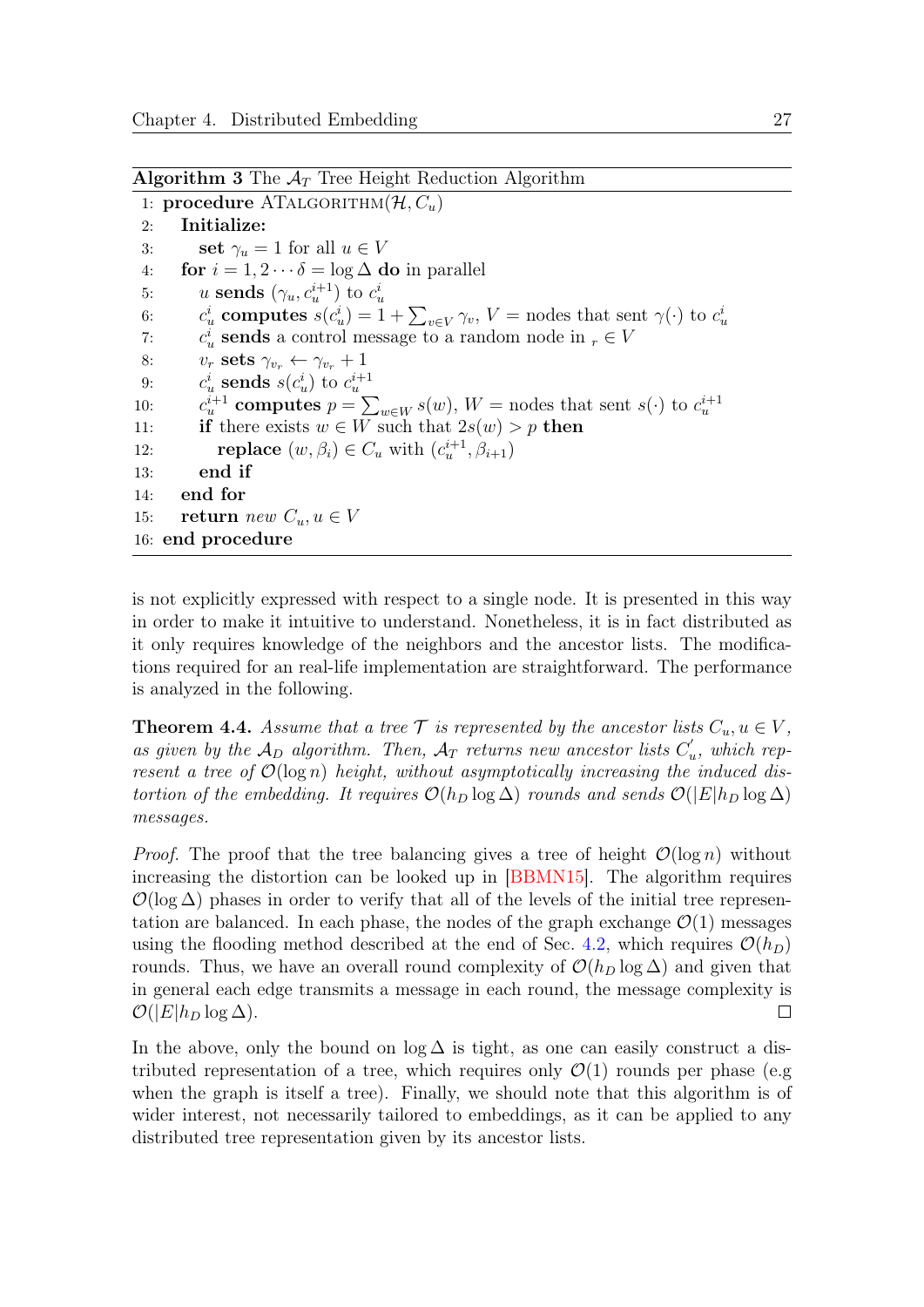# <span id="page-35-0"></span>Chapter 5 Concluding Remarks

# <span id="page-35-1"></span>5.1 Summary of Results

This thesis dealt with the problem of approximating generalized distances between multiple points that arise on hypergraphs with distributions over tree metrics. After presenting the underlying concepts and definitions, we developed a probabilistic algorithm, named  $\mathcal{A}_{C}^{k}$ , which produces a hierarchical decomposition of the hypergraph to a laminar family of clusters. Then, we mapped those clusters into a hierarchical well separated tree and defined the tree metric. Consecutively, we provided the upper bound of the induced distortion and proved the existential optimality of the method with respect to the number of points. Following that, we presented, for the special case  $k = 3$ , a representation of our embedding method via a structure termed least vertex lists and provided a distributed algorithm,  $A<sub>D</sub>$ , which computes those lists. We proved the correctness of this algorithm and analyzed its performance using the message and round complexity. We also presented a distributed representation of the resulting tree via its ancestor lists and developed an algorithm, named  $\mathcal{A}_T$ , which reduces the height of this implicitly defined tree. We concluded by analyzing the number of messages and communication rounds that  $A_T$  requires.

From a practical point of view, the contribution of the thesis can be summarized in the tree developed methods: the clustering algorithm,  $\mathcal{A}_{C}^{k}$ , its distributed implementation,  $\mathcal{A}_D$  and the distributed tree height reduction algorithm,  $\mathcal{A}_T$ . In the realms of theoretical interest lie the approximation, correctness and performance analyses presented and the optimality guarantees given. The novelty and originality stem from the fact that, to the best of our knowledge, no other centralized (let alone distributed) embedding method for higher-order metrics has ever been proposed. This is greatly amplified by the fact that the purposed height reduction algorithm is a novel attempt to apply that concept to distributed representations of trees. However, one limitation of our methods stems from the fact that we confined ourselves to the 3-order case when distributively implementing the embedding, which precludes us from understating the effect of the order  $k$  on the performance of the respective algorithms.

In the following we present the main conclusions of this thesis. Broadly speaking, this is a restatement of Th. [3.8,](#page-28-1) [4.2,](#page-31-1) [4.4.](#page-34-0) However, the definitions, the algorithms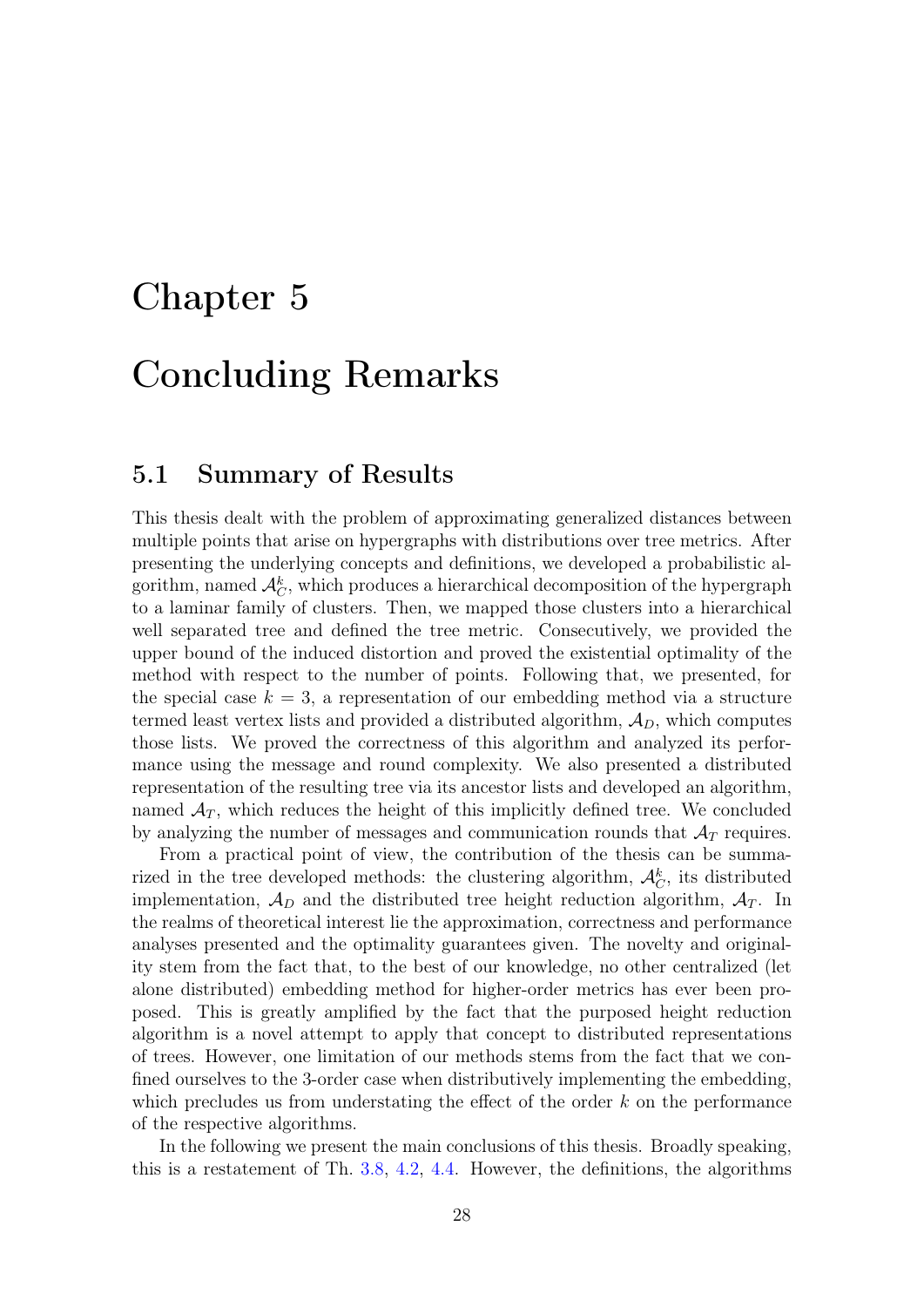and the respective proofs, upon which they are based, are spread in all three previous chapters. They are simply given here for the ease of reference and in order to grasp the essential contributions without having to plough through technicalities.

**Conclusion 1.** Let  $\mathcal{H}_k = (X, E, w)$  be a positively-weighted, undirected, k-regular hypergraph of n points and  $(X, d)$  be the  $\mathbb{G}_k$ -metric space that arises by the k-point shortest path distance. Then, using the algorithm  $\mathcal{A}_{C}^{k}$ , the metric space  $(X, d)$  can be embedded into a k-HST-metric space  $(X, d_T)$  with a distortion  $\mathcal{O}(\frac{k^2 \log n}{\log k})$  $\frac{\log n}{\log k}$ ), tightly bounded on log n.

**Conclusion 2.** Let  $\mathcal{H}_3 = (X, E, w)$  be a positively-weighted, undirected, 3-regular hypergraph of n points and  $(X, d)$  be the  $\mathbb{G}_3$ -metric space that arises by the 3-point shortest path distance. Then, the algorithm  $A_D$  implements distributively the embedding produced by  $\mathcal{A}_{C}^{3}$  in  $\mathcal{O}(SPD_{3} \log n)$  rounds and  $\mathcal{O}(SPD_{3}|E| \log n)$  messages of the CONGEST( $log n$ ) model, where SPD<sub>3</sub> is the shortest path diameter.

**Conclusion 3.** Let the tree  $\mathcal T$  be represented by the ancestor lists, as given by  $\mathcal A_D$ . Then, the algorithm  $A_T$  returns new ancestor lists, which represent a tree of  $\mathcal{O}(\log n)$ height, without asymptotically increasing the induced distortion of the embedding. It requires  $\mathcal{O}(h_D \log \Delta)$  rounds and sends  $\mathcal{O}(|E|h_D \log \Delta)$  messages, where  $\Delta$  and  $h_D$ are the diameter and the hop diameter, respectively.

# <span id="page-36-0"></span>5.2 Applications and Open Problems

Hypergraphs are an intricate structure and, with graphs being a special case of them, it is reasonably expected that whenever problems defined on the latter are extended to the former they become harder to solve. In fact, their time complexity may increase, such as the minimum cut problem [\[CX16\]](#page-39-11), they may become computationally intractable (NP-hard), such as the minimum spanning tree [\[AF95\]](#page-38-8), or they may even become hard to approximate, such as the set packing [\[HSS06\]](#page-40-9). It is therefore prudent to claim that hypergraph problems are in general harder and that our methods emancipates us from the burden of their intractability. In fact, as argued in [\[FRT04\]](#page-40-2), graph embeddings into trees lead to substantial improvement on the approximation ratio of several underlying problems. Given that our method essentially embeds hypergraphs into similar metrics, we can expect that its benefit is higher. Any problem on a (metric inducing) hypergraph and be approximated with a factor  $\mathcal{O}(\frac{k^2 \log n}{\log k})$  $\frac{\log n}{\log k}$ ), the only difference with [\[FRT04\]](#page-40-2) being the term  $\frac{k^2}{\log k}$  $\frac{k^2}{\log k}$ , which can be considered acceptable given that we are dealing with k-th order metrics.

This thesis paves the way for further research in the field of hypergraphs and their embeddings. Since our focus was on the G-metric, one topic that deserves further attention is the 2-metric [\[Gäh63,](#page-40-6) [Gäh64\]](#page-40-7) and the D-metric [\[Dha92\]](#page-39-8). It would be worth to investigate whether there exists any merit in embedding and approximating these metrics. One possible approach for alleviating their oddities would be to refine the axiom systems. Additionally, when our method was extended to embed the  $\mathbb{G}_3$ -metric into an *l-HST* rather that a 3-HST, only the optimality with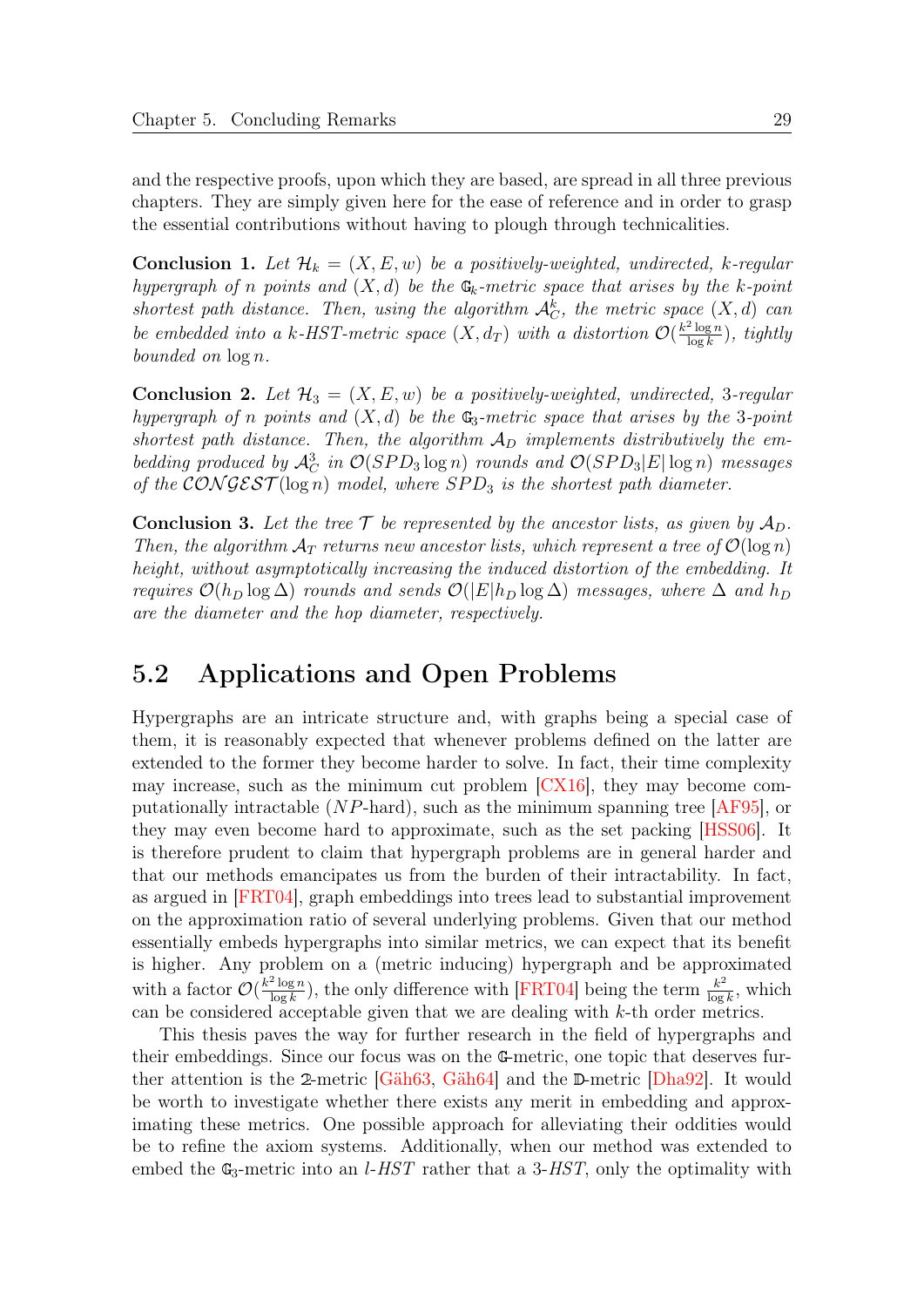respect to the number of points was guaranteed, thus it is also important to provide a lower bound on l. An expander graph similar to the one used in [\[Bar96\]](#page-38-5) would be the first line of attack and a tight bound on  $l$  would also provide an optimality guarantee for the 2-HST to l-HST conversion method presented in [\[BCR01\]](#page-38-9). Naturally, the same observation holds for the  $\mathbb{G}_k$ -metric, where a lower bound on k would also be interesting. Also, since we refrained from non-probabilistic methods, following the paradigm of [\[CCG](#page-39-4)<sup>+</sup>98, [CCGG98\]](#page-39-5), where the probabilistic embedding is viewed as linear optimization problem, our method could be derandomized and used for obtaining deterministic approximation algorithms. The time complexity of our algorithm is prone to further improvements, as it was demonstrated in [\[BGS16\]](#page-39-7), where the authors, using an approximate shortest path algorithm, purposed a timeefficient algorithm to construct probabilistic tree embeddings, for the method, upon which ours draws. This also suggests an additional research direction, as in realworld applications it is necessary to drop the assumption of a priori knowledge of all k-point distances. Thus, shortest path algorithms on hypergraphs, such as the one presented in [\[GZR](#page-40-10)<sup>+</sup>12], should be tailored to our method and ideally used for reducing the time-complexity. The performance of the distributed implementation may also be improved and ideally made similar to the near-optical presented in [\[GL14\]](#page-40-5), where the least vertex list were initially computed for a small skeleton subgraph and then propagated to the rest of network. Additionally, since we confined ourselves to the distributed embedding of the  $\mathbb{G}_3$ -metric, it would be interesting to extend it to the  $\mathbb{G}_k$ -metric in order to unmask the effect of the k-point distance on the message and round complexity. A parallel implementation, drawing upon the archetype of [\[BGT12\]](#page-39-6) and its subsequent improvement in [\[FL15\]](#page-40-3), would also be of practical interest, as it could provide RNC approximation algorithm for problems defined on hypergraphs.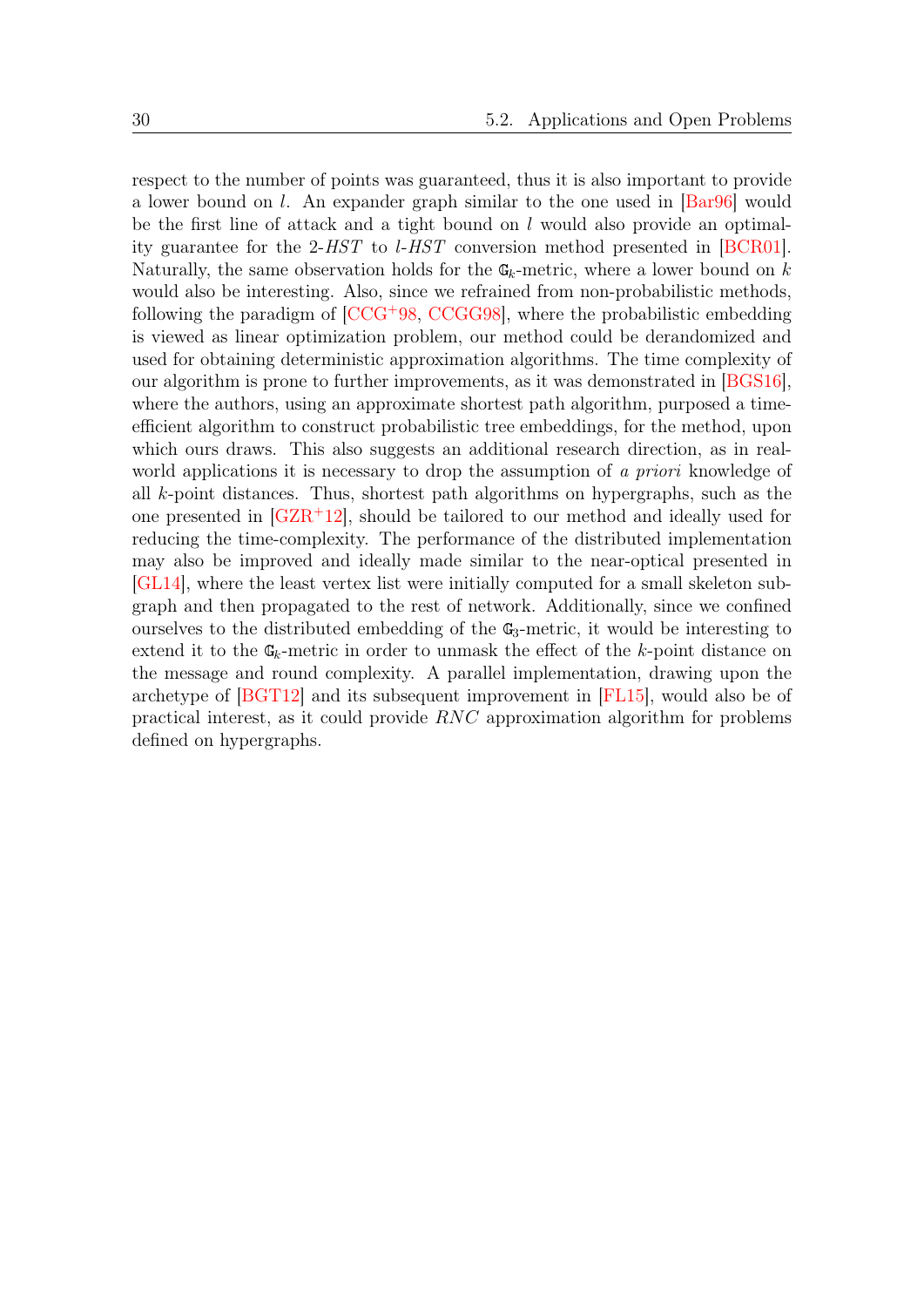# <span id="page-38-0"></span>Bibliography

- <span id="page-38-2"></span>[ACKP09] Stavros Athanassopoulos, Ioannis Caragiannis, Christos Kaklamanis, and Evi Papaioannou. Energy-Efficient Communication in Multiinterface Wireless Networks, pages 102–111. Springer Berlin Heidelberg, Berlin, Heidelberg, 2009.
- <span id="page-38-8"></span>[AF95] Lars Dovling Andersen and Herbert Fleischner. The np-completeness of finding a-trails in eulerian graphs and of finding spanning trees in hypergraphs. Discrete Applied Mathematics, 59(3):203 – 214, 1995.
- <span id="page-38-4"></span>[AKPW95] Noga Alon, Richard M. Karp, David Peleg, and Douglas West. A graphtheoretic game and its application to the k-server problem. SIAM J. Comput., 24(1):78–100, February 1995.
- <span id="page-38-1"></span>[ALZM<sup>+</sup>05] Sammer Agarwal, Jongwoo Lim, Lihi Zelnik-Manor, Pietro Perona, David Kriegman, and Serge Belongie. Beyond pairwise clustering. In 2005 IEEE Computer Society Conference on Computer Vision and Pattern Recognition (CVPR'05), volume 2, pages 838–845 vol. 2, June 2005.
- <span id="page-38-3"></span>[AY05] Noga Alon and Raphael Yuster. On a hypergraph matching problem. Graphs and Combinatorics, 21(4):377–384, 2005.
- <span id="page-38-5"></span>[Bar96] Yair Bartal. Probabilistic approximation of metric spaces and its algorithmic applications. In In 37th Annual Symposium on Foundations of Computer Science, pages 184–193, 1996.
- <span id="page-38-6"></span>[Bar98] Yair Bartal. On approximating arbitrary metrices by tree metrics. In Proceedings of the Thirtieth Annual ACM Symposium on Theory of Computing, STOC '98, pages 161–168, New York, NY, USA, 1998. ACM.
- <span id="page-38-7"></span>[BBMN15] Nikhil Bansal, Niv Buchbinder, Aleksander Madry, and Joseph (Seffi) Naor. A polylogarithmic-competitive algorithm for the k-server problem. J. ACM, 62(5):40:1–40:49, November 2015.
- <span id="page-38-9"></span>[BCR01] Yair Bartal, Moses Charikar, and Danny Raz. Approximating min-sum k-clustering in metric spaces. In Proceedings of the Thirty-third Annual ACM Symposium on Theory of Computing, STOC '01, pages 11–20, New York, NY, USA, 2001. ACM.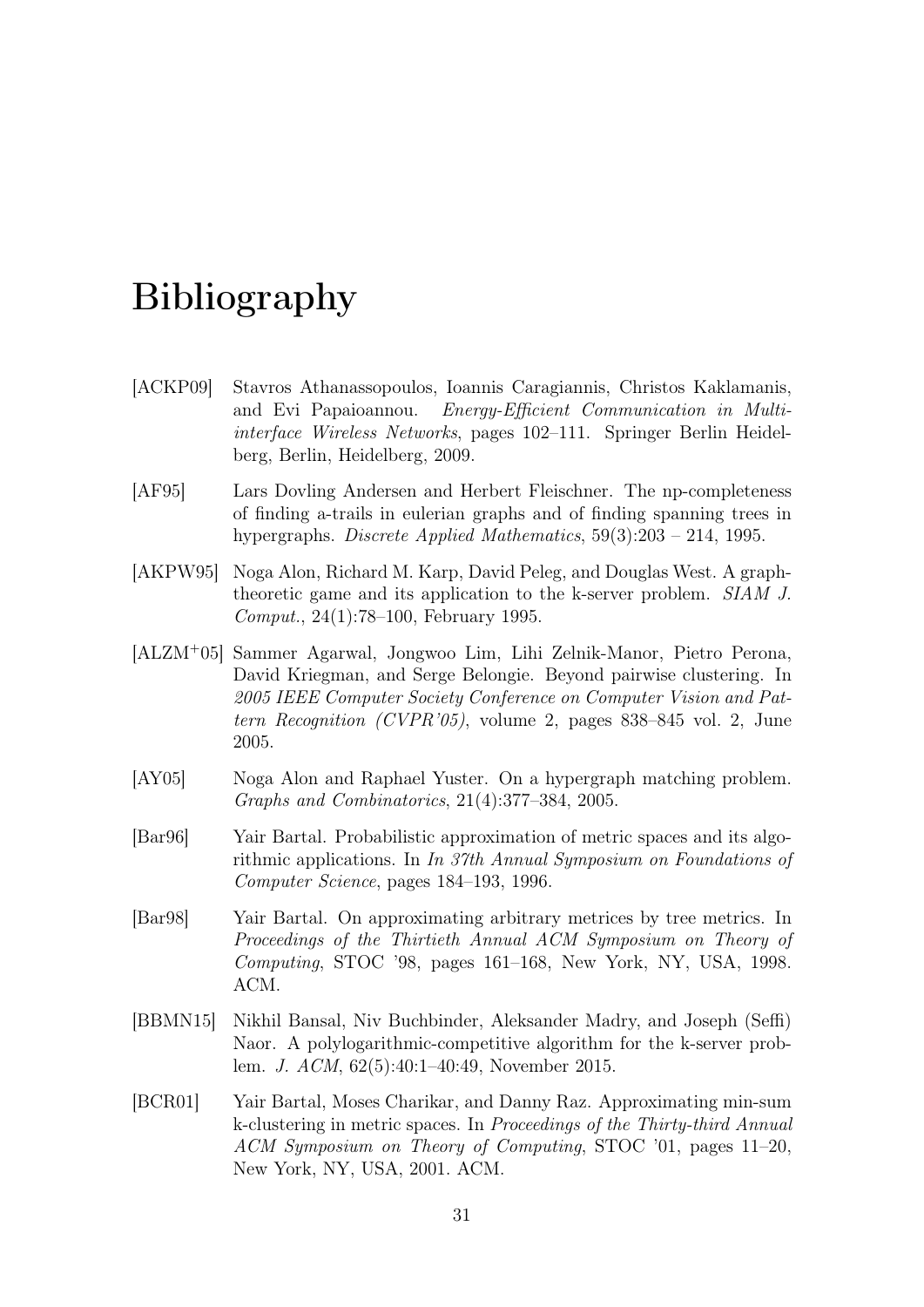- <span id="page-39-7"></span>[BGS16] Guy E. Blelloch, Yan Gu, and Yihan Sun. A new efficient construction on probabilistic tree embeddings. CoRR, abs/1605.04651, 2016.
- <span id="page-39-6"></span>[BGT12] Guy E. Blelloch, Anupam Gupta, and Kanat Tangwongsan. Parallel probabilistic tree embeddings, k-median, and buy-at-bulk network design. In Proceedings of the Twenty-fourth Annual ACM Symposium on Parallelism in Algorithms and Architectures, SPAA '12, pages 205–213, New York, NY, USA, 2012. ACM.
- <span id="page-39-3"></span>[Bou85] Jean Bourgain. On lipschitz embedding of finite metric spaces in hilbert space. Israel Journal of Mathematics, 52(1):46–52, 1985.
- <span id="page-39-0"></span>[BTC<sup>+</sup>10] Jiajun Bu, Shulong Tan, Chun Chen, Can Wang, Hao Wu, Lijun Zhang, and Xiaofei He. Music recommendation by unified hypergraph: Combining social media information and music content. In Proceedings of the 18th ACM International Conference on Multimedia, MM '10, pages 391–400, New York, NY, USA, 2010. ACM.
- <span id="page-39-1"></span>[BZ15] Marcus Brazil and Martin Zachariasen. Steiner Trees in Graphs and Hypergraphs, pages 301–317. Springer International Publishing, Cham, 2015.
- <span id="page-39-4"></span>[CCG<sup>+</sup>98] Moses Charikar, Chandra Chekuri, Ashish Goel, Sudipto Guha, and Serge Plotkin. Approximating a finite metric by a small number of tree metrics. In Proceedings 39th Annual Symposium on Foundations of Computer Science (Cat. No.98CB36280), pages 379–388, Nov 1998.
- <span id="page-39-5"></span>[CCGG98] Moses Charikar, Chandra Chekuri, Ashish Goel, and Sudipto Guha. Rounding via trees: Deterministic approximation algorithms for group steiner trees and k-median. Unknown Journal, pages 114–123, 1998.
- <span id="page-39-10"></span>[CK07] Edith Cohen and Haim Kaplan. Spatially-decaying aggregation over a network. Journal of Computer and System Sciences, 73(3):265 – 288, 2007.
- <span id="page-39-9"></span>[Coh97] Edith Cohen. Size-estimation framework with applications to transitive closure and reachability. Journal of Computer and System Sciences,  $55(3):441 - 453, 1997.$
- <span id="page-39-11"></span>[CX16] Chandra Chekuri and Chao Xu. Computing minimum cuts in hypergraphs. CoRR, abs/1607.08682, 2016.
- <span id="page-39-8"></span>[Dha92] B.C. Dhage. Generalised metric spaces and mappings with fixed point. Bulletin of Cal. Math. Soc., 84(4):329–336, 1992.
- <span id="page-39-2"></span>[EN14] Alina Ene and Huy L. Nguyen. From graph to hypergraph multiway partition : is the single threshold the only route? In Algorithms - ESA 2014 : 22th Annual European Symposium, Wroclaw, Poland, September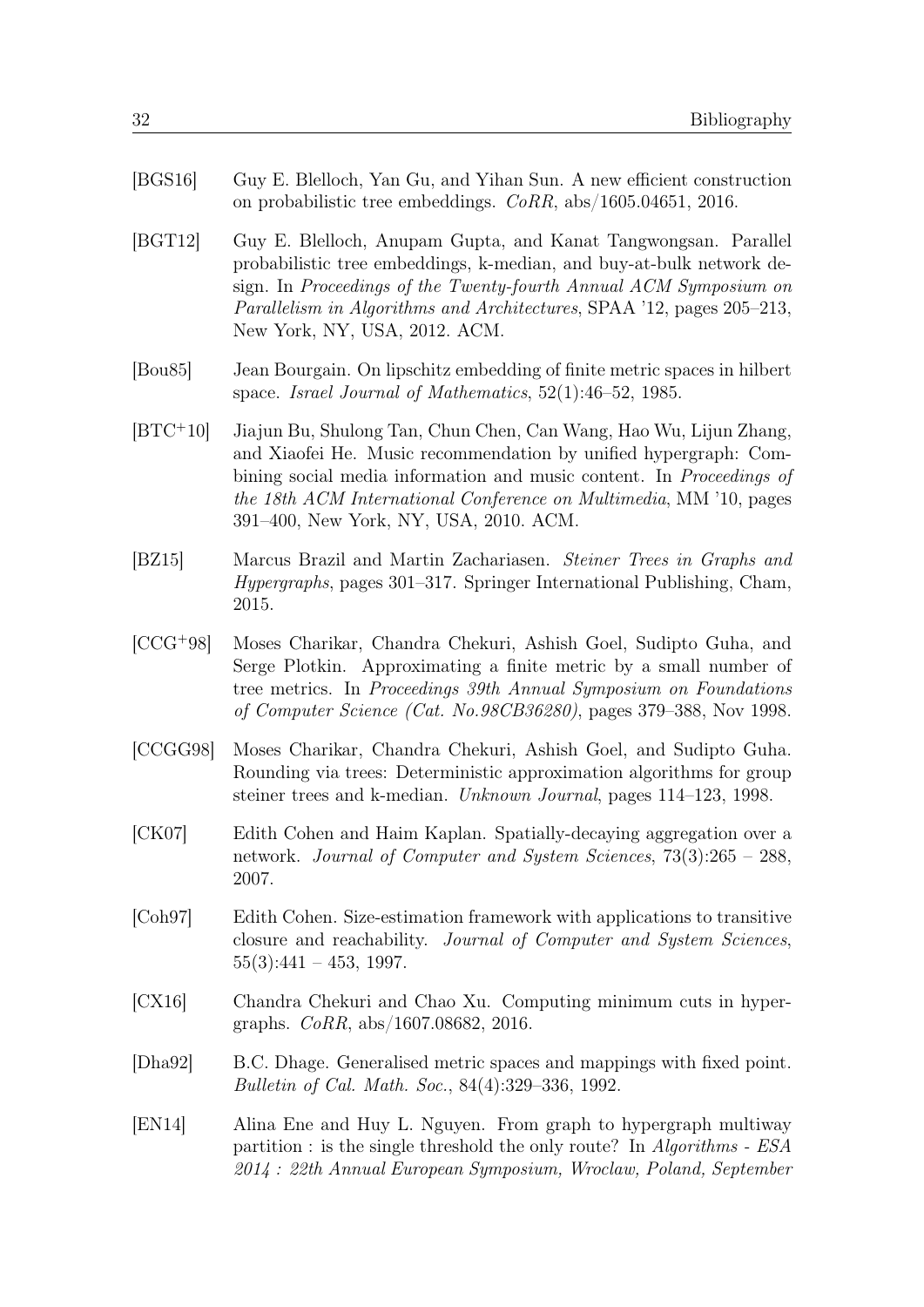8-10, 2014 : proceedings, number Number 8737 in Lecture notes in computer science, pages 382–393. Springer, Berlin, 2014.

- <span id="page-40-0"></span>[Fei00] Uriel Feige. Approximating the bandwidth via volume respecting embeddings. Journal of Computer and System Sciences, 60(3):510 – 539, 2000.
- <span id="page-40-3"></span>[FL15] Stephan Friedrichs and Christoph Lenzen. Parallel metric tree embedding based on an algebraic view on moore-bellman-ford. CoRR, abs/1509.09047, 2015.
- <span id="page-40-2"></span>[FRT04] Jittat Fakcharoenphol, Satish Rao, and Kunal Talwar. A tight bound on approximating arbitrary metrics by tree metrics. Journal of Computer and System Sciences,  $69(3):485 - 497$ , 2004. Special Issue on {STOC} 2003.
- <span id="page-40-6"></span>[Gäh63] Siegfried Gähler. 2-metrische räume und ihre topologische struktur. Mathematische Nachrichten, 26(1-4):115–148, 1963.
- <span id="page-40-7"></span>[Gäh64] Siegfried Gähler. Lineare 2-normierte räume. Mathematische Nachrichten, 28(1-2):1–43, 1964.
- <span id="page-40-5"></span>[GL14] Mohsen Ghaffari and Christoph Lenzen. Near-Optimal Distributed Tree Embedding, pages 197–211. Springer Berlin Heidelberg, Berlin, Heidelberg, 2014.
- <span id="page-40-10"></span>[GZR<sup>+</sup>12] Jianhang Gao, Qing Zhao, Wei Ren, Ananthram Swami, Ram Ramanathan, and Amotz Bar-Noy. Dynamic shortest path algorithms for hypergraphs. In 2012 10th International Symposium on Modeling and Optimization in Mobile, Ad Hoc and Wireless Networks (WiOpt), pages 238–245, May 2012.
- <span id="page-40-9"></span>[HSS06] Elad Hazan, Shmuel Safra, and Oded Schwartz. On the complexity of approximating k-set packing. Comput. Complex., 15(1):20–39, May 2006.
- <span id="page-40-1"></span>[IM04] Piotr Indyk and Jiri Matousek. Low-distortion embeddings of finite metric spaces. In in Handbook of Discrete and Computational Geometry, pages 177–196. CRC Press, 2004.
- <span id="page-40-8"></span>[KKM<sup>+</sup>08] Maleq Khan, Fabian Kuhn, Dahlia Malkhi, Gopal Pandurangan, and Kunal Talwar. Efficient distributed approximation algorithms via probabilistic tree embeddings. In Proceedings of the Twenty-seventh ACM Symposium on Principles of Distributed Computing, PODC '08, pages 263–272, New York, NY, USA, 2008. ACM.
- <span id="page-40-4"></span>[KKM<sup>+</sup>12] Maleq Khan, Fabian Kuhn, Dahlia Malkhi, Gopal Pandurangan, and Kunal Talwar. Efficient distributed approximation algorithms via probabilistic tree embeddings. Distributed Computing, 25(3):189–205, 2012.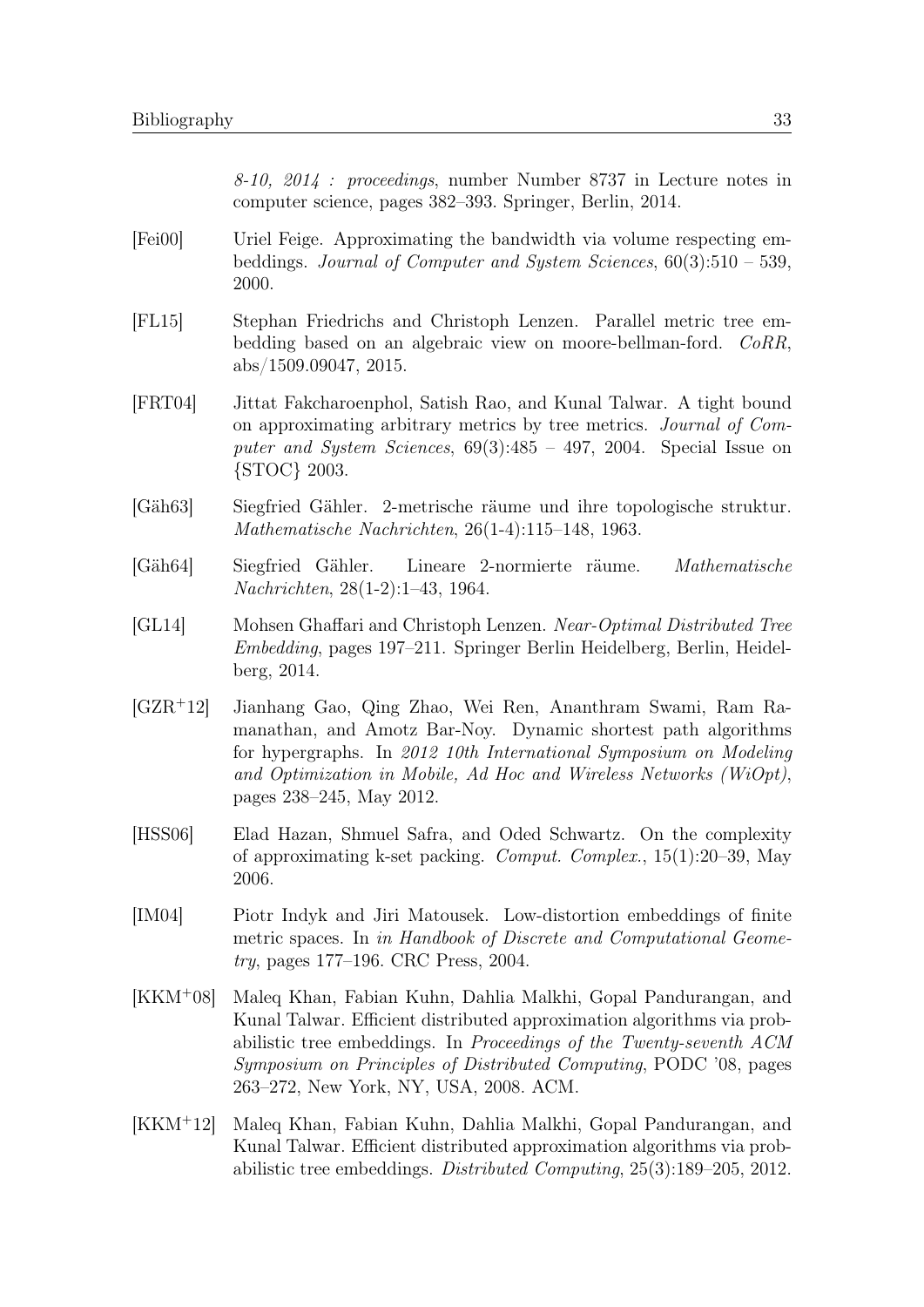<span id="page-41-7"></span><span id="page-41-2"></span>

| [KRS01] | Goran Konjevod, R. Ravi, and F. Sibel Salman. On approximating pla-<br>nar metrics by tree metrics. <i>Information Processing Letters</i> , $80(4):213$<br>$-219, 2001.$                                                                                    |
|---------|-------------------------------------------------------------------------------------------------------------------------------------------------------------------------------------------------------------------------------------------------------------|
| KRTV13  | Thomas Kesselheim, Klaus Radke, Andreas Tönnis, and Berthold<br>Vöcking. An Optimal Online Algorithm for Weighted Bipartite Match-<br>ing and Extensions to Combinatorial Auctions, pages 589–600. Springer<br>Berlin Heidelberg, Berlin, Heidelberg, 2013. |

- <span id="page-41-9"></span>[Lin90] C.-S. Lin. On strictly convex and strictly 2-convex 2-normed spaces. Mathematische Nachrichten, 149(1):149–154, 1990.
- <span id="page-41-4"></span>[LLR95] Nathan Linial, Eran London, and Yuri Rabinovich. The geometry of graphs and some of its algorithmic applications. Combinatorica, 15(2):215–245, 1995.
- <span id="page-41-1"></span>[LSC<sup>+</sup>09] Yu-Ru Lin, Jimeng Sun, Paul Castro, Ravi Konuru, Hari Sundaram, and Aisling Kelliher. Metafac: Community discovery via relational hypergraph factorization. In Proceedings of the 15th ACM SIGKDD International Conference on Knowledge Discovery and Data Mining, KDD '09, pages 527–536, New York, NY, USA, 2009. ACM.
- <span id="page-41-0"></span>[LXLS13] Dong Li, Zhiming Xu, Sheng Li, and Xin Sun. Link prediction in social networks based on hypergraph. In Proceedings of the 22Nd International Conference on World Wide Web, WWW '13 Companion, pages 41–42, New York, NY, USA, 2013. ACM.
- <span id="page-41-5"></span>[Mat96] Jiří Matoušek. On the distortion required for embedding finite metric spaces into normed spaces. Israel Journal of Mathematics, 93(1):333– 344, 1996.
- <span id="page-41-6"></span>[Mat02] Jiří Matoušek. Embedding Finite Metric Spaces into Normed Spaces, pages 355–400. Springer New York, New York, NY, 2002.
- <span id="page-41-8"></span>[Men28] Karl. Menger. Untersuchungen über allgemeine metrik. Mathematische Annalen, 100:75–163, 1928.
- <span id="page-41-10"></span>[MS04] Zead Mustafa and Brailey Sims. Some remarks concerning d-metric spaces. 2004.
- <span id="page-41-11"></span>[MS06] Zead Mustafa and Brailey Sims. A new approach to generalized metric spaces. Journal of Nonlinear and convex Analysis, 7(2):289–297, 2006.
- <span id="page-41-12"></span>[Pel00] David Peleg. Distributed Computing: A Locality-Sensitive Approach. Society for Industrial and Applied Mathematics, 2000.
- <span id="page-41-3"></span>[PM03] Joachim Pistorius and Michel Minoux. An improved direct labeling method for the max-flow min-cut computation in large hypergraphs and applications. International Transactions in Operational Research,  $10(1):1-11$ , 2003.